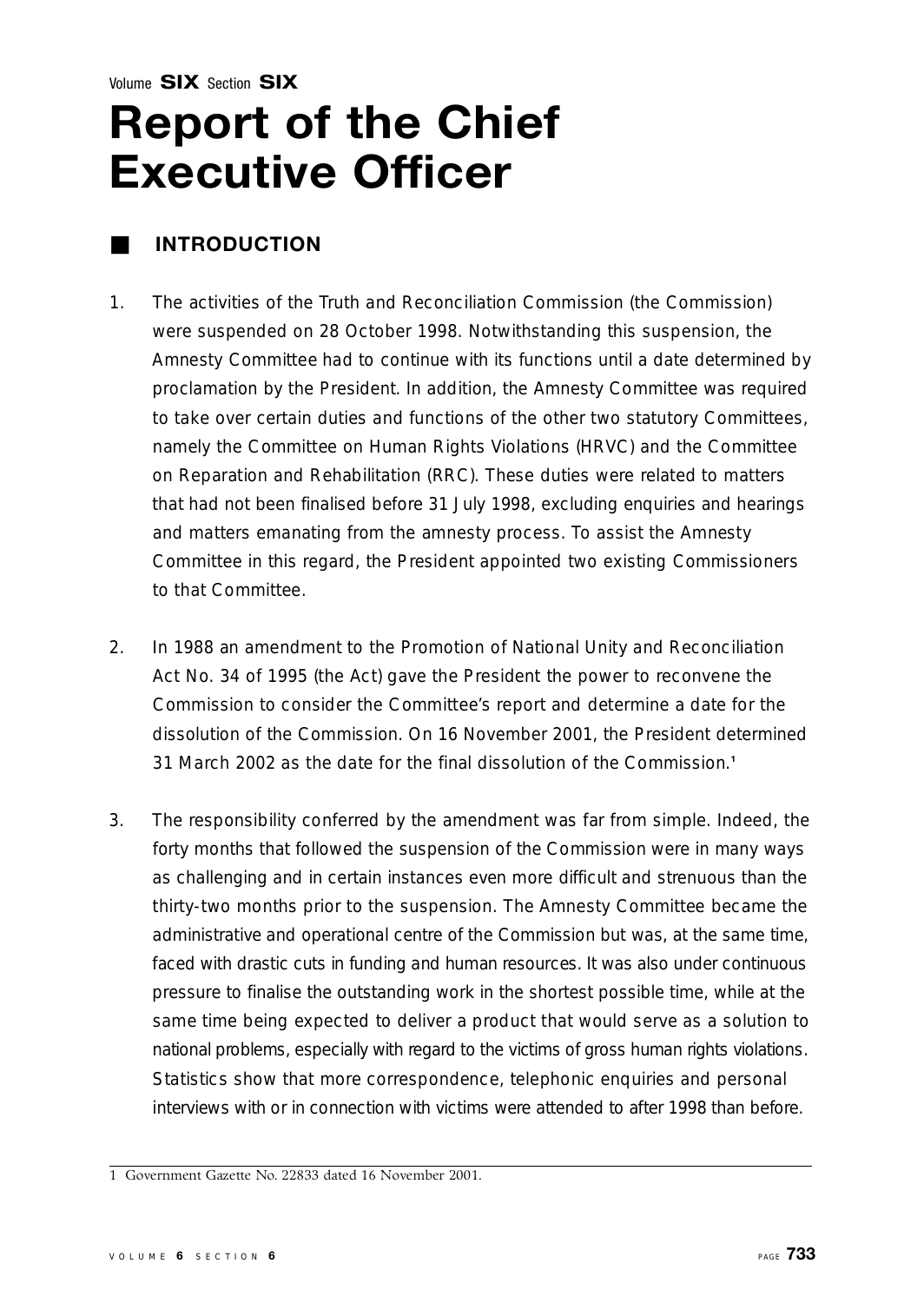- <span id="page-1-0"></span>4. During this period the Commission experienced three events that affected the administrative operations of the Commission:
	- a Following the resignation of the former CEO, the Commission appointed Advocate Martin Coetzee as CEO with effect from 1May 1999.
	- b During June 1999, Dr P Maduna MP replaced Dr AM Omar MP as Minister of Justice and as minister responsible for the Commission.
	- c On 18 August 2000, Judge H Mall, Chairperson of the Amnesty Committee, passed away.
- 5. This report represents an effort by the chief executive officer (CEO) to reflect on the operational and administrative functions of the Commission for the period November 1998 to March 2002. Although an independent report, it may be read in conjunction with the report of the CEO in the Commission's Final Report**<sup>2</sup>** , as matters dealt with in that report will not be revisited. It should also be read in conjunction with the report of the Executive Secretary of the Amnesty Committee.<sup>3</sup>
- 6. The section following this report contains the managerial reports of the various departments within the Commission (Legal, Information Technology, Media and Finance). These reports may also be read with the corresponding sections in the Final Report.**<sup>4</sup>**

### **MANAGING THE COMMISSION**

- 7. Managing an unconventional institution born out of controversy and political compromise and tasked to find a common ground upon which to promote national unity and reconciliation in South Africa was never going to be easy. Doing it with dedicated Commissioners and Committee members and a corps of loyal managers and employees whose commitment and dedication were exceptional certainly made it a lot more bearable.
- 8. As a result of the very solid foundation laid by the previous CEO, the various o rganisational structures were well established, a sound fiscal policy was in place and the respective departments and sections had clear and well-defined areas of responsibility. This meant that the new CEO was able to focus on completing the outstanding work of the Commission as effectively and as quickly as possible.

<sup>2</sup> Volume One, Chapter Nine.

<sup>4</sup> Section One, Chapter Two in this volume.

<sup>5</sup> Volume One, Chapters Ten to Twelve.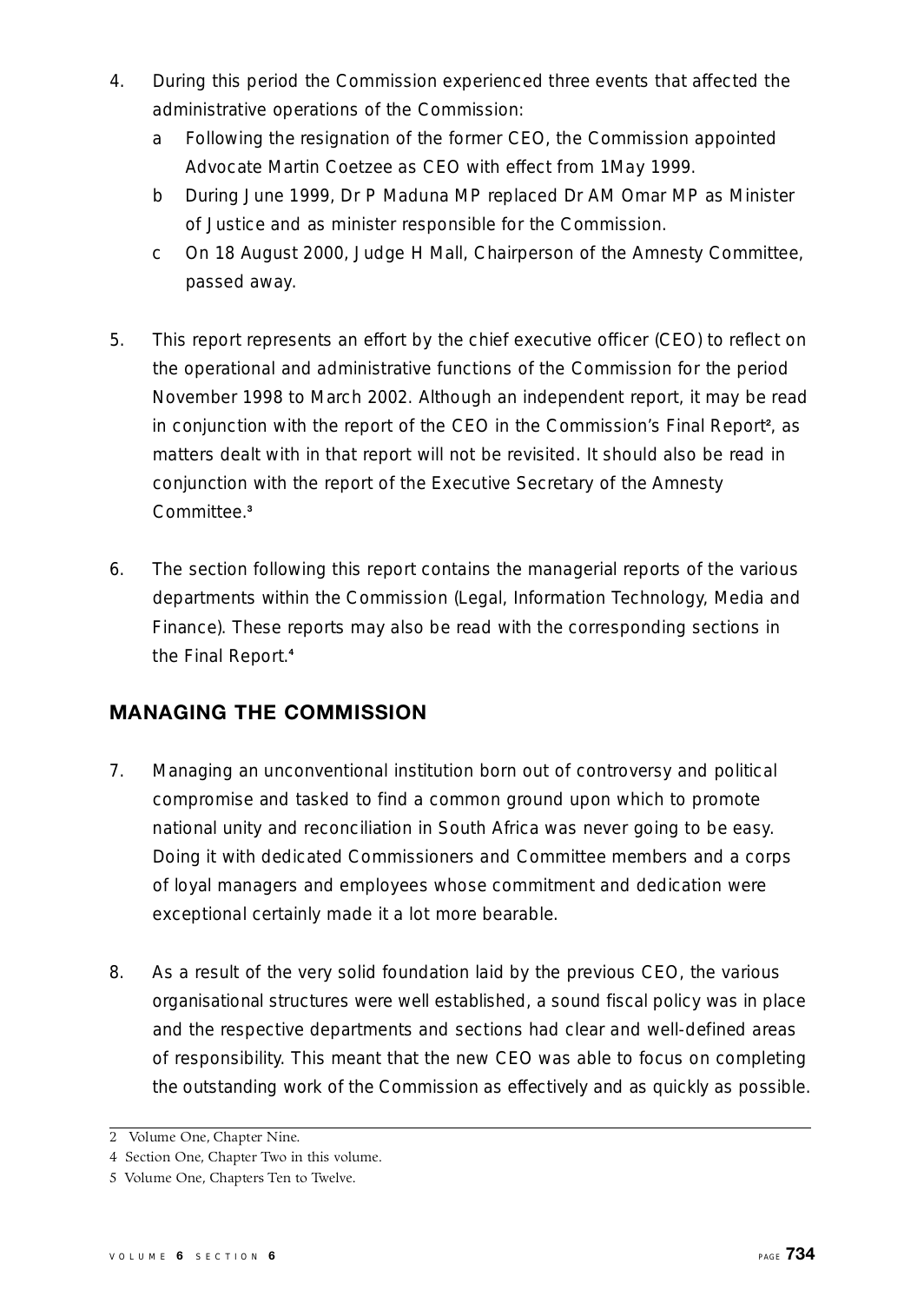Management of the Commission was done by the CEO assisted by a corps of seven managers. Previously the Commission was managed by no less than a CEO and eighteen managers.

- 9. Apart from day-to-day management responsibilities, managing the Commission during this period involved ensuring the smooth operation of the following processes:
	- a Dealing with continuous public scrutiny and criticism. As an institution of national and international significance, the Commission found itself under constant, and sometimes unrealistic, public pressure to deliver quality outputs within the shortest period of time. To bear its impact, the Commission had to be transparent and accountable to the public through out its entire existence.
	- b Attempting to address the needs of those with a constitutional right to be acknowledged for the pain and suffering they had endured during the apartheid era.
	- c Providing the machinery for those persons who sought to receive amnesty for committing human rights violations.
	- d Establishing and maintaining an efficient and workable relationship between Commissioners, Committee members and staff members.
	- e Striving towards establishing and maintaining bilateral co-operation between the Commission and various government departments.
	- f Constantly assessing and analysing the Commission's objectives, bearing in mind the available resources and approaching and solving managerial challenges from an integral standpoint. It should be borne in mind that the Commission seldom had the privilege of applying proven and/or tested p rocesses. Many of the Commission's processes had to be 'invented' in accordance with the theoretical and not always practical guidelines as provided by the provisions of the Act.
	- g Continuously evaluating the various processes of the Commission, attending to factors delaying these processes, and developing, implementing and maintaining mechanisms aimed at expediting the finalisation of these processes.
	- h Making decisions that were people-centred and blending individual needs and aspirations with those of the Commission and the public at large.
	- i Motivating staff who, for a period of almost six years, had to deal on a daily basis with the atrocities of the past and who dedicated all their time and energy to giving effect to the objectives and provisions of the Act, with no p rospect of any incentive scheme, bonus, gratuity or future employment opportunities following the termination of their contracts.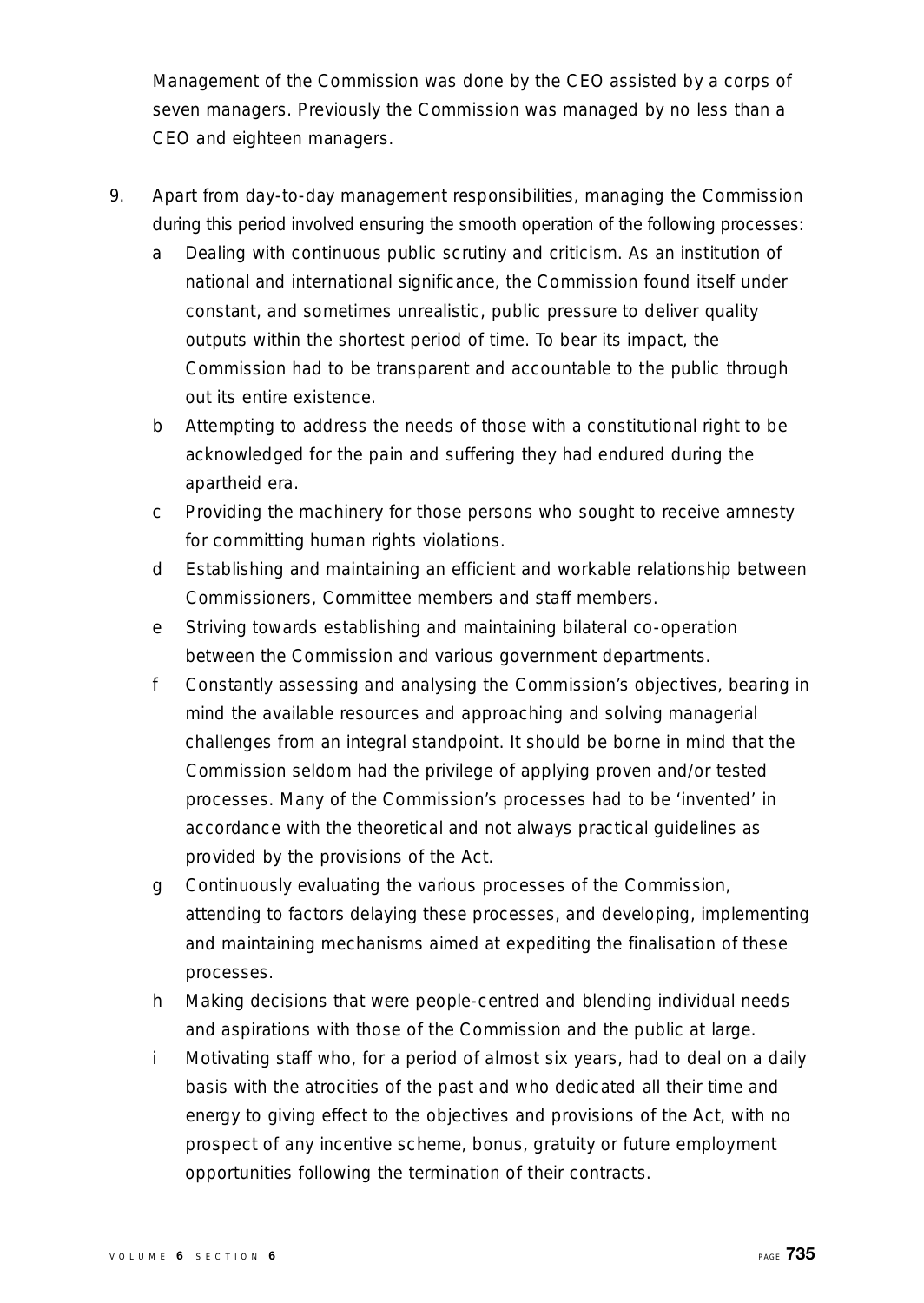- j Providing the proverbial 'shoulder to cry on' and serving as a 'punching' bag' for those deprived and frustrated victims of gross human rights violations as a result of government non-delivery of reparation and rehabilitation.
- k Seeking a compromise between expectations and reality.
- l Striving towards delivering a product of which the nation could be proud, in the shortest possible period of time and operating within budgetary constraints.
- m Sharing joy and sharing sorrow.
- n Being proud and at the same time being humbled to have the honour and privilege to serve our country and to contribute towards understanding our past history and make present history.

### **OPERATIONAL AND MANAGEMENT ACTIVITIES**

- 10. Some of the day-to-day management activities and operations of the Commission included:
	- research activities, including the completion of the analysis emanating from amnesty applications, the political context to these applications, and matters arising from the work of the HRVC and RRC;
	- investigative activities, including the in-depth investigations of amnesty applications;
	- preparation for and finalisation of findings regarding 21 000 deponent statements by the HRVC;
	- summarising the contents of 21 000 deponent statements for inclusion in the report to the President;
	- analysis of more than 7000 amnesty applications;
	- preparation of more than 2500 amnesty applications for public hearings by the Amnesty Committee;
	- scheduling the public hearing of more than 2500 amnesty applications;
	- logistical and security arrangements pertaining to 255 public amnesty hearings, totalling approximately 1632 hearing days;
	- providing witness protection to amnesty applicants and to witnesses at amnesty hearings;
	- recording the hearings of the Amnesty Committee, simultaneous interpretations and transcription services;
	- further development of a coding framework to systematise the processing and capturing, cross-referencing, cleaning and analysing of data;
	- archiving and safekeeping of more than 3000 cubic metres of written documentation, tape and video recordings;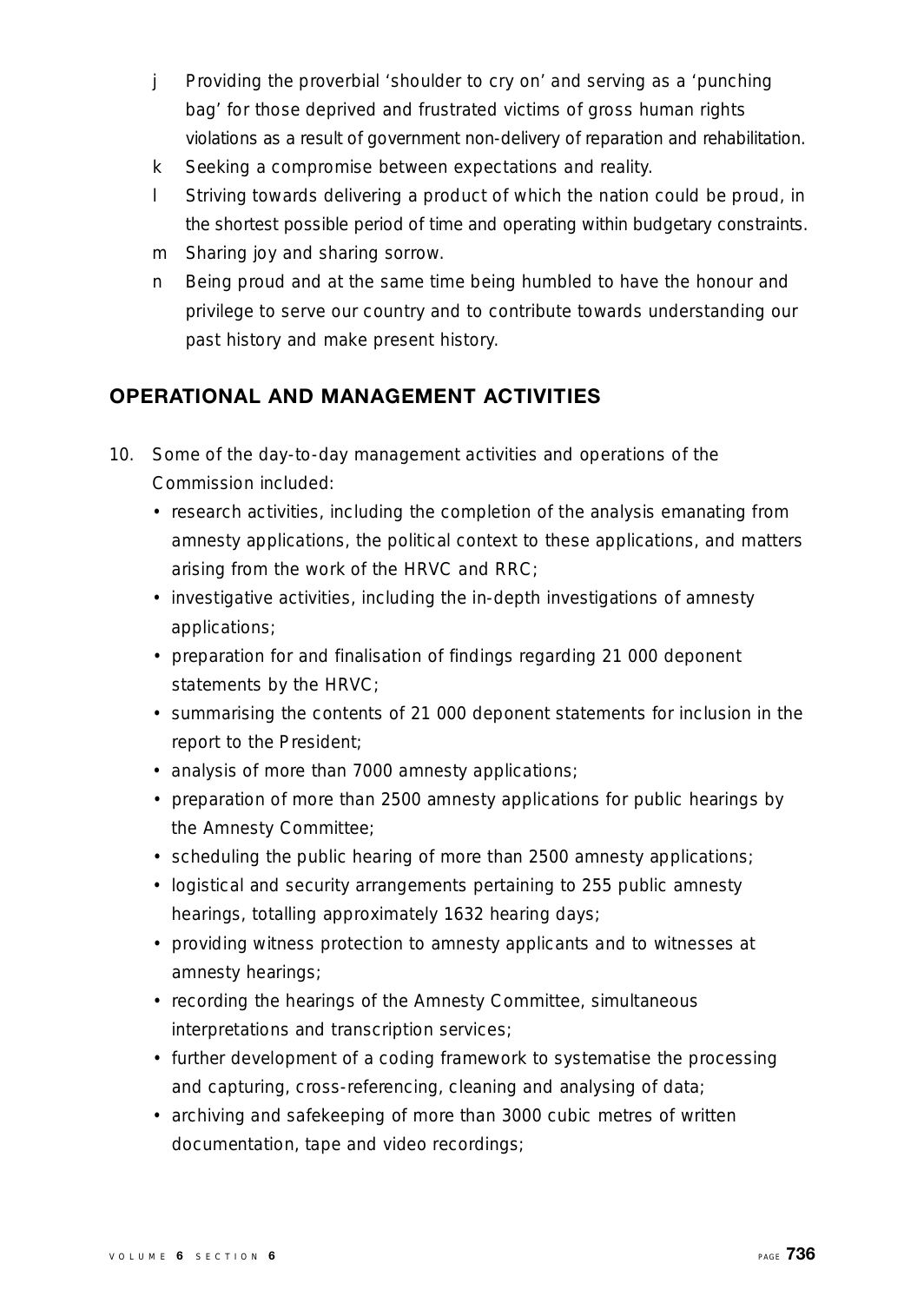- preparation for and complete assessments of approximately 21 000 victims of gross human rights violations by the single remaining Commissioner of the  $RRC$ ;
- facilitating the payment of urgent interim reparation to approximately 17 000 victims by the President's Fund;
- attempting to establish the whereabouts or correct addresses of almost 3000 victims of gross human rights violations;
- human resources-related activities, including streamlining the Commission's office layouts, structures, staff orientations, development of skills and the provision of service certificates and references for exiting staff;
- financial activities, including the development and implementation of measures aimed at effecting savings, budget forecasts, negotiations and allocations and the preparation and presentation of audited financial statements;
- attending to a constant flow of enquiries regarding the plight of victims and the issue of reparation;
- legal activities, including assistance to the various Committees and dealing with legal challenges to the Commission and the Amnesty Committee;
- media liaison and communication;
- safety and security of physical and intellectual assets, processes, activities and members of the Commission;
- audits, evaluations and appraisals of the Commission's activities, quality of work, staff performances, efficiency and productivity, and updates of registers, files, reports, financial statements and books, and progress in general;
- accounting and reporting to parliamentary committees on the Commission's activities, processes and progress;
- liaising with governmental departments with regard to issues emanating from the activities and processes of the Commission;
- financial and other support to the Commission by international donors;
- addressing and briefing international conferences, international visitors and interested parties on the functions, activities and processes of the Commission, and
- staff 'roll-out' and close-down plans for the Commission.

### **CHALLENGES TO THE COMMISSION**

11. During its existence, the Commission was faced with numerous challenges, some substantial and others less so. Some of these are discussed briefly here.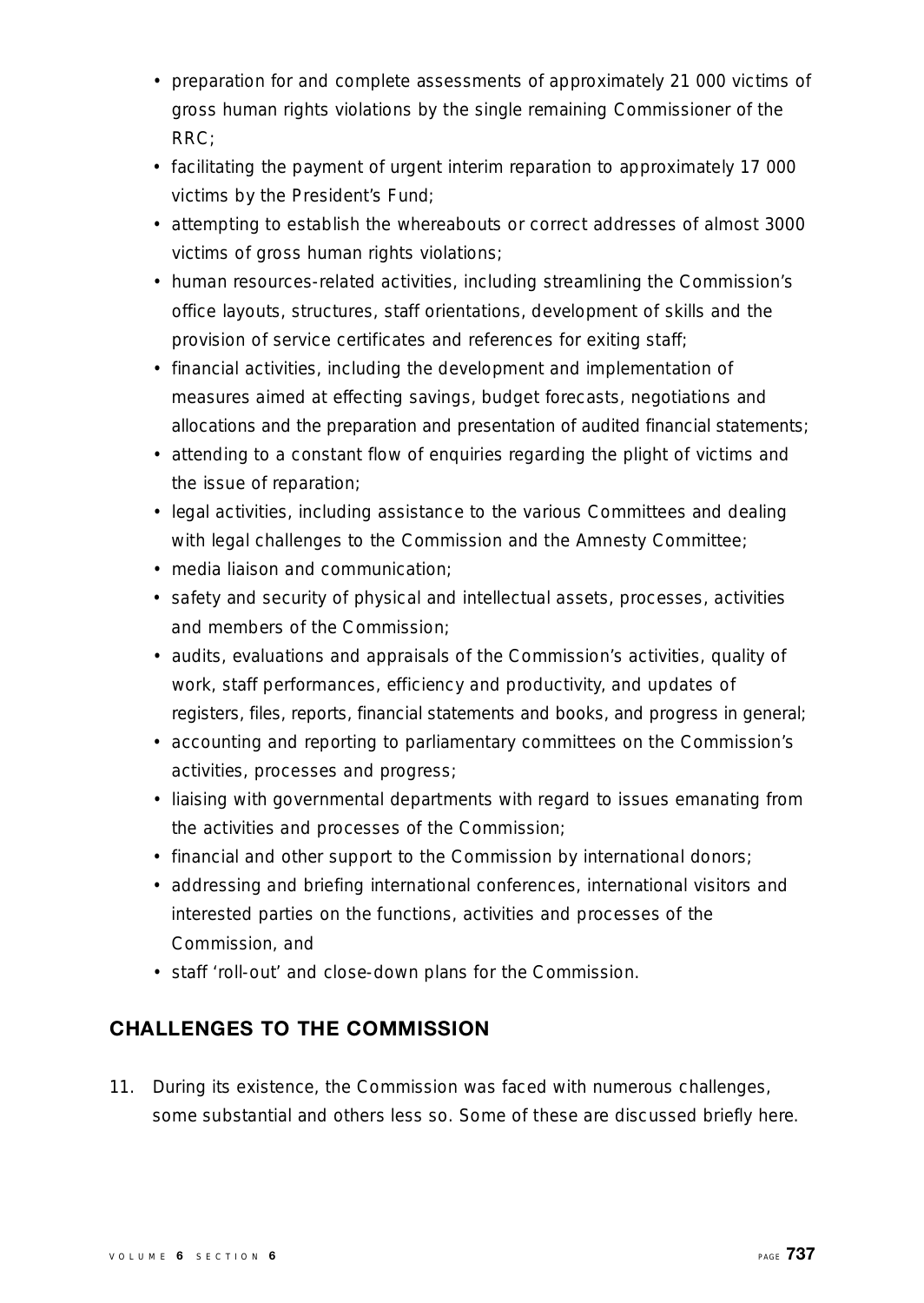### **Perceptions about the Commission**

- 12. Although the Commission was established as a result of negotiations between the major political role players and owed its existence and functions to an Act passed by a democratically elected parliament, it still came in for a fair share of criticism. There were those who saw the Commission as the instrument of an ANC-led government and a witch-hunt. Others perceived it as perpetratorfriendly, insensitive to the plight of victims and biased towards the former regime and security forces, and some simply saw it as 'a waste of taxpayers' money'. Notwithstanding these negative perceptions, the Commission stuck to its mandate and its commitment to give effect to the letter of the Act and the needs of the majority of our nation.
- 13. The most difficult aspect to deal with was the granting of amnesty. Everything related to the concept was controversial even before the Act was promulgated or the Amnesty Committee established. Giving the Amnesty Committee the power to grant amnesty meant that a visible body was established that could now be blamed for setting perpetrators free. Throughout its existence, the Commission and its entire staff had to cope and deal with this negative sentiment. The work of the Amnesty Committee also seemed to contradict that of the other Committees of the Commission. The HRVC devoted its time and energy to acknowledging the painful experiences of victims of gross violations of human rights and to identifying those who had perpetrated these gross human rights violations. The Amnesty Committee, on the other hand, set many of these perpetrators of gross human rights violations free from prosecution and from prison on the grounds that they had acted with a political objective and had made full disclosure. In addition, in giving effect to the provisions of the Act, the Amnesty Committee had powers of implementation, whilst the RRC could only make recommendations. Some perpetrators were granted immediate freedom. Victims, however, were required to wait until parliament had accepted or rejected the recommendations of the Commission.
- 14. The Commission was constantly accused of being perpetrator-friendly and of being insensitive to the plight of victims. Looking back across the whole process now, it is clear that, on the physical side especially, more was done for victims than for perpetrators. Hundreds of thousands of rands and hours were spent on locating victims, transporting them to hearings and providing them with food and accommodation. The hours that were spent on foot trying to locate victims or hiring bulldozers to enable victims in flood-stricken areas to attend amnesty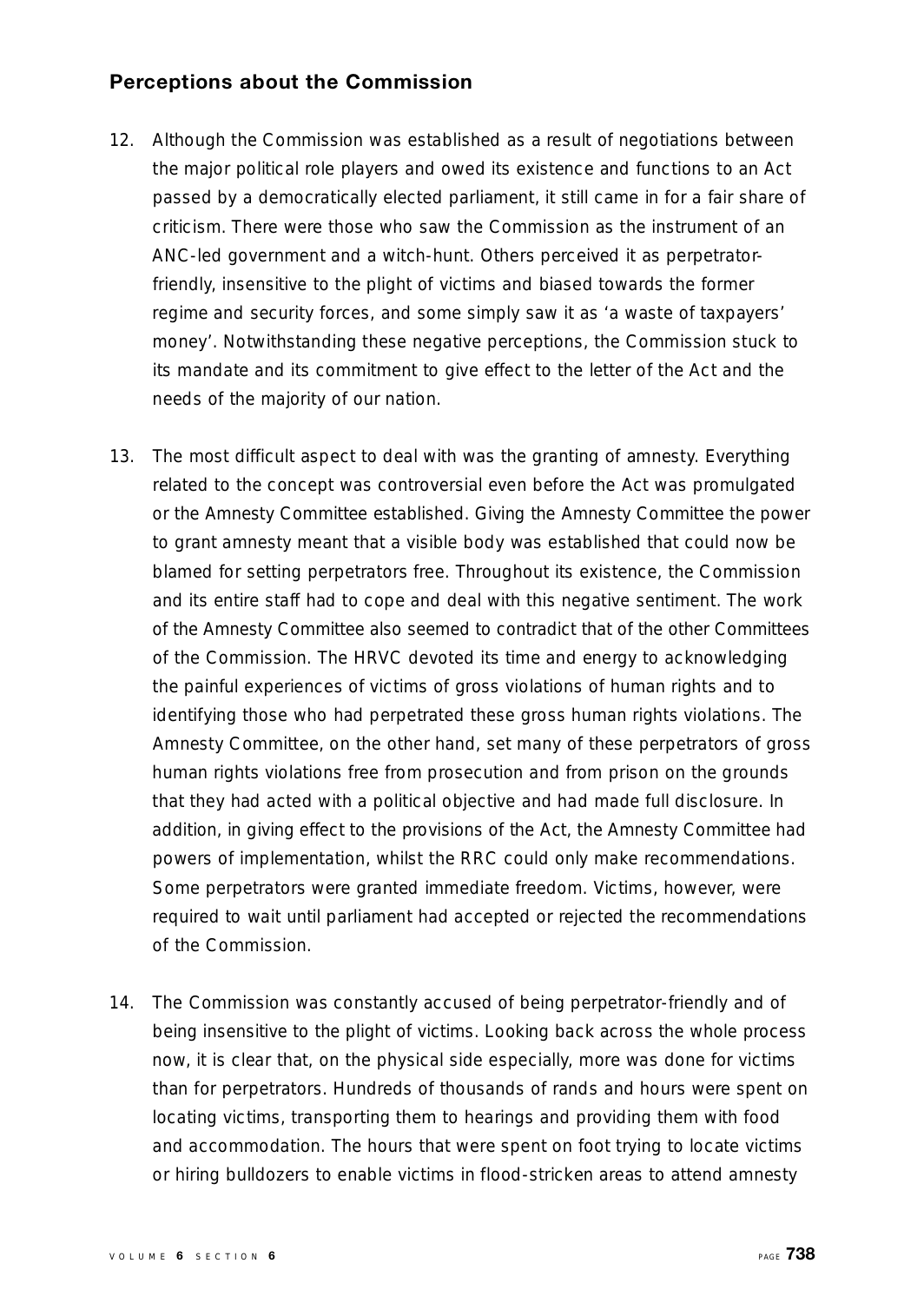hearings can certainly not be regarded as an insensitive attitude. The Commission is of the strong opinion that the total amount of time and resources spent on victims during the amnesty process was substantially more than that spent on amnesty applicants.

- 15. On more than one occasion, the Amnesty Committee subjected to severe criticism by individuals and the media, not because it had not done its work properly, but because it had applied the provisions of the Act and granted certain individuals amnesty. The Committee was also accused of being biased, sometimes in favour of the perpetrators, sometimes in favour of the victims; at times in favour of the liberation movements and at times in favour of the former security forces.
- 16. The Amnesty Committee tried its utmost to be as objective as humanly possible. Listening to evidence of horrendous acts of gross violations of human rights and to evidence of immense human suffering and inhumane treatment over a period of more than five years certainly did not make it easy. Notwithstanding this, the Amnesty Committee was always aware of the fact that it had to apply the provisions of the Act and that it had a role to play in unearthing the truth. It made it its responsibility to do exactly that. The Amnesty Committee was also very aware of the plight of victims, and everything possible was done to ease their suffering and to give them the recognition they deserved.
- 17. As has already been mentioned, the RRC was not an implementing body. Its responsibility was to identify those victims who were eligible for reparation and/or rehabilitation and to make recommendations in this regard. Despite this, the RRC was perceived as being responsible not only for identifying the interventions that were needed for reparation and rehabilitation, but also for their implementation. Notwithstanding this, the RRC and its staff never shirked their moral responsibility. They continued to listen to victims and tried their utmost to assist them in the absence of the acknowledgement and implementation of the recommendations made by the Commission in October 1998.
- 18. In many instances, however, negative perceptions about the Commission and its work arose out of ignorance about its objectives and mandate. At the same time, it was encouraging to experience the high regard in which the Commission was held in the international community. Not only did international delegations and visitors show a keen interest in and appreciation of the work of the Commission, but members of the Commission were also frequently invited to address international conferences on the work and experiences of the Commission.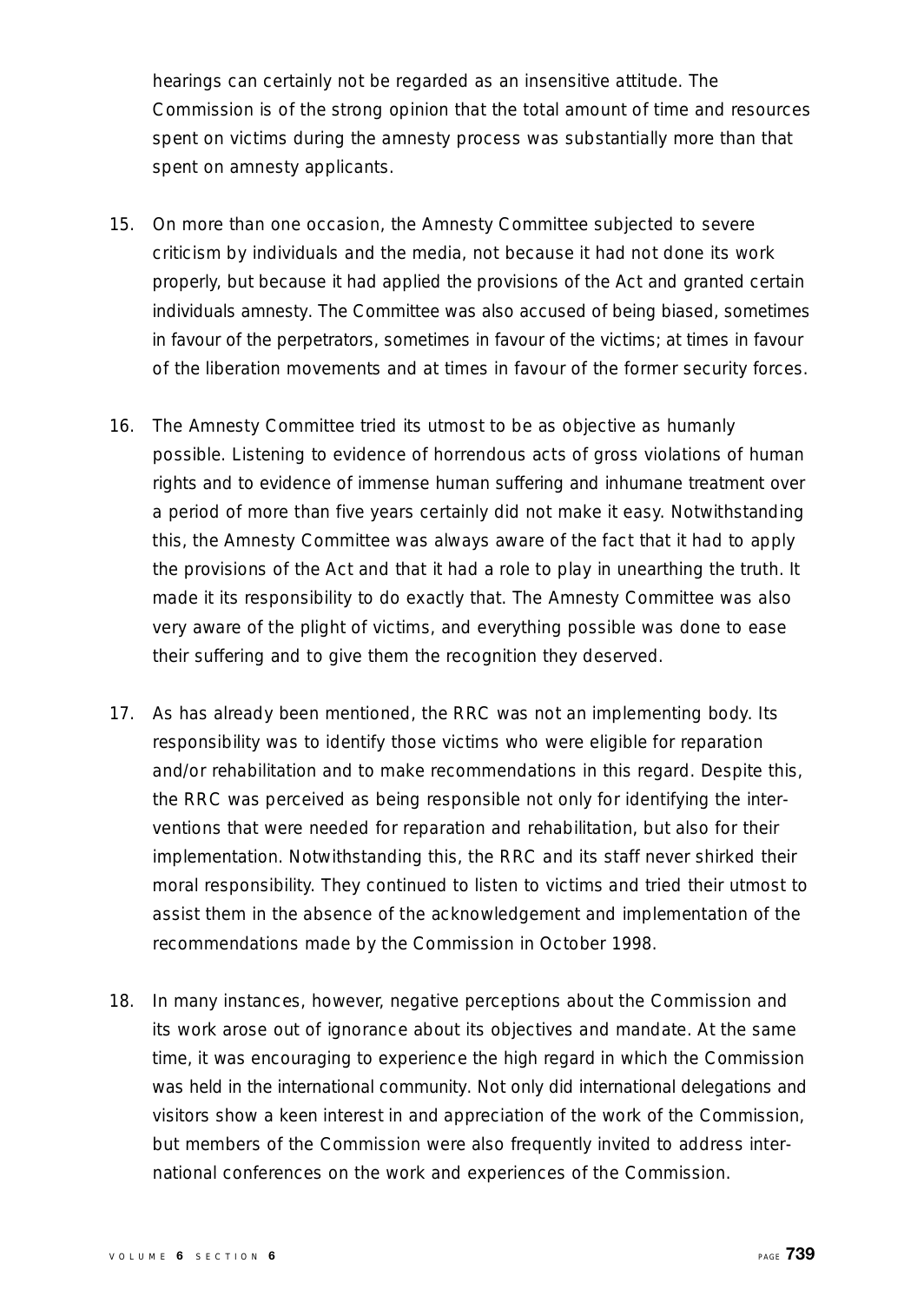### **Operational challenges**

19. Operational challenges had the most profound impact on the process as they related to the urgency imposed on the Commission to finish a huge amount of work within the shortest period of time. They included:

### Staff

- 20. In any institution staff members are one of the most valuable assets. Without the commitment and dedication of its entire staff complement, the Commission would not have been able to meet its objectives. Unfortunately, staff members were not always acknowledged for the invaluable role they played. Commissioners, Committee members and management were the public face of the Commission; staff maintained the engine room.
- 21. Because the Commission was initially expected to have a relatively short lifespan, all staff members were employed on temporary contracts. Ultimately, the Commission functioned for almost six years, and contracts were extended on no less than six occasions. With hindsight, this proved to be a very unsatisfactory situation. Because there was no employment security or certainty about when the process would end, staff members were understandably constantly on the lookout for permanent employment. They were paid only a basic salary; no service bonuses or other incentives were offered. As a result, the Commission lost experienced staff on a regular basis and it became increasingly difficult to fill vacancies.
- 22. Keeping staff motivated also proved to be very challenging. Lack of job and contractual security and incentives, constant criticism of the Commission, no employment offers from government despite six years' dedicated work seem finally to have filtered through to staff. Indeed, the only thing that kept staff going was their commitment to the Commission's objectives. It was therefore no surprise, when another employment opportunity became available, that staff had no hesitation in taking up that position. In many instances, the projects they were working on or their areas of responsibility had to be taken over by the already over-burdened remaining staff members. In certain cases, especially with regard to committee members, the individuals who left were the only ones able to complete or finalise a certain project or function. One then had to rely on the integrity and goodwill of those concerned. In the majority of instances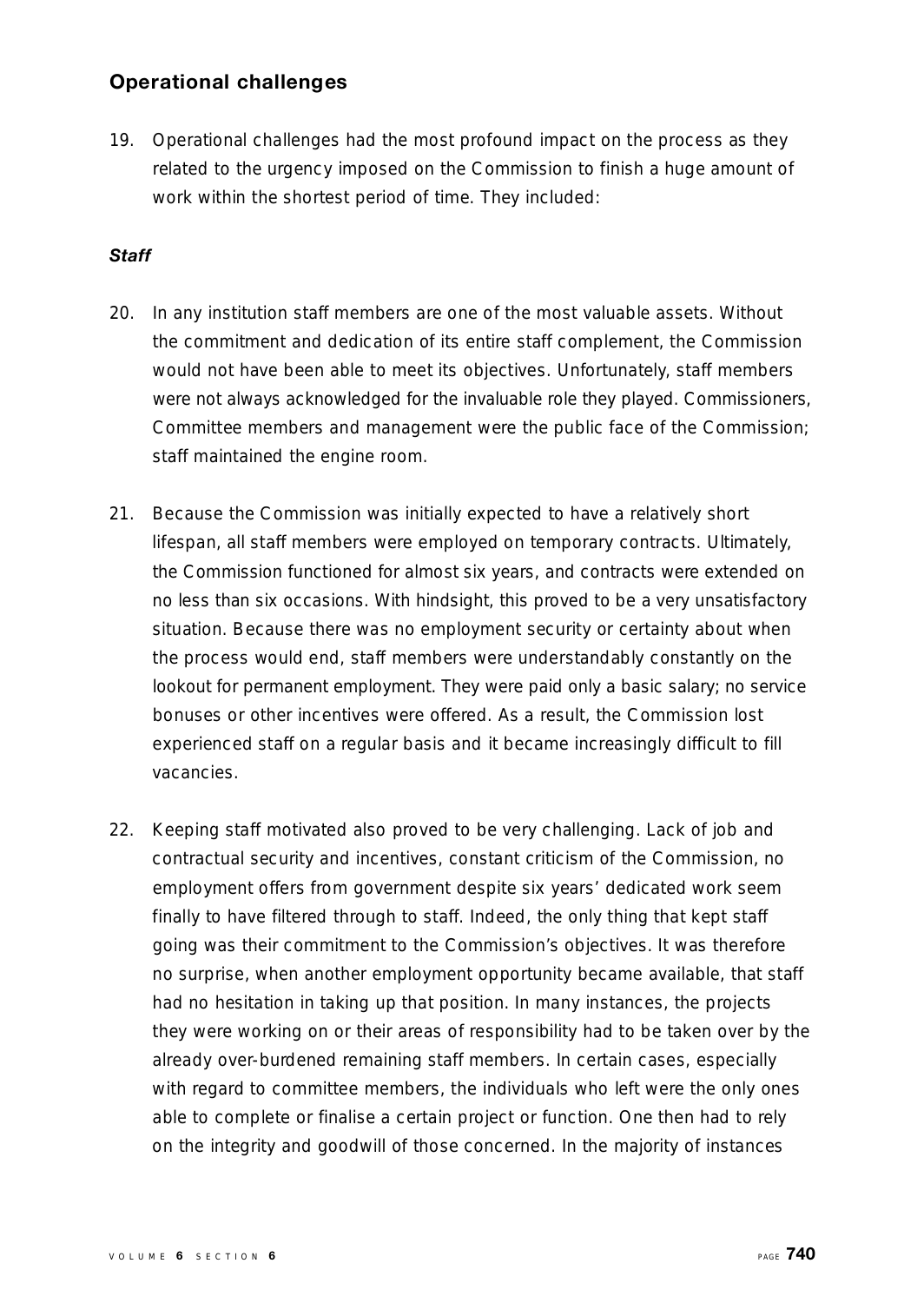the work was satisfactorily completed, but in other instances the completion of a specific task was hamstrung by the non-performance of certain individuals.

### **Budgetary constraints**

- 23. Without the luxury of precedents, and faced with uncertainties as to the financial implications of the activities of the Commission, it was often very difficult to budget accurately. For example, a public hearing might last less than a day or it might take weeks or even months to complete an application. Sometimes it would take only one telephone call to reach a victim; in other cases it could involve hiring a four-by-four vehicle to reach a victim in a rural area.
- 24. The requirement to 'do more with less' proved to be very frustrating and even counter-productive. The Commission is of the view that the process could have been finished much earlier had it been in a position to employ more personnel to attend to the professional and administrative aspects of its work. It was disappointing to know and accept that, whilst the Commission regarded itself as a project of national significance, it was regarded by government as only one amongst many national priorities to be financially resourced.
- 25. The government's failure to approve a severance package for deserving staff meant that management was unable to reward its best performers or to retain some of those who found themselves obliged to move elsewhere during the last crucial months.

### *Co-operation with the Commission*

- 26. The Commission was an institution of national significance and, from the outset, it was clear that its failure or success would depend, to a large extent, on the co-operation it received from those with an interest in its proper functioning. The Commission relied heavily on the assistance and co-operation of, amongst others, government departments, political parties, victims, witnesses, legal representatives and non-governmental institutions and organisations.
- 27. Generally speaking, the Commission enjoyed the co-operation of many of the above. Unfortunately there were also instances where some of these deliberately or through a lack of commitment delayed the processes of the Commission. In certain cases it was clear that an uninformed perception about the Commission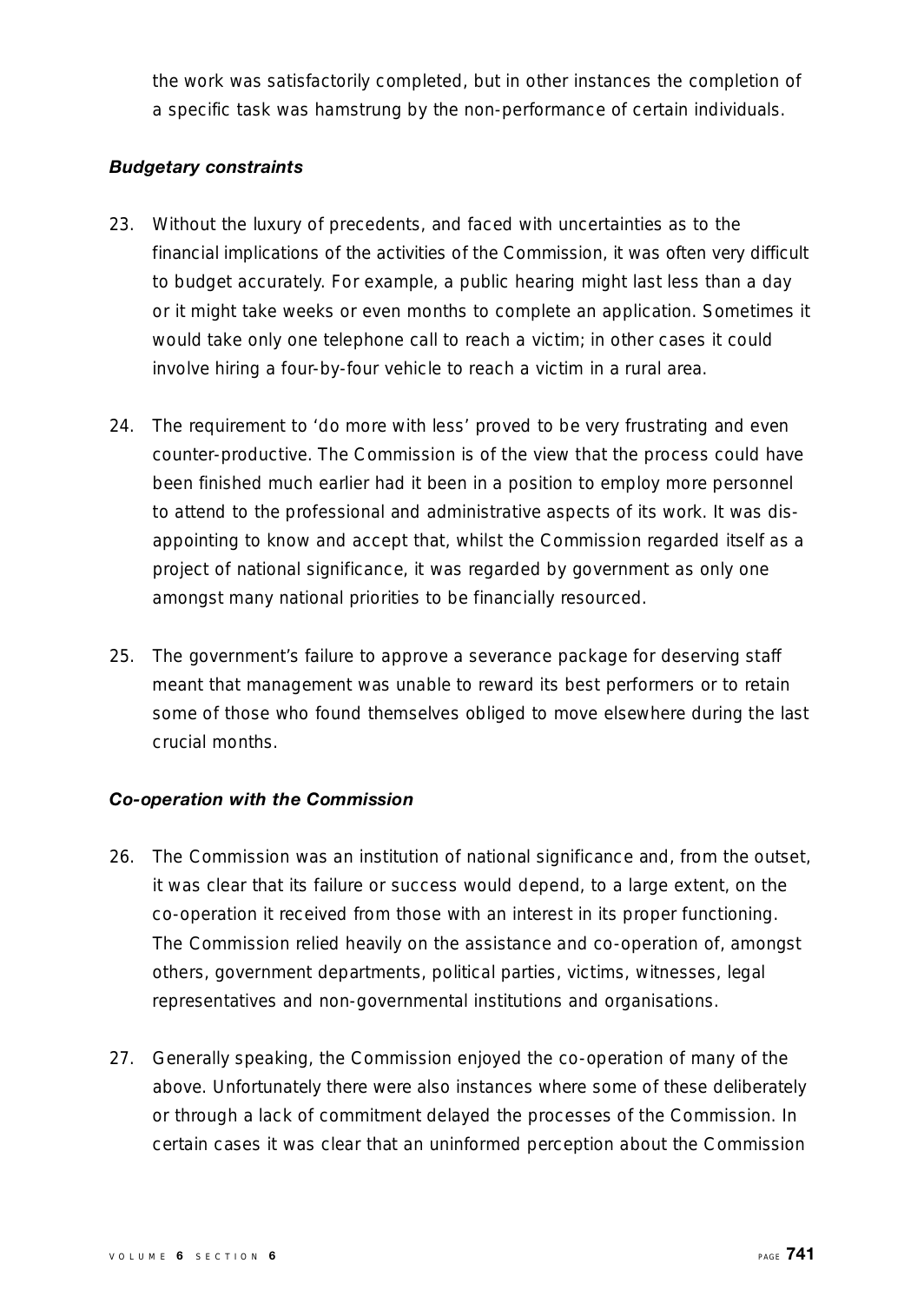played a role; in other cases it was resistance against or non-acceptance of transformation and the new democratic dispensation. Where the objectives of the Commission were not in line with certain party political objectives, co-operation was sometimes deliberately withheld. Finally, some individuals saw the Commission as an opportunity to further their own careers or to improve their financial status.

- 28. The Commission and its staff consequently had to put in a great deal of energy and effort into overcoming these obstacles, not for its own purposes, but for the benefit of victims, amnesty applicants and the country as a whole.
- 29. These are but some of the challenges the Commission was faced with. Fortunately they were not insurmountable, and the Commission was eventually able to complete its mandate.

### **Concluding remarks**

- 30. In the belief and hope that South Africa will never again be required to set up a similar commission, it is sufficient to make only two general points about setting up any kind of commission of inquiry. First, care should be taken to provide for a proper and well-resourced infrastructure. Second, and more importantly, there should be proper acknowledgement of those who are not in the public eye, but who grind it out in the dungeons and machine rooms.
- 31. In preparing this report and reflecting on almost six years of serving this extraordinary Commission, it was ironic that all the negative experiences were completely surpassed and overshadowed by the positive experiences to such an extent that one is left with a feeling of fulfilment, satisfaction and achievement that can only be experienced and shared by those who also had the opportunity to serve in the same way.
- 32. It was a humbling experience to have had the opportunity to serve and to be led by a truly remarkable Chairperson assisted by a group of Commissioners and Committee members whose integrity, commitment and dedication have been unrivalled.
- 33. Tribute must be paid to those persons who decided to forsake their constitutional rights in the interests of finding the truth and striving towards unity and reconciliation.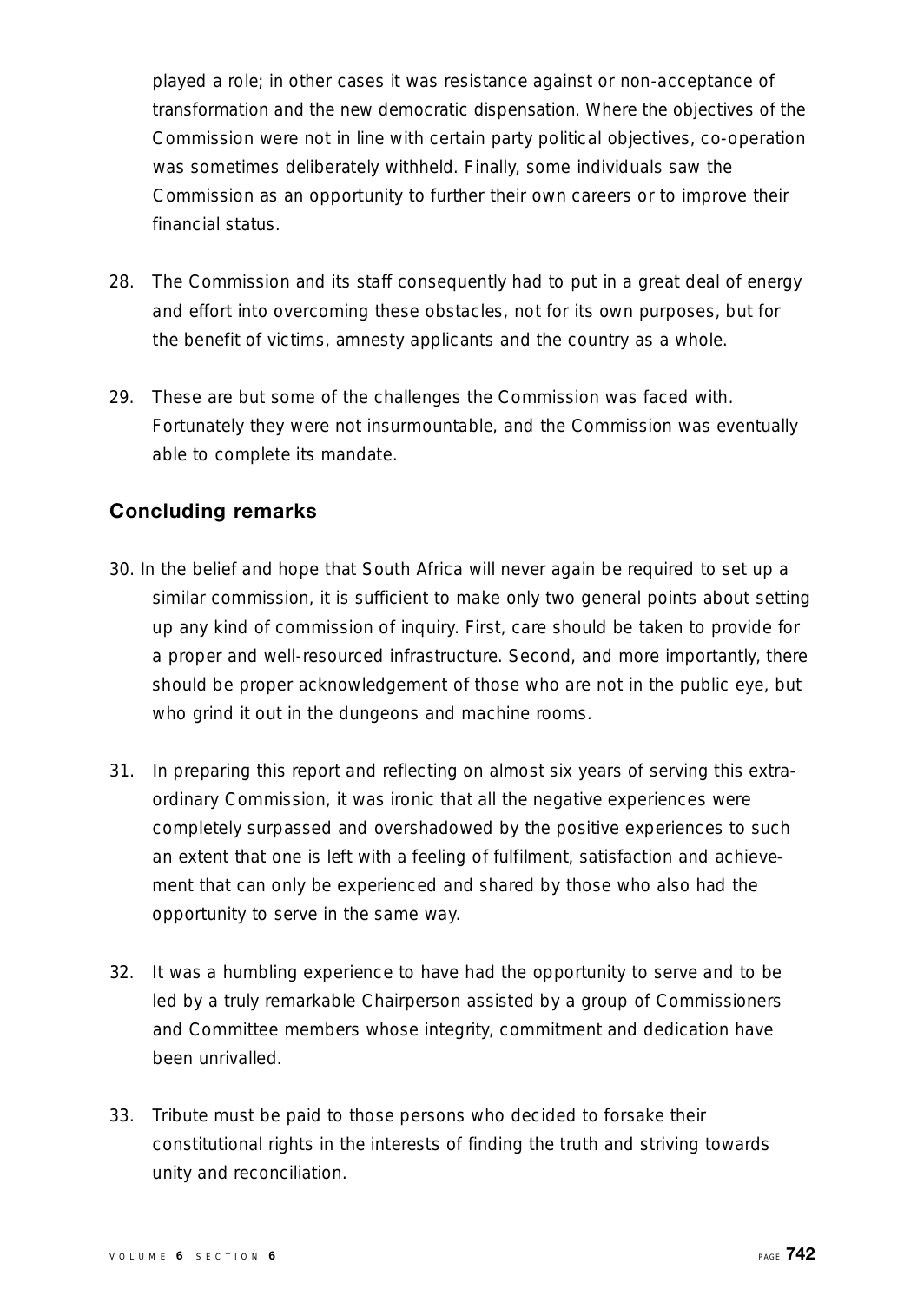- 34. Acknowledgement is also given to those persons who, for the sake of national unity and reconciliation, and despite humiliation and embarrassment, came forward and were sincere in admitting to horrendous acts of human rights violations.
- 35. Finally tribute is paid to all the staff members, interpreters, transcribers, technicians, lawyers and all those who came into touch with the Commission and who, through their commitment and dedication, and notwithstanding the huge demands that were made on their personal and family lives, played an integral part in bringing this process to a conclusion and contributing to the history of South Africa.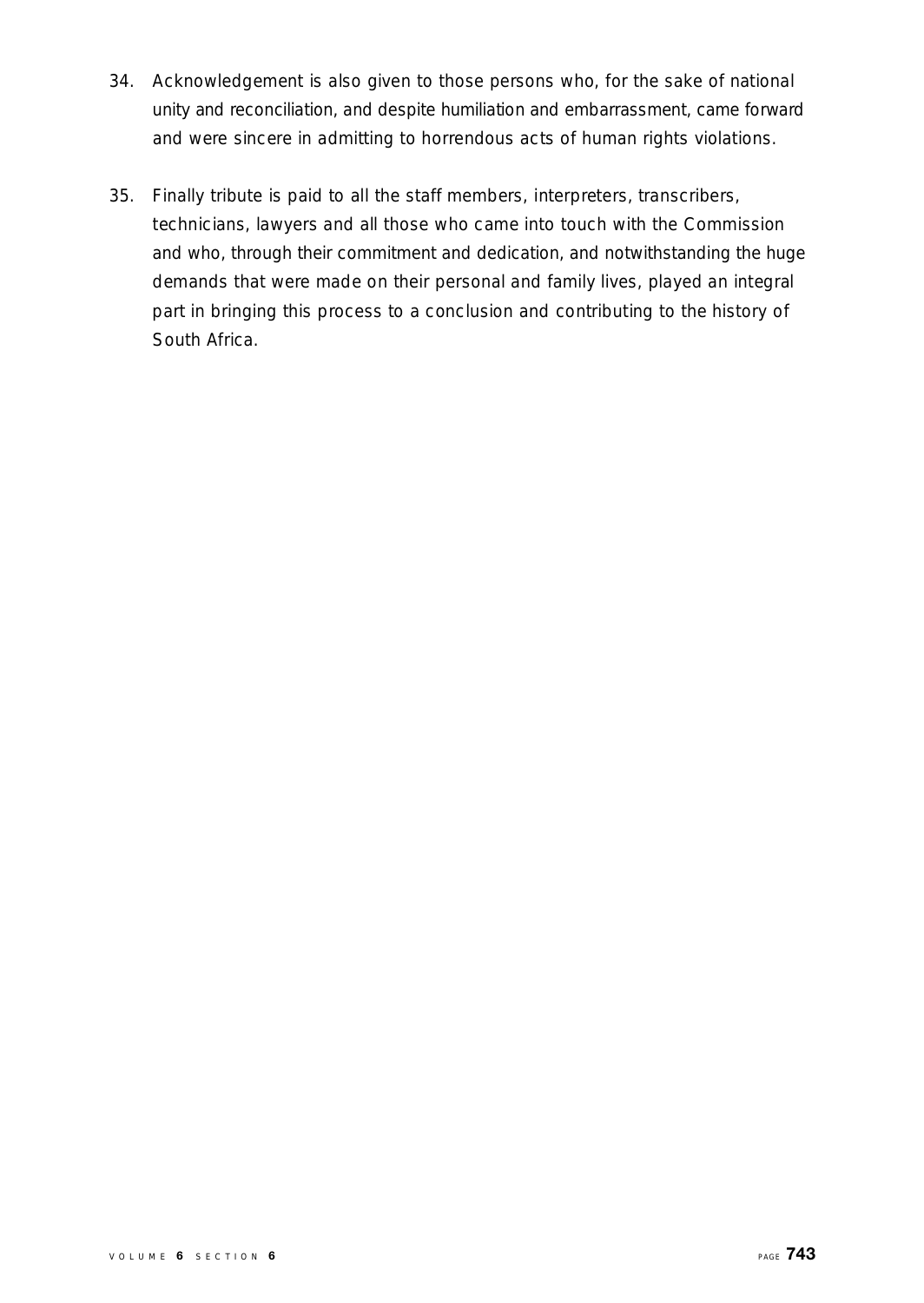### **LEGAL DEPARTMENT**

### **General introduction**

- 1. The Legal Department's general responsibilities included the following:
	- a overall responsibility on a national level for all legal matters involving the Truth and Reconciliation Commission (the Commission) and its Committees, including advising the Commission and CEO on all matters legal;
	- b drafting legal opinions for the Commission in respect of the legal aspects of the work of its various Committees;
	- c reviewing all existing contracts and drafting new contracts on behalf of the Commission;
	- d p reparing the Commission's responses and defence to legal challenges such as reviews of amnesty decisions;
	- e liaising with attorneys and counsel on behalf of the Commission and persons appearing before the Amnesty Committee;
	- f dealing with all industrial relations/disciplinary matters on behalf of Commission;
	- g interacting and liaising with the Ministries of Justice and Constitutional Development; Arts, Culture, Science and Technology; Transport; Defence, and Police Services in respect of a wide range of matters concerning their activities, arising from the investigations and hearings of the Commission, and
	- h overall responsibility for the legal assistance programme in terms of section 34 of the Promotion of National Unity and Reconciliation Act No. 34 of 1995 (the Act).

### **Documentation Centre**

- 2. The national legal officer was assigned the additional responsibility of managing, supervising and supporting the Commission's Documentation Centre. The Documentation Centre was responsible for the entire body of documentation and information within the Commission. The process included recording all information generated by the Commission on CD-ROM, audio and audio-visual tape, magnetic (audio) tape as well as hard copy. Documents archived by the Documentation Centre included the following:
	- a all the Commission's intellectual assets;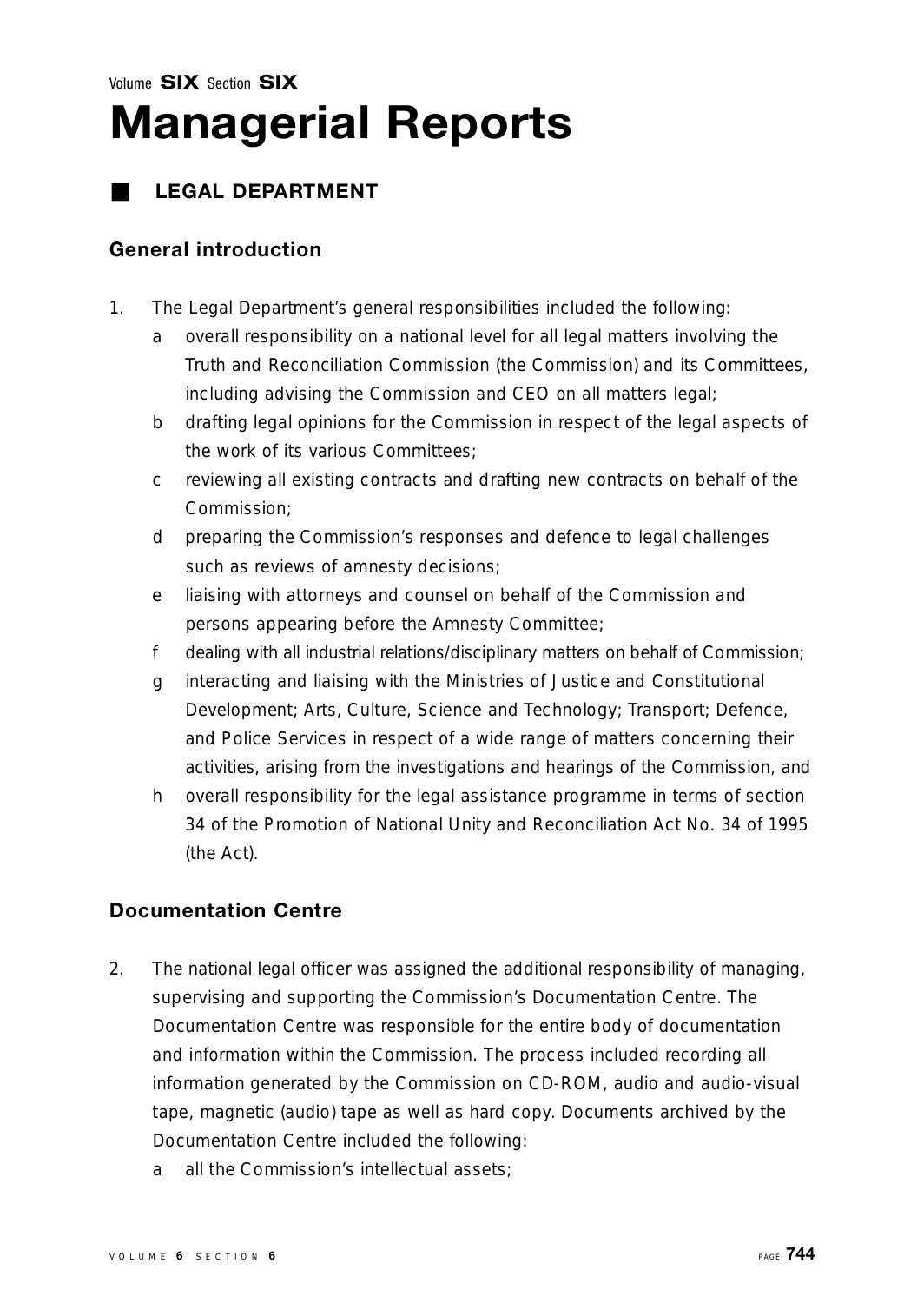- b original human rights violations (HRV) statements and Investigative Unit working files;
- c amnesty applications;
- d amnesty decisions;
- e amnesty hearing material (bundles];
- f applications for reparation and rehabilitation;
- g submissions made to the Commission by a wide range of persons, agencies and institutions in accordance with the investigative hearings of the Commission in terms of section 29 of the Act;
- h news clips of all local, national international news and press releases;
- i the audio and video recordings of hearings, and
- j collections of posters, artefacts (paintings, statues, etc.), photographs, books, journals and police records.

### **Legal Assistance Programme**

- 3. In terms of Section 34 of the Act, persons who were required to appear before the Commission under a subpoena or notice were entitled to legal representation. The Commission, in conjunction with the Minister of Justice, therefore implemented a legal assistance program to assist indigent persons in obtaining legal assistance.
- 4. The Legal Aid Board was appointed as an agent of the Commission to administer and reimburse legal representatives for the work done in respect of the Commission's activities.
- 5. Whilst the normal criterion for qualification to obtain legal assistance was satisfaction of the means test, many people did not qualify, as their income exceeded the limit (sometimes not by very much). This operated unfairly against private persons who might be required to spend considerable time away from home or work with no financial relief for employment lost. The Commission then applied an 'in the interest of justice' test which allowed most people to qualify for legal assistance, and which was given to perpetrators as a matter of course.
- 6. As of December 1998, it became obvious that the Legal Aid Board 's administration was unable to cope with the Commission's instructions. Many hearings were postponed at great cost to the Commission because attorneys had either not been properly instructed or not been paid outstanding fees. In addition, many attorneys had threatened to boycott the process unless payment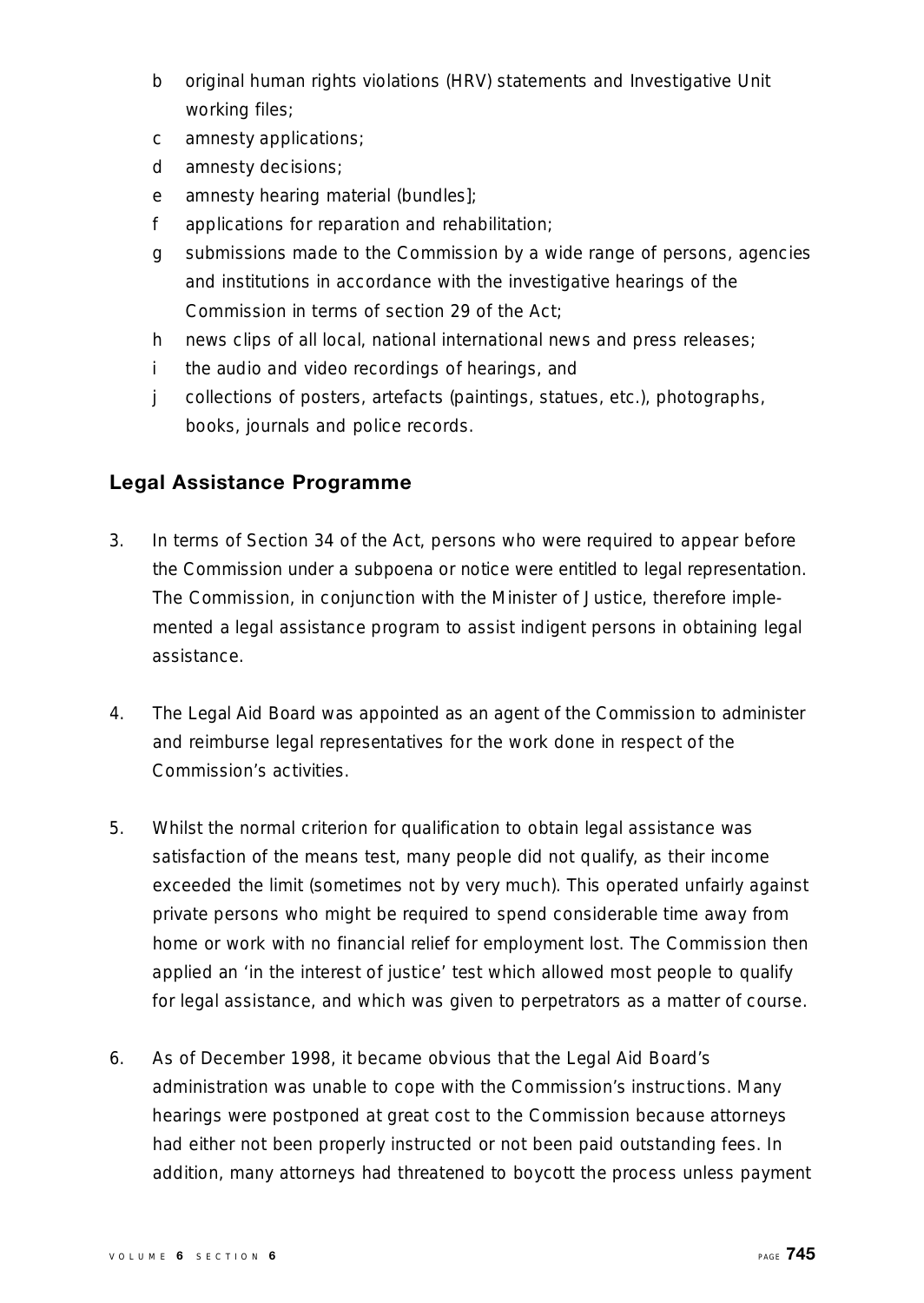of outstanding legal accounts was made before they would accept new work or complete partly-heard matters. As a result, the Legal Assistance Programme was taken over and run by the Commission's Legal Department from August 1999. The agency agreement with the Legal Aid Board was consequently terminated.

- 7. In order to streamline the legal appointment process, all stakeholders such as state attorneys and Bar Councils (in all nine provinces) were consulted and notified of the new procedures, which entailed the following:
	- a The Legal Department was responsible for issuing the instructions to legal representatives in liaison with the administrative component of the Amnesty Committee.
	- b The Legal Department would negotiate fees (within the parameters of the Regulations published in terms of Section 34 of the Act) up front and confirm precisely the terms of the instructions before any work was undertaken.
	- c The Legal Department would make all necessary accommodation and travelling arrangements with legal representatives and witnesses in consultation with the administrative component of the Amnesty Committee.
	- d The Legal Department would scrutinise all accounts presented, corroborate with the Amnesty Committee, tax the account/fees and issue instructions for payment.
	- e In respect of security force personnel or liberation force members who were dealt with in terms of section 3(3) of the State Attorneys Act 1958, the Legal Department undertook to assist the state attorneys in assuming all the p reliminary work in the preparation of a taxed find account for payment by them.

### **INFORMATION TECHNOLOGY (IT) DEPARTMENT**

### **General introduction**

### *Network (hardware, software)*

8. The Commission initially operated on a wide area network (WAN), which connected all the regional offices. When these offices were closed in September 1998, the WAN was discontinued and the Cape Town office continued to run on a local area network (LAN). Communication between the head office in Cape Town and the satellite offices occurred mainly by Internet. Each office had a stand-alone Internet computer. For security reasons, the LAN was not linked to the Internet.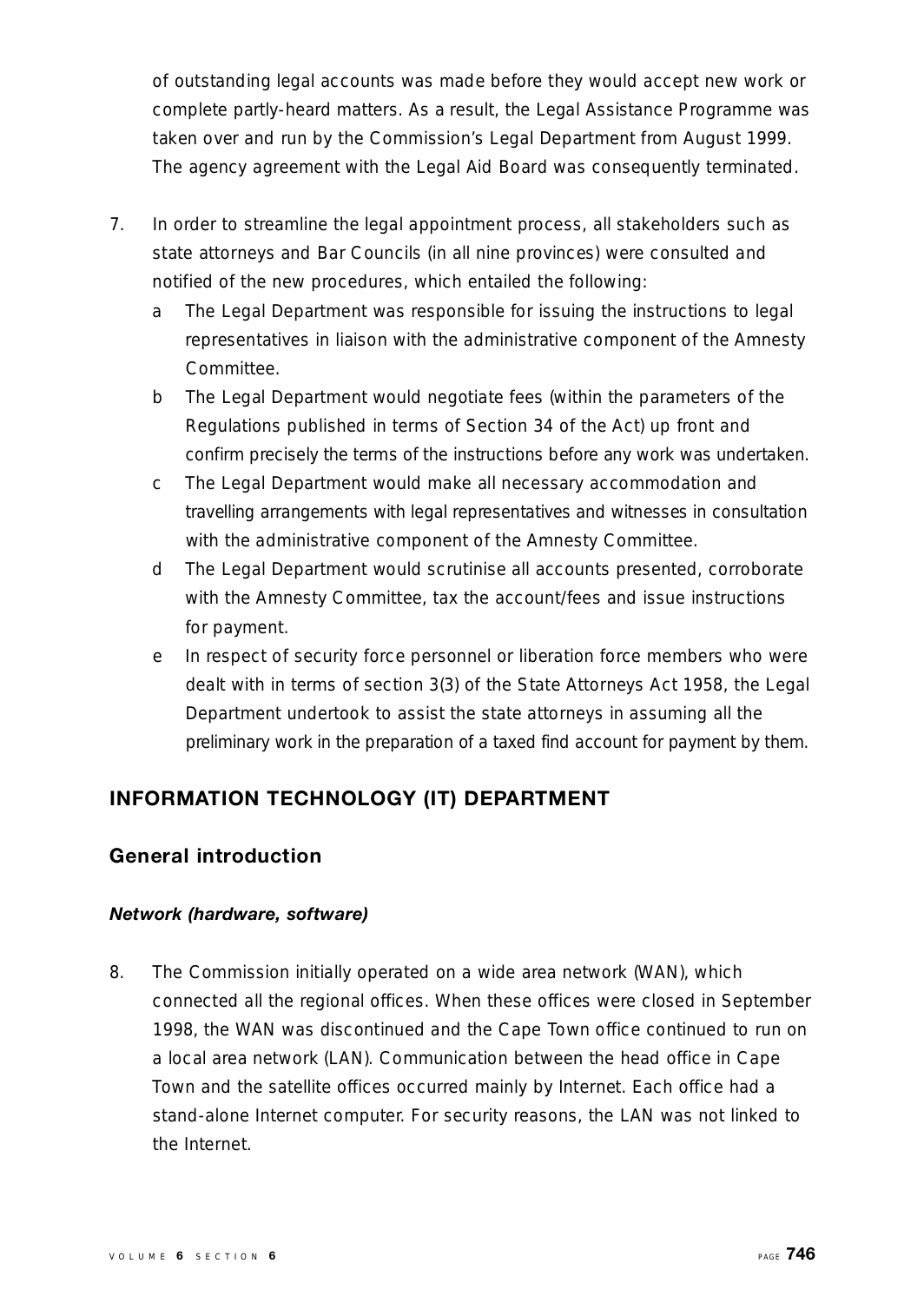- 9. The LAN consisted of workstations and heavy-duty printers connected together by an Ethernet network with a Windows NT server at the centre. The communication protocol was TCP/IP.
- 10. The workstations ran Windows 95 and the application software was Microsoft Office. The bulk of the office administration work was done using MS Word and the e-mail facility. In addition to Word, the researchers used the Excel spreadsheet to analyse trends in the data and to graph the results of their analysis. The Finance Department used AccPac for the financial and payroll transactions and the Standard Bank BEST system to pay accounts using the Internet.
- 11. In 2001, a software audit was launched to establish which software was being operated and whether all the software was licensed. This was necessary as there had been a complete staff turnover in the IT Department and there were few records indicating what software had been purchased at the outset of the Commission. After discovering that some software was being used unlicensed, the Commission applied for 'amnesty' during the Business Software Alliance (BSA) Truth or Dare campaign to legalise software. This ensured freedom from p rosecution provided that the organisation legalised all its software within a given time frame.

### *Y 2 K*

12. In 1999, the Commission took precautions against the Y2K computer bug. Y2K cards were installed in all the computers, and patches were downloaded from Microsoft to fix the software. The Commission experienced no Y2K-related problems.

### *CD-ROM project*

13. A CD-ROM project was initiated to preserve the Commission's electronic files. These files were initially backed up onto magnetic tapes, which were deteriorating. All backed-up documents were copied onto searchable CD-ROMs to enable faster and more efficient access. Due to the high staff turnover, it was constantly necessary to refer to files created and research performed by former staff members.

### **Database development**

14. The database was a client–server relational database implemented using Oracle software, which is the industry-standard database technology for this type of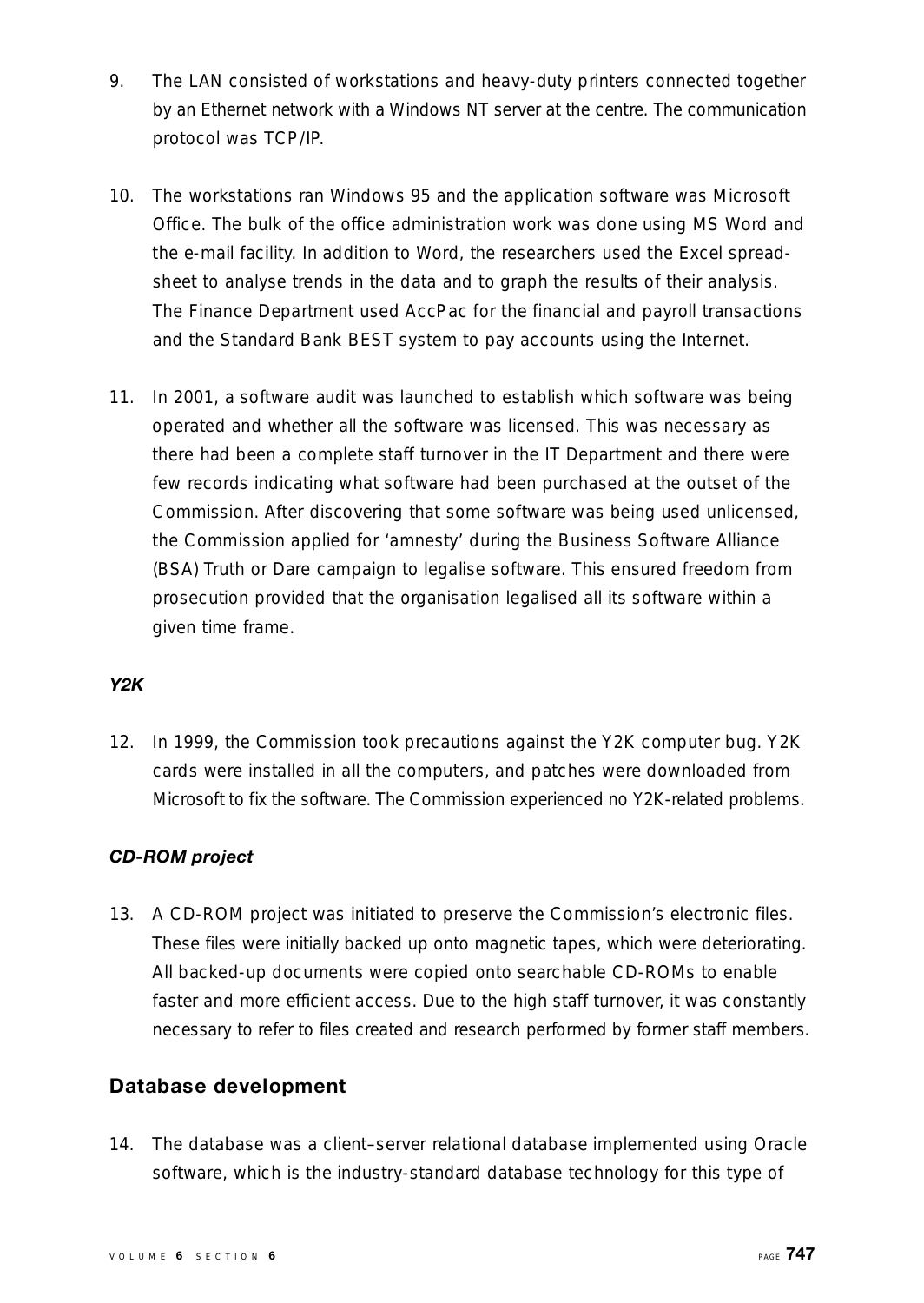p roject. Users had a suite of programmes on their workstations. This connected them to the database engines so that they could, for example, register statements and amnesty applications, capture the contents of the violations, carry out complex searches on the data and extract data into spreadsheets. They could also print a variety of computer-generated reports, such as the content of statements or amnesty applications, corroboration carried out, letters of acknowledgement, perpetrator details, incident reports, as well as statistics for monitoring the performance of the information flow.

15. The database linked the findings of the Human Rights Violations Committee (HRVC) with the decisions from the Amnesty Committee to provide lists of victims to the Reparation and Rehabilitation Committee (RRC). The names and addresses of eligible victims were printed from the database for sending application forms for reparation.

### **Website**

16. The website (http://www.truth.org.za) was launched in 1996 as part of the Commission's media strategy. It contained all the transcripts of both HRVC and amnesty hearings, amnesty decision transcripts, press releases and news reports from the South African Press Agency (SAPA). It also contained an interactive Register of Reconciliation that users could sign.

### **MEDIA DEPARTMENT**

- 17. The Media Department was central to the planning of each and every amnesty hearing. The department would place advertisements in various newspapers and on various radio stations in order to contact victims and/or perpetrators on behalf of the Amnesty Committee before hearings. This work was performed mainly by the media secretary with the assistance of evidence leaders and analysts. The purpose of this practice was two-fold: it helped the Amnesty Committee locate individuals and also informed members of the public about future hearings.
- 18. The Media Department was the first source of information for journalists and members of the public with enquiries about the Commission and specific amnesty hearings. The department was also responsible for preparing statements about decisions published by the Amnesty Committee.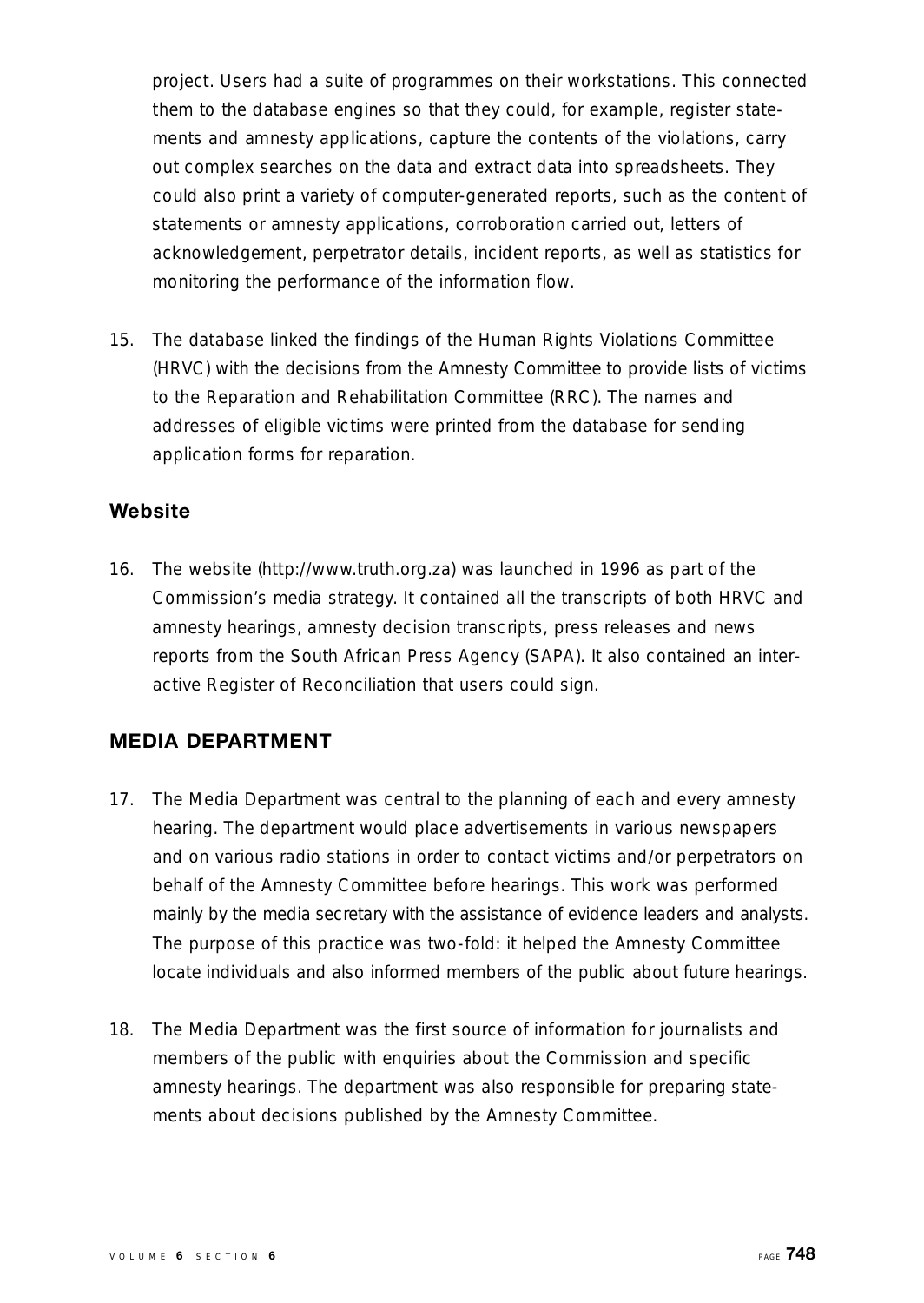### **Interpreting at the Commission's hearings**

- 19. Although interpretation services were not a department of the Commission but were provided for by the Unit for Language Facilitation and Empowerment (ULFE) of the University of the Free State, they formed an integral part of the p rocesses of the Commission and need to be reflected upon.
- 20. Section 11(f) of the Act stipulated that: '... appropriate measures shall be taken to allow victims to communicate in the language of their choice'. The hearings 'dramatised' the right of victims and those applying for amnesty to follow proceedings in their own language and of course the right to give testimony in their own language. To respect this, the Commission was compelled to institute a multilingual interpreting service with the applicable infrastructure .
- 21. In the early part of 1996, the Commission finalised an interpreting service agreement with the Language Facilitation Programme of the University of the F ree State. This involved the recruitment, appointment and training of interpreters to manage the service. Technical support was provided by Giant Video Screens (Pty) Limited.

### **The value of interpreting at the hearings**

- 22. The Commission's hearings yielded an extensive word harvest, probably even more extensive than that of the Nuremberg trials. If it is taken into consideration that a simultaneous interpreter produces on average between 14 000 and 20 000 words a day in a meeting lasting six to seven hours, and that this production can be converted into fifty-six to ninety typed pages, the Commission's hearings have resulted in extensive word production. Since the commencement of the hearings of the Commission in April 1996, altogether 57 008 hours of hearings have been interpreted. Converted into days, this already amounts to approximately 7126 hearing interpreting days, which have yielded an interpreting volume of nearly a billion words, which can, in turn, be converted to in the region of 11 million or more typed pages!
- 23. The duration of interpreted procedures is normally multiplied between two to three times per interpreted language if one is using the current judicial consecutive interpreting system. It has been estimated that, had the Commission opted for consecutive interpretation, the hearings would have continued into the year 2020. Thus what may seem to some as an apparently 'unnecessary'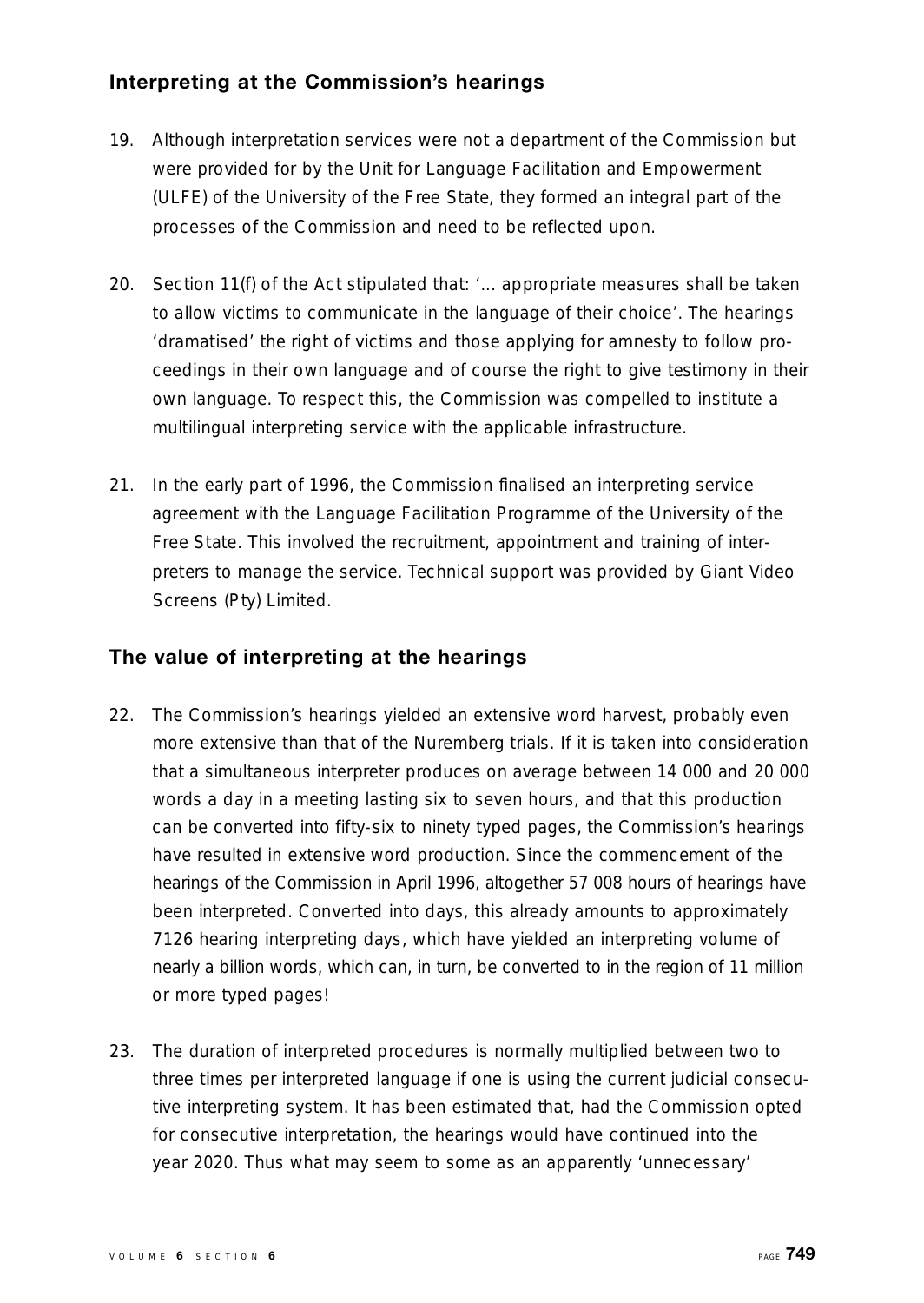extravagance of spending financial resources on language (interpreting) reduced the total operating time of the Commission by more than five times. The contribution of the Commission to the interpreting industry in South Africa should not be underestimated. The extensiveness and continuous interpreting service required by the Commission, especially to previously disadvantaged communities, meant that interpreters had to be trained and employed simultaneously. The fact that different African languages were used so consistently and on such a scale, and that people were given the opportunity to tell their stories in their own language at such a highly regarded forum, was indeed an empowering experience.

- 24. While the vocabulary at HRV hearings was of a more general nature, amnesty hearings took place within a rather strict legal context. Here the interpreter had to have a firm grasp of legal jargon. Lacking the appropriate terminology, interpreters of African languages found the amnesty hearings and the section 29 hearings more difficult.
- 25. Among the variables involved at hearings of the Commission were the differences in narrative technique from victim to victim, language differences (metaphorically and idiomatically), and tempo and volume of speech.
- 26. Interpreting at the Commission was no easy task. Many of the freelance interpreters have commented that interpreting as such is not difficult. What made it difficult was the emotional component.
- 27. The ULFE's team of interpreters covered practically all possible language combinations of the eleven official languages. The statistics on the language combinations for the hearings yielded some interesting facts. (See Table 3 below.)
- 28. An Afrikaans service was provided at 70 per cent of the hearings. Of the African language services, the Xhosa, Zulu and Sotho services were used the most ( respectively 31 %, 35 % and 46 %).

### **Table 1: Breakdown of time interpreted at the Commission's hearings**

|              |            | <b>HEARINGS INTERPRETED</b> |               |              |            |            | ACTUAL TIME INTERPRETED |              |
|--------------|------------|-----------------------------|---------------|--------------|------------|------------|-------------------------|--------------|
|              | <b>HRV</b> | <b>AMN</b>                  | <b>Sec 29</b> | <b>Total</b> | <b>HRV</b> | <b>AMN</b> | <b>SEC 29</b>           | <b>TOTAL</b> |
| <b>HOURS</b> | 2792       | 11680                       | 632           | 15104        | 10856      | 44456      | 1696                    | 57008        |
| <b>DAYS</b>  | 349        | 1460                        | 79            | 1888         | 1357       | 5557       | 212                     | 7126         |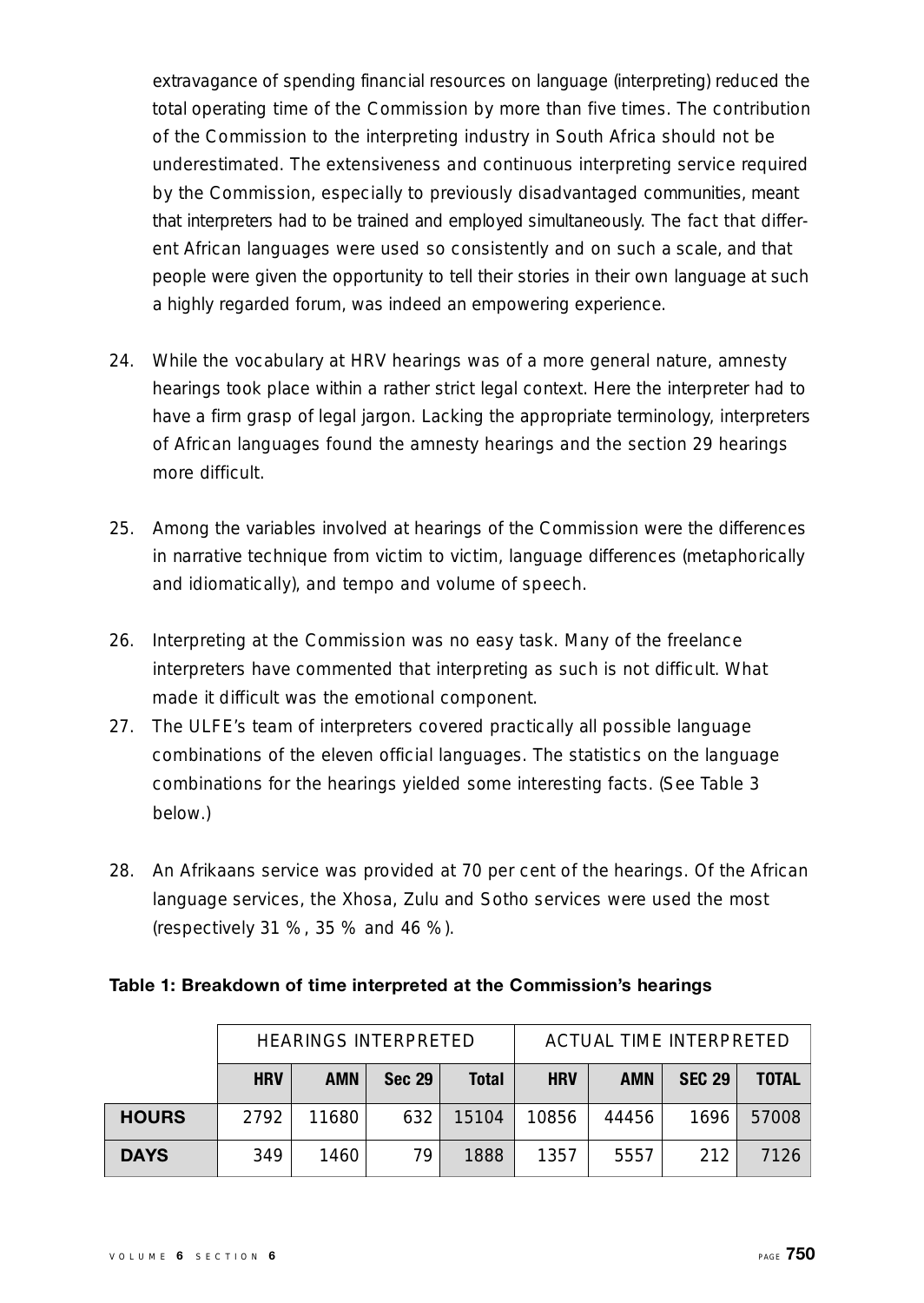### **Table 2: Accumulated number of interpreters used at the Commission's hearings**

|                                     | <b>HRV</b> | AMN  | <b>SEC 29</b> | <b>TOTAL</b> |
|-------------------------------------|------------|------|---------------|--------------|
| <b>TOTAL AMOUNT OF INTERPRETERS</b> | 373        | 1538 | 106           | 2017         |

### **Table 3: Number of languages used at the Commission's hearings**

| LANGUAGE         | <b>TOTAL LANGUAGE USAGE</b> | PERCENTAGE OF TOTAL |
|------------------|-----------------------------|---------------------|
| <b>AFRIKAANS</b> | 345                         | 70 %                |
| <b>ENGLISH</b>   | 495                         | 100 %               |
| <b>NDEBELE</b>   | 4                           | 1%                  |
| NORTHERN SOTHO   | 21                          | 4 %                 |
| <b>SOTHO</b>     | 172                         | 35 %                |
| <b>SWATI</b>     | 14                          | 3%                  |
| <b>TSONGA</b>    | 18                          | 4 %                 |
| <b>TSWANA</b>    | 62                          | 13 %                |
| <b>VENDA</b>     | 17                          | 3%                  |
| <b>XHOSA</b>     | 154                         | 31 %                |
| ZULU             | 229                         | 46 %                |

### **FINANCE DEPARTMENT**

### **General introduction**

29. Section 46(2) of the Act as amended set out the financial duties of the Commission and provided for the appointment of a chief executive officer who would also act as the chief accounting officer. Thus the financial accountability for the Commission rested with the chief executive officer. Section 46(5) of the Act required the Commission to prepare an estimate of revenue and expenditure for each year of its operation using a format to be determined in consultation with the Audit Commission. Section 9(1) of the Act directed the Commission to determine remuneration allowances in consultation with the Ministries of Finance and Justice, as well as terms and conditions of employment of staff members who were not state employees.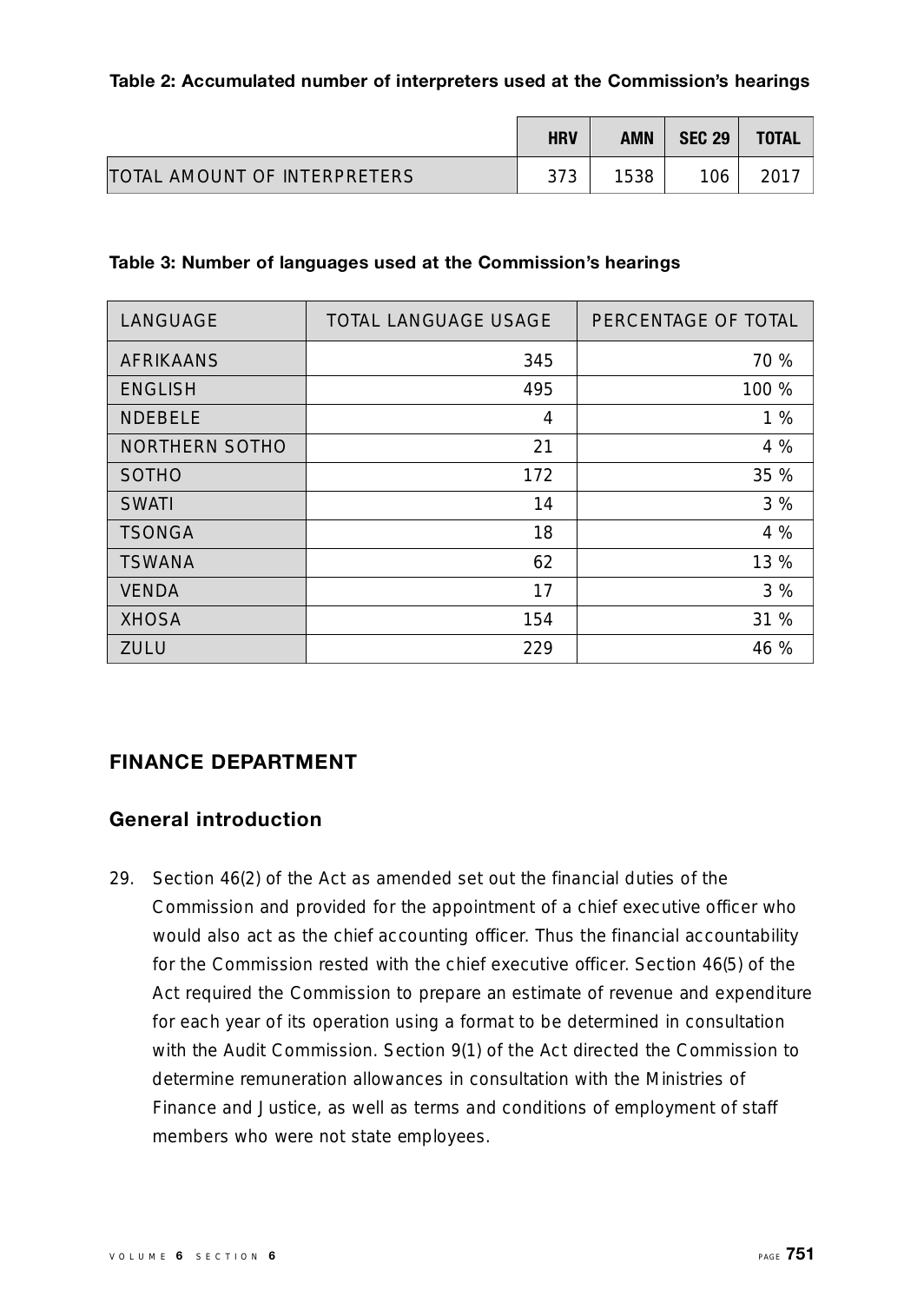30. In complying with the financial mandate as directed by the Act and interpreted by the Commission, the chief executive officer delegated managerial responsibility to the director of finance. One of the tasks of the director was to assist the Commission by preparing estimates of revenue and expenditure .

### **Operations**

- 31. The Finance Department consisted of a financial director, a financial manager, a facilities manager, two bookkeepers, four administrative clerks, two facilities clerks and a senior administrative secretary.
- 32. When the regional offices were scaled down to satellite offices in 1998 the bank accounts of those offices were closed and were managed from the national office. The national financial director reported to the Commission's chief executive officer. The financial director's activities were diversified to include support services, and the description of the portfolio changed to director of finance and support services.

### **Revenue**

- 33. The Commission's revenues were allocated as a separate line item in the budget of the Department of Justice and Constitutional Development, which was voted on and approved by parliament.
- 34. In addition, many international donor countries contributed financially to add value to the process. The Commission was initially under the impression that it could accept donations directly. Legal opinion provided by the state legal advisers, however, indicated that all donations received by the Commission had to be formally approved by the Department of State Expenditure through the Reconstruction and Development Fund.
- 35. As the Commission's work progressed, it became clear that it would not be able to complete all its work within the prescribed eighteen-month period or even after several further extensions. The result was that parliament approved an Amendment of the Act (Act 33 of 1998). The Amendment provided for the Committee on Amnesty to continue with its functions until a date determined by the President. This meant that the Commission had to approach the Department of Finance for additional funding.
- 36. The Department of Finance allocated R14 617 000 to the Commission of for the 1999/2000 financial year, based on the assumption that the estimated date for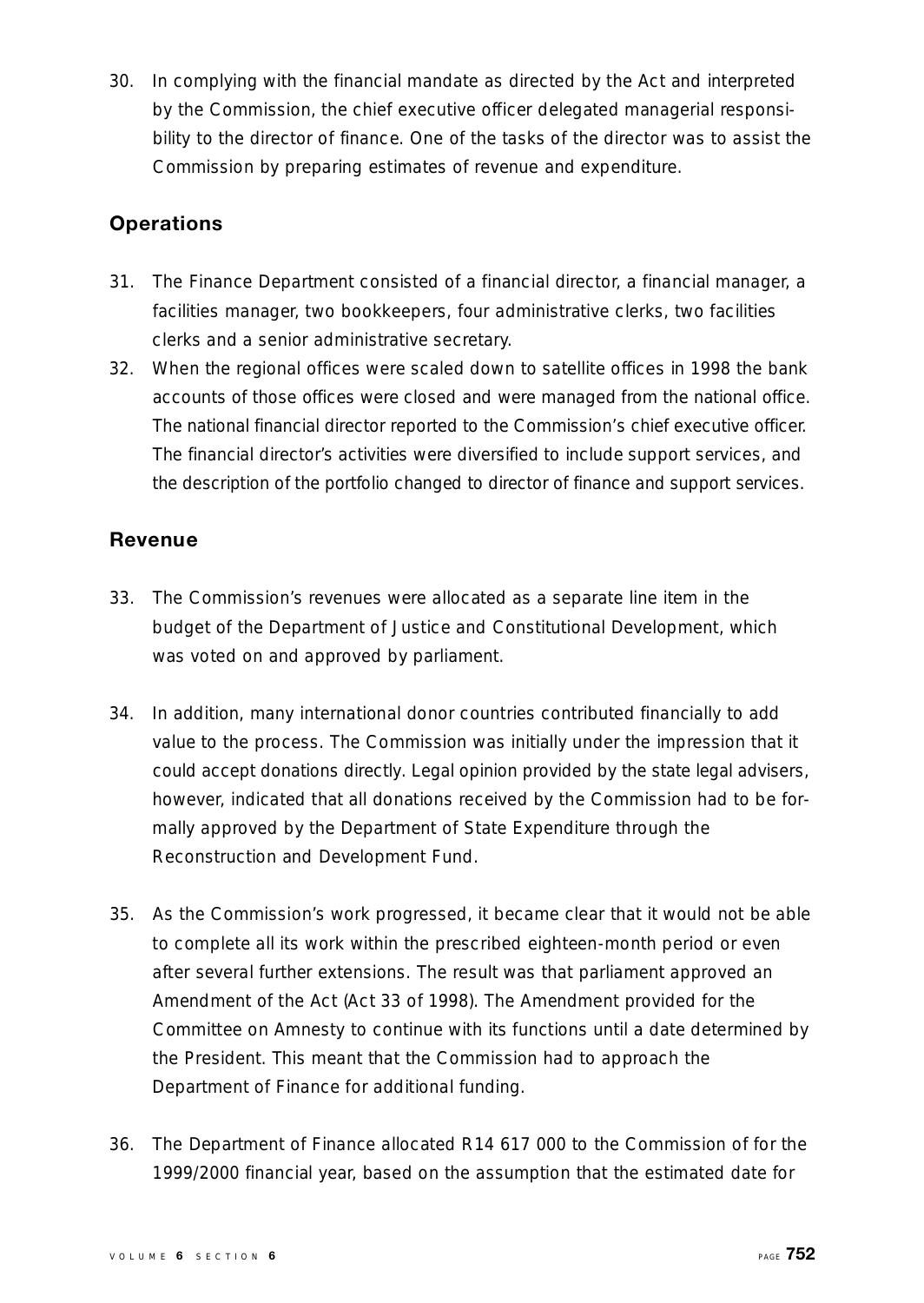the final closure of the Commission was set for the end of June 1999. However, the self-imposed deadline could not be met, and an amount of R8.5 million was then allocated to the Commission for the 2000/2001 financial year. Two additional amounts of R17 million and R4 681 million were allocated to the Commission to continue its work through the 2000/2001 financial year. An amount of R10 million was allocated to the Commission for the 2001/2002 financial year to wrap up the Commission's proceedings. This was based on the assumption that the Commission would have been dissolved by the end of September 2001. The President, however, determined 31 March 2002 as the date upon which the Commission would finally be dissolved. This left the Commission with the dilemma that no provision for additional funding had been made. A very welcome donation was made by the Ford Foundation for the finalisation of the Codicil to the Final Report. However, over and above the grant received, the Department of Justice had to be approached for making available additional funding to ensure the proper and smooth closure of the activities of the Commission. At the time of writing this report a final answer in this regard was still awaited from the Department of Justice and Constitutional Development.

37. The audit for the 2000/2001 fiscal year has been completed and will be tabled in parliament before the end of March 2002. Financial statements for the completed fiscal periods 1997/98, 1998/99 and 1999/2000 are attached as Appendices 1, 2 and 3. The financial statements for the 2001/2002 financial year had not yet been set before parliament at the date of publication of this Report. Generally speaking the Commission received very positive reports from the Auditor-General, especially for the 1999/2000 and 2000/2001 financial years. No major shortcomings were identified and in each report it was made clear that compliance with laws and regulations applicable to financial matters has occurred during each year reported on.

### **Problems encountered and measures taken**

- 38. The CEO/CAO, assisted by the finance and support services director and the rest of management, were guided by the Commission's fiscal policy. A few of the problems encountered in the Commission and the measures taken to solve them are listed below.
- 39. Ever conscious of the lack of funding and the fact that taxpayers' monies were utilised to fund the activities of the Commission, the CEO, management and the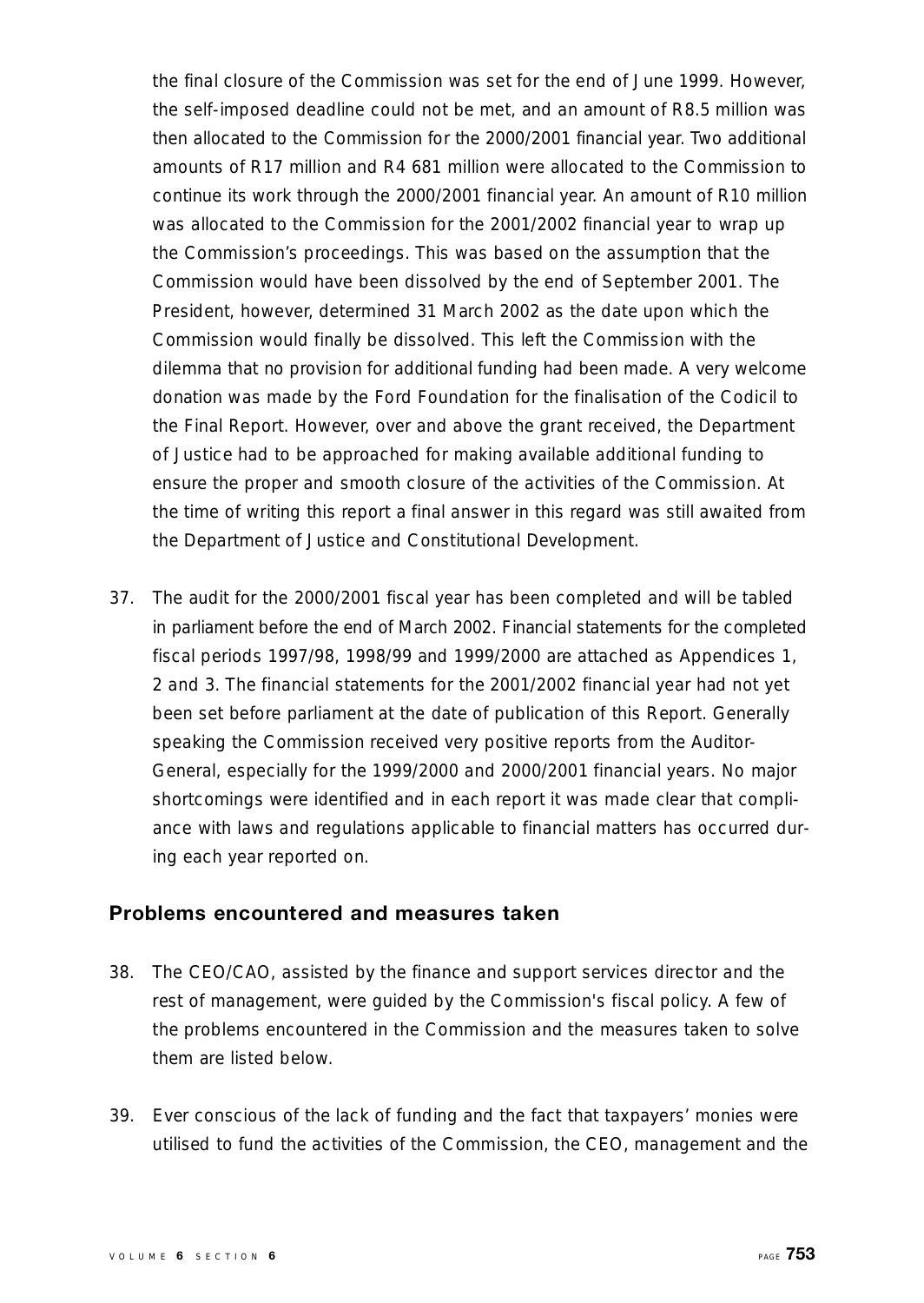finance department were constantly looking for and implementing mechanisms to effect savings. These measures proved to be effective and resulted in the Commission being able to fund many of its activities out of savings. Measure s that were adopted included the following:

- a mechanisms to curb the expenses incurred as a result of the public hearings into amnesty applications;
- b proper co-ordination of arrangements relating to public hearings;
- c stricter control with regard to travel and accommodation expenses as well as the use of telephones and cellular phones, and
- d a structured and effective reduction in the staff complement of the Commission.

### **Satellite offices**

- 40. The regional offices of the Commission closed down on 30 June 1998. Satellite o ffices were then established in Johannesburg, Durban (Pinetown) and East London to co-ordinate work still to be done in the regions. These offices were staffed by a total of thirty-seven employees. An office administrator was appointed in each office to manage these offices and report to the CEO.
- 41. The main task of the satellite offices was to render support services to the reparation and rehabilitation and amnesty processes. The satellite offices also served to make the processes of the Commission more accessible to all South Africans, particularly victims.

### **Human resources**

- 42. All human resources-related activities were dealt with by the financial director assisted by the regional manager.
- 43. At its peak the Commission had 438 employees. By November 1998 this number had decreased to 188. From then on the total kept decreasing as a result of resignations and/or a so-called staff 'roll-out' The latter was to a large extent a direct result of budgetary constraints. The Commission's total staff complement for December 2001 was thirty-one and this number was reduced to nine employees for the months of January to March 2002.
- 44. Terminating a staff member's contract of employment was never easy. Although the CEO was of the opinion that government should accept some responsibility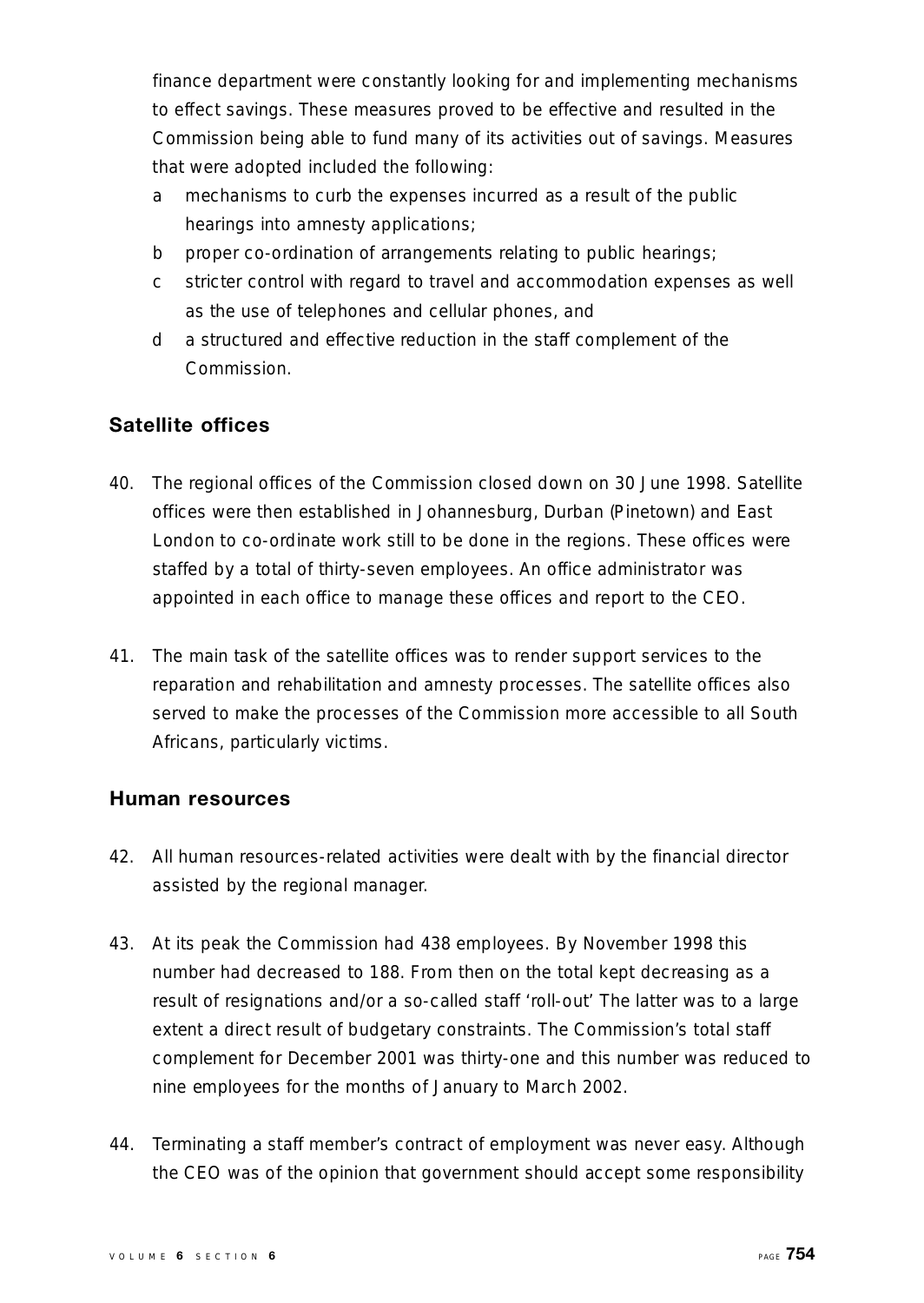for those individual staff members who have dedicated years of their lives serving the national process of truth and reconciliation, this view was unfortunately not supported by government. For instance, notwithstanding sincere requests to provide funding for an incentive bonus or some form of gratuity, government remained adamant that no funds were available. In order to see whether staff could be accommodated elsewhere when their contracts were terminated, various government departments were informed of the availability of competent workers. Unfortunately this was to no avail. At the time of writing this report there are still a number of former employees who have not yet been able to secure another job.

### **Handover of assets to the Department of Justice and Constitutional Development**

- 45. The Act provided for a committee to be responsible for overseeing the handover of the assets of the Commission to the Department of Justice and Constitutional Development. Although the committee was established during 2000, this process only really commenced during October 2001.
- 46. At the time of writing this report almost 99 per cent of the Commission's assets have been handed over to the Department of Justice and Constitutional Development. These assets include 339 computers, forty-two motor vehicles, seventy-two cellular phones and no less than 3094 pieces of office furniture and equipment.
- 47. In addition, 1330 linear metres of documentation, comprising amnesty-related documents, statements, video and audio collections and other miscellaneous documentation, were transported from Cape Town to Pretoria over a period of 6 weeks.
- 48. All documentation relating to reparation and rehabilitation that has been in the possession of the Commission was handed over to the President's Fund based in Pretoria. This Fund will also deal with issues relating to reparation and rehabilitation

(...p756)

[Back to Contents Page](#page-1-0) [... go to page 756](#page-0-0)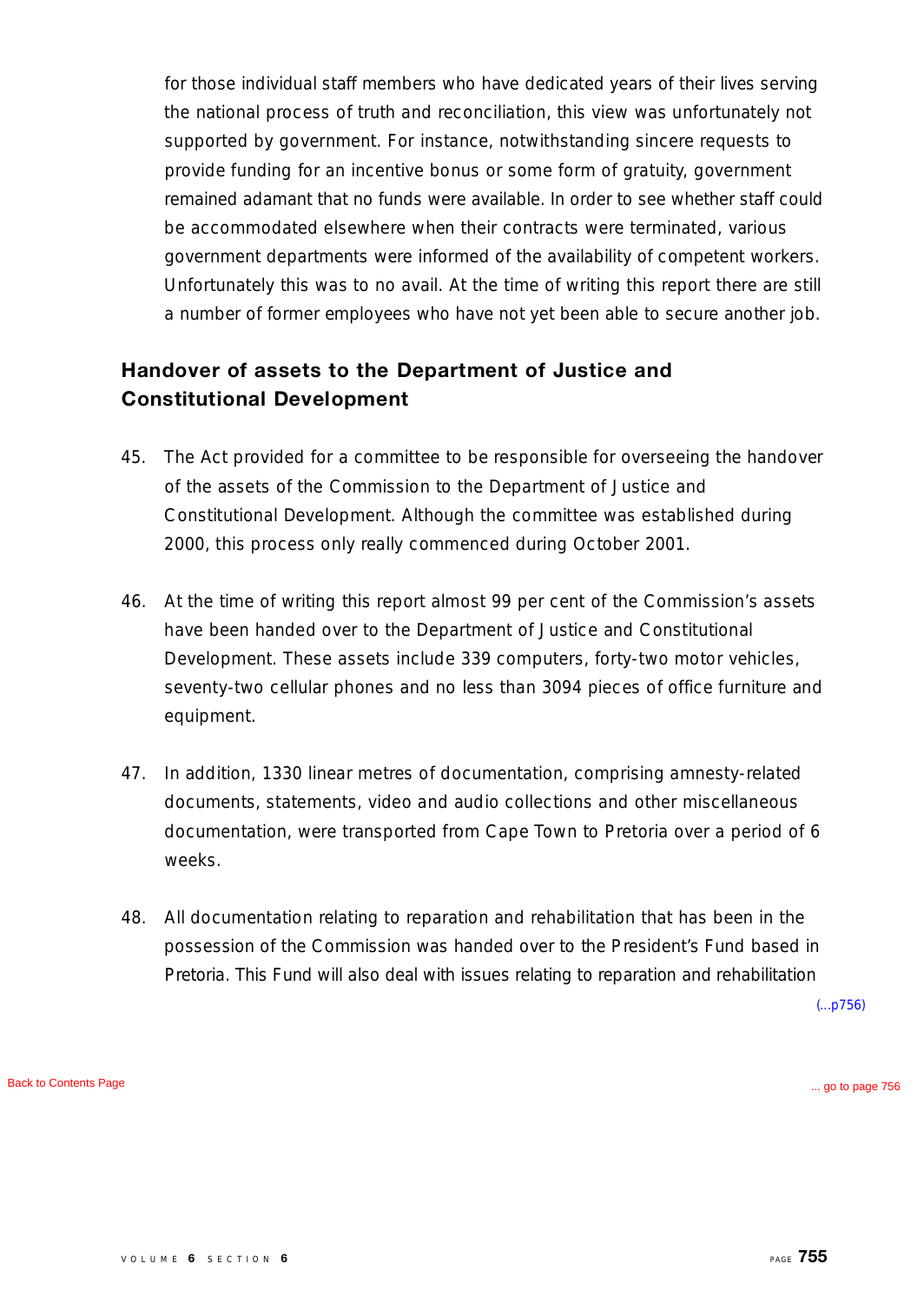### **APPENDIX 1**

### **Annual Financial Statements for the period 1 April 1997 to 31 March 1998**

The Chief Executive Officer hereby presents his report and submits the annual financial statements for the period ended 31 March 1998.

### L **GENERAL REVIEW**

The Truth and Reconciliation Commission was constituted in terms of The Promotion of National Unity and Reconciliation Act 34 of 1995 on 15 December 1995. During this first financial period the Truth and Reconciliation Commission commenced starting up operations which involved the setting up of its head office in Cape Town as well as three other offices in Gauteng, the Eastern Cape and Kwazulu Natal. The financial activities of the Truth and Reconciliation Commission for the above period centred around continuing its activities as in the previous year. The initial closing down date for the Commission was extended in terms of an amendment to the necessary legislation, which meant that the Commission operated at full capacity for virtually the entire year. The results of these activities are clearly reflected in the attached financial statements and may be summarised as follows:

The Cash Flow Surplus mainly arises out of funds held on deposit for donor funds to be expended in the next financial year as well as a surplus achieved on the budget of this financial year.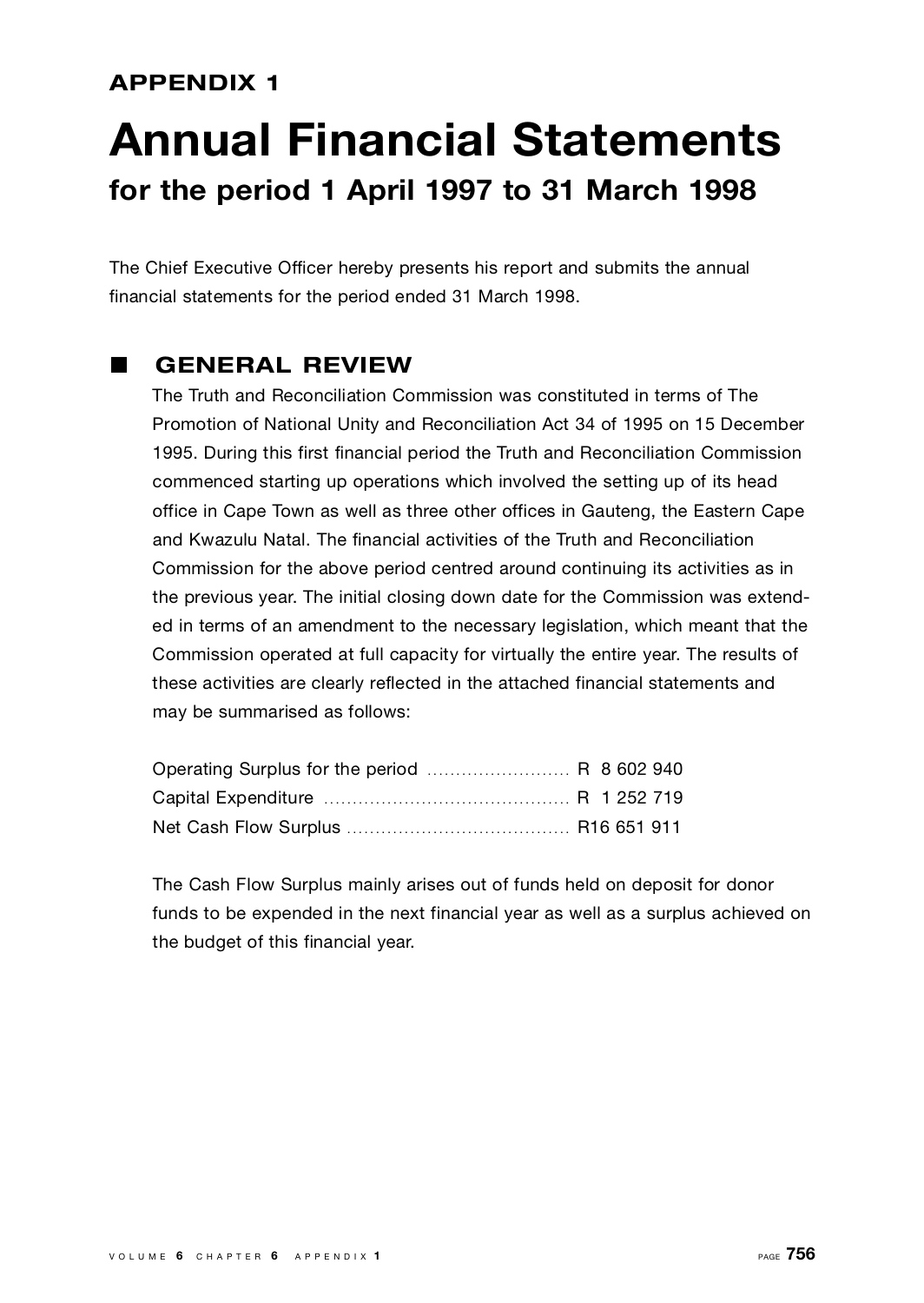### **L CHIEF EXECUTIVE OFFICER AND SECRETARIES**

In terms of S46(1) of the Promotion of National Unity and Reconciliation Act 34 of 1995 the following appointments have been made:-

**Chief Executive Officer** . . . . . . . . . . . . . . . . . . . . . . . . . . . . . . . . . . . . . . . . . . . . **Dr B S V Minyuku** *Date of Appointment: 1 March 1996* **Executive Secretary to: The Commission** . . . . . . . . . . . . . . . . . . . . . . . . . . . . . . . . . . . . . . . . . . . . . . . . . . . . . . . . **P van Zyl** *Date of Appointment: 1 March 1996* **The Reparation and Rehabilitation Committee ........ T Grenville-Grey** *Date of Appointment: 18 December 1997* **The Human Rights Violations Committee** . . . . . . . . . . . . . . . . **Dr R Richard s** *Date of Appointment: 1 September 1996* **The Amnesty Committee** . . . . . . . . . . . . . . . . . . . . . . . . . . . . . . . . . . . . . . . . . . **A d v. M Coetzee** *Date of Appointment: 8 August 1997*

### **E FINANCIAL STATEMENTS**

The Chief Executive Officer acknowledges his responsibility for the fair presentation in the financial statements of the financial position and results of operations in conformity with generally accepted accounting practice. The Chief Executive Officer has approved the financial statements set out on pages 4 to 9.

### **LEVENTS OCCURRING AFTER BALANCE SHEET DATE**

During the month of June 1998, the Commission closed down its three regional offices according to its strategic plan. The financial effect of the closure was that assets of the Commission were transferred to the Department of Justice as stipulated by the Act. The total cost of these assets amounts to R912 066. The book value at year end of these assets amounted to R575 303. This event also meant that regional staff were retrenched as per the roll-out plan of the Commission. A total of 40 staff were retrenched. This represented, at that time, 10% of the Commission's staff complement.

### **CHIEF EXECUTIVE OFFICER**

23 October 1998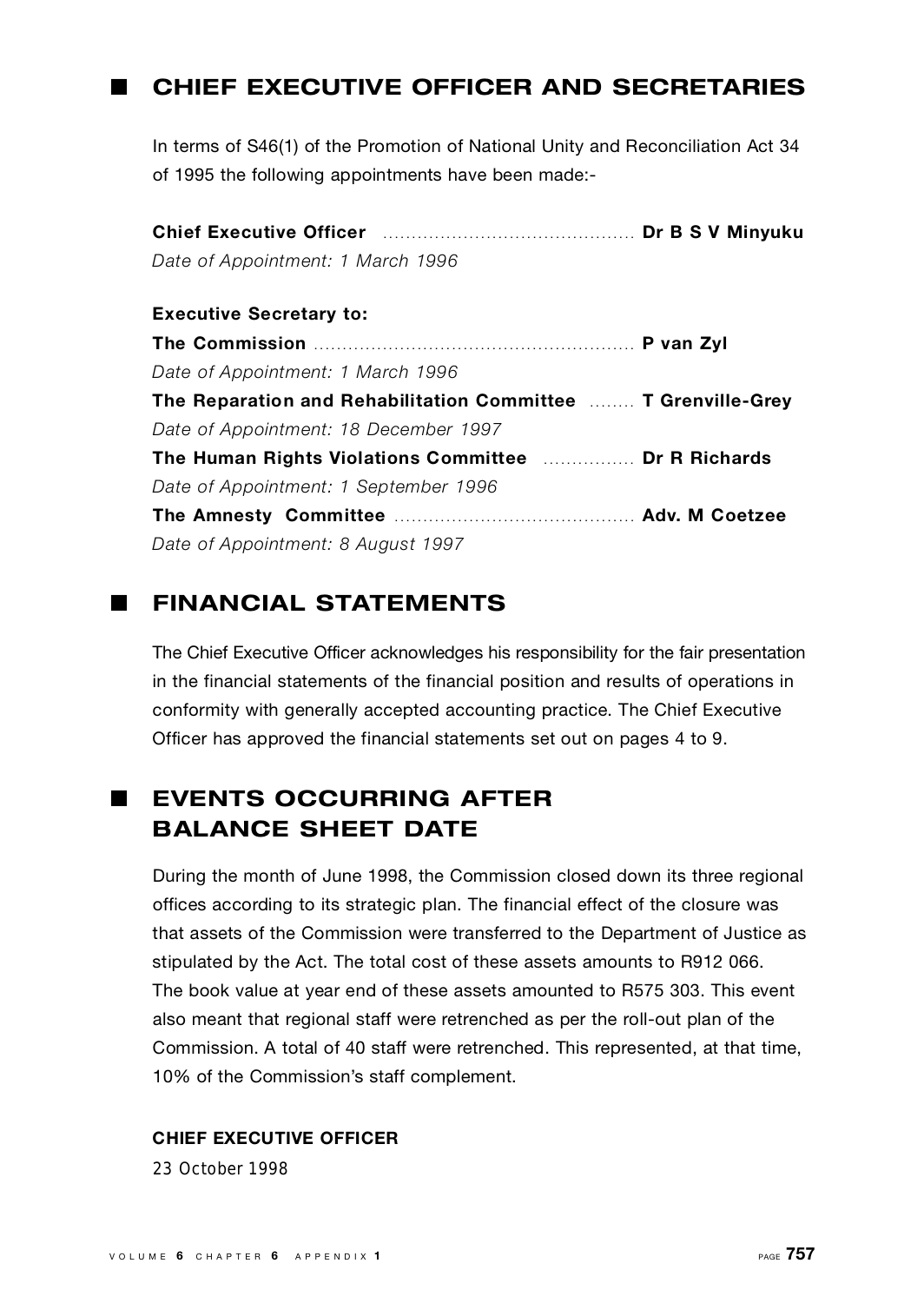### **BALANCE SHEET** AS AT 31 MARCH 1998

|                              | <b>Notes</b>   | 1997-98     | 1996-1997  |
|------------------------------|----------------|-------------|------------|
|                              |                | R           | R          |
| <b>Capital employed</b>      |                |             |            |
| Accumulated funds            |                | 24 853 873  | 16 241 934 |
| <b>Employment of capital</b> |                |             |            |
| Fixed assets                 | 3              | 8 192 963   | 11 473 285 |
| Net current assets           |                | 16 660 910  | 4768649    |
| Current assets               |                | 23 240 268  | 19 557 049 |
| Sundry debtors               | $\overline{4}$ | 1 309 151   | 1582387    |
| Bank and cash balances       |                | 21 931 117  | 17 974 662 |
| <b>Current liabilities</b>   |                | (6 579 358) | (14788400) |
| Sundry creditors             | 5              | 6 349 358   | 4 401 092  |
| Unapproved donations         |                |             | 10 313 347 |
| Provisions                   |                | 230 000     | 73 961     |
|                              |                | 24 853 873  | 16 241 934 |

Cape Town, 23/10/98 *Accounting Officer*

**B S V MINYUKU**

### TRUTH AND RECONCILIATION COMMISSION

### **L INCOME STATEMENT** FOR THE YEAR ENDED 31 MARCH 1998

|                                              | <b>Notes</b> | 1997-98      | 1996-1997  |
|----------------------------------------------|--------------|--------------|------------|
|                                              |              | R            | R          |
| <b>Income</b>                                |              | 81 904 882   | 74 042 034 |
| State contributions                          |              | 65 716 000   | 70 042 034 |
| <b>Donations</b>                             |              | 13 662 552   | 2 336 221  |
| Other income                                 | 8            | 2 526 330    | 2 005 322  |
| <b>Expenditure</b>                           |              | (73 292 943) | (61900205) |
| <b>Salaries</b>                              |              | 37 209 133   | 31 746 636 |
| Other operating expenditure                  | 9            | 35 698 511   | 30 153 569 |
| Discontinued operations                      | 7            | 385 299      |            |
| Retained income for the year                 |              | 8611939      | 12 483 372 |
| Retained income at the beginning of the year |              | 16 241 934   | 3758562    |
| Retained income at the end of the year       |              | 24 853 873   | 16 241 934 |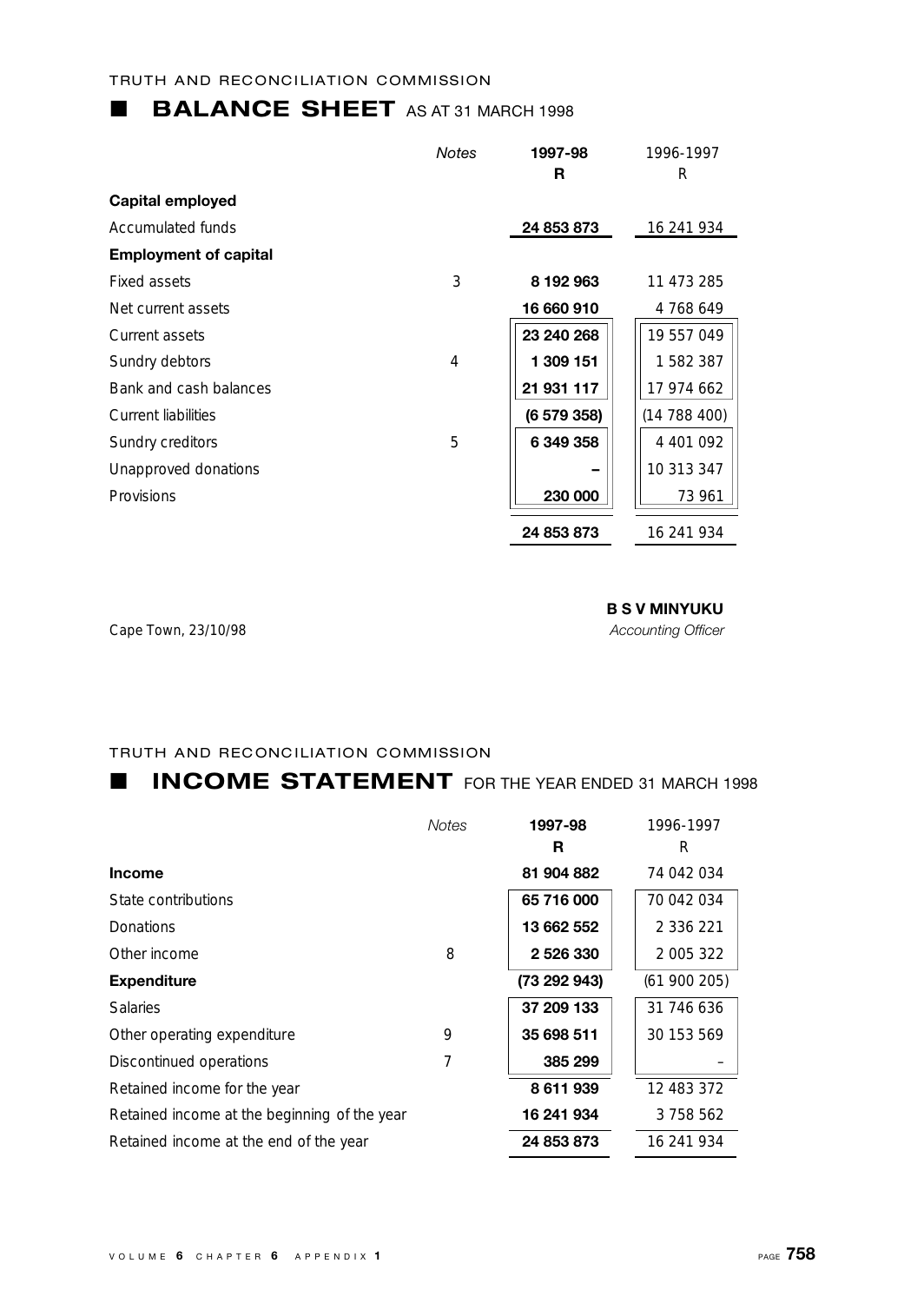### **NOTES TO THE FINANCIAL STATEMENTS**

### **1 . Formation and primary objectives**

- 1.1 The Truth and Reconciliation Commission was established in terms of section 2(1) of the Promotion of National Unity and Reconciliation Act, 1995 (Act No. 34 of 1995). The Commissioners were appointed by the President in terms of section 7(2)(a) of the Act on 15 December 1995.
- 1.2 The objectives of the Commission are to promote national unity and reconciliation in a spirit of understanding which transcends the conflicts and divisions of the past by establishing a complete picture of the causes, nature and extent of gross violations of human rights by conducting investigations and holding hearings; facilitating the granting of amnesty to persons who make full disclosure of all the relevant facts relating to these acts; establishing and making known the fate or whereabouts of victims and recommending reparation measures in respect of them; and compiling a report providing a comprehensive account of the activities and findings of the Commission.

### **2. Accounting policy**

The annual financial statements have been prepared in accordance with generally accepted accounting practice. The principal accounting policy is as follows:

### **2.1 Basis of presentation**

The annual financial statements are prepared on the historical cost basis.

### 2.2. Fixed assets and depreciation

Fixed assets are stated at cost price less accumulated depreciation. Leasehold improvements are written off over the expected life-span of the Commission. All other assets are depreciated over their useful lives on the straight line method.

2.3 *Income and expenditure* 

Income and expenditure is recognised on the accrual basis.

### 2.4 *D o n a t i o n s*

Donations and interest earned on donations are recognised in full in the year in which the donations are authorised. However, unspent donor funds and interest earned thereon will be refunded to the donor at the end of the project. The refund of donor funds and interest will be accounted for in the year in which the transfer takes place.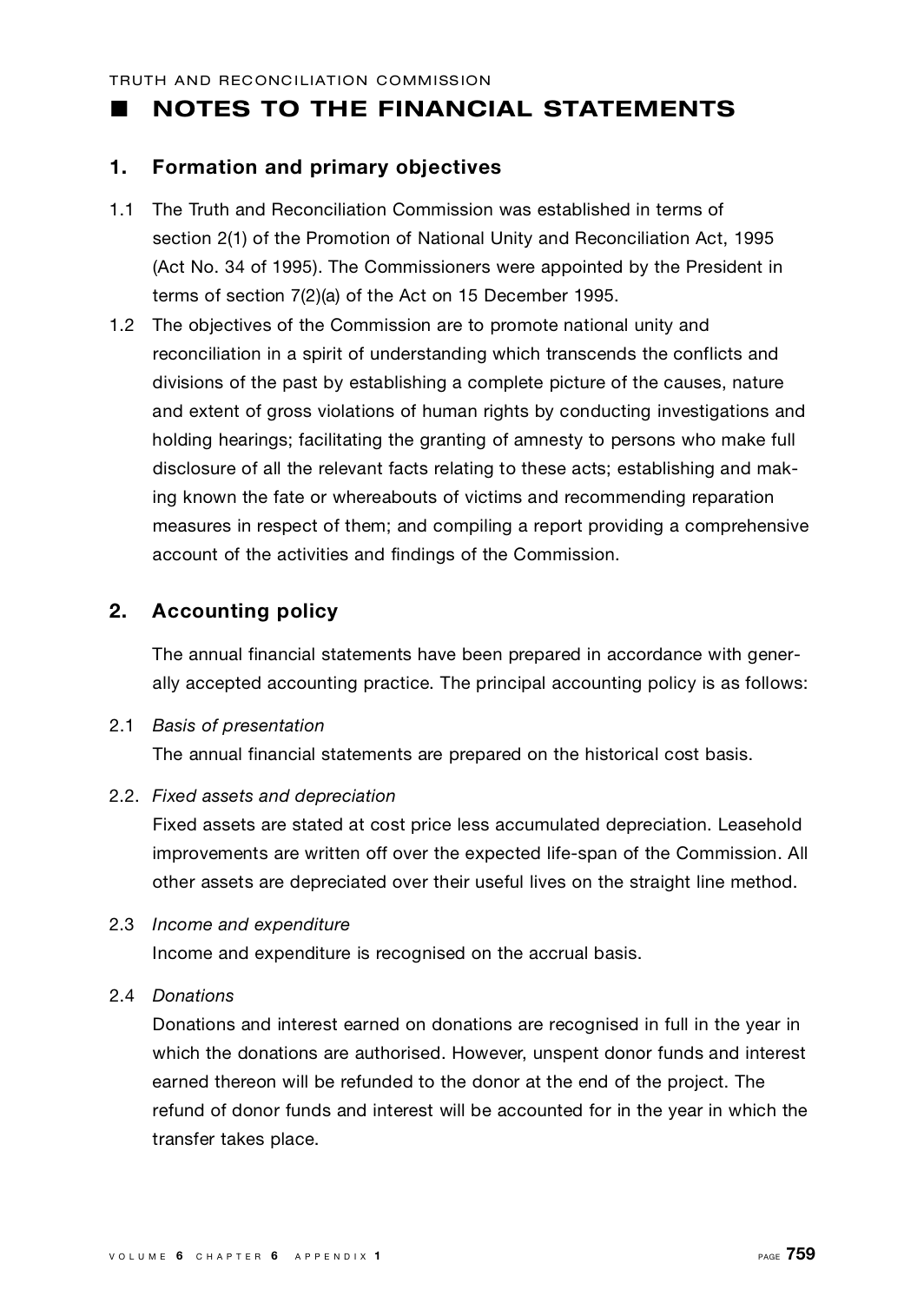| $\tilde{C}$<br>) RECONCILIATION COMM | ţ |
|--------------------------------------|---|
| J<br>É                               |   |
| ſ<br>ŀ                               |   |

## 3. Fixed Assets

|                             |                   | Computer     |             |              |           | <b>Leasehold</b> |           |           |
|-----------------------------|-------------------|--------------|-------------|--------------|-----------|------------------|-----------|-----------|
|                             | Computer          | software &   | Furniture & | Office       | Motor     | improve-         | Security  |           |
|                             | ipment<br>inbe    | installation | fittings    | equipment    | vehicles  | ments            | equipment | Total     |
|                             |                   |              |             | 1997-98      |           |                  |           |           |
|                             | œ                 | Œ            | Œ           | $\mathbf{r}$ | Œ         | Œ                | Œ         | $\alpha$  |
| Beginning of year:          |                   |              |             |              |           |                  |           |           |
| Cost price                  | 30 010 355        | 1003441      | 2671545     | 2607430      | 5083435   | 619401           | 347 679   | 15343286  |
| Accumulated depreciation    | (811115)          | (1003441)    | (514136)    | (379 353)    | (861 644) | (251709)         | (48 603)  | (3870001) |
| Carrying amount beginning   |                   |              |             |              |           |                  |           |           |
| of year                     | 99 240<br>∺<br>∾  | I            | 2 157 409   | 2228077      | 4 221 791 | 367 692          | 299076    | 11473285  |
| During the year:            |                   |              |             |              |           |                  |           |           |
| Additions                   | 606971            | 97518        | 39924       | 463396       | 3714      | 33696            | 7500      | 1252719   |
| Disposals                   | 28331)            | ı            |             | (252520)     | (195496)  |                  | (4.364)   | (480711)  |
| Transfers                   | 51242)            | I            | (213692)    |              | (103519)  |                  |           | (368453)  |
| Depreciation                | 53 183)<br>ご<br>こ | (97518)      | (538 803)   | (531 133)    | (980035)  | (313,502)        | (69703)   | (368387)  |
| Carrying amount end of year | 1573455           |              | 1444838     | 1907820      | 2946455   | 87886            | 232509    | 8192963   |
| Cost price                  | 3444665           | 1 100 959    | 2360762     | 2773242      | 4676357   | 653097           | 349 679   | 15358761  |
| Accumulated depreciation    | (1871210)         | (1 100 959)  | (915924)    | (865 422)    | (1729902) | (565211)         | (117170)  | (7165798) |
|                             | 1573455           |              | 1444838     | 1907820      | 2946455   | 87886            | 232509    | 8192963   |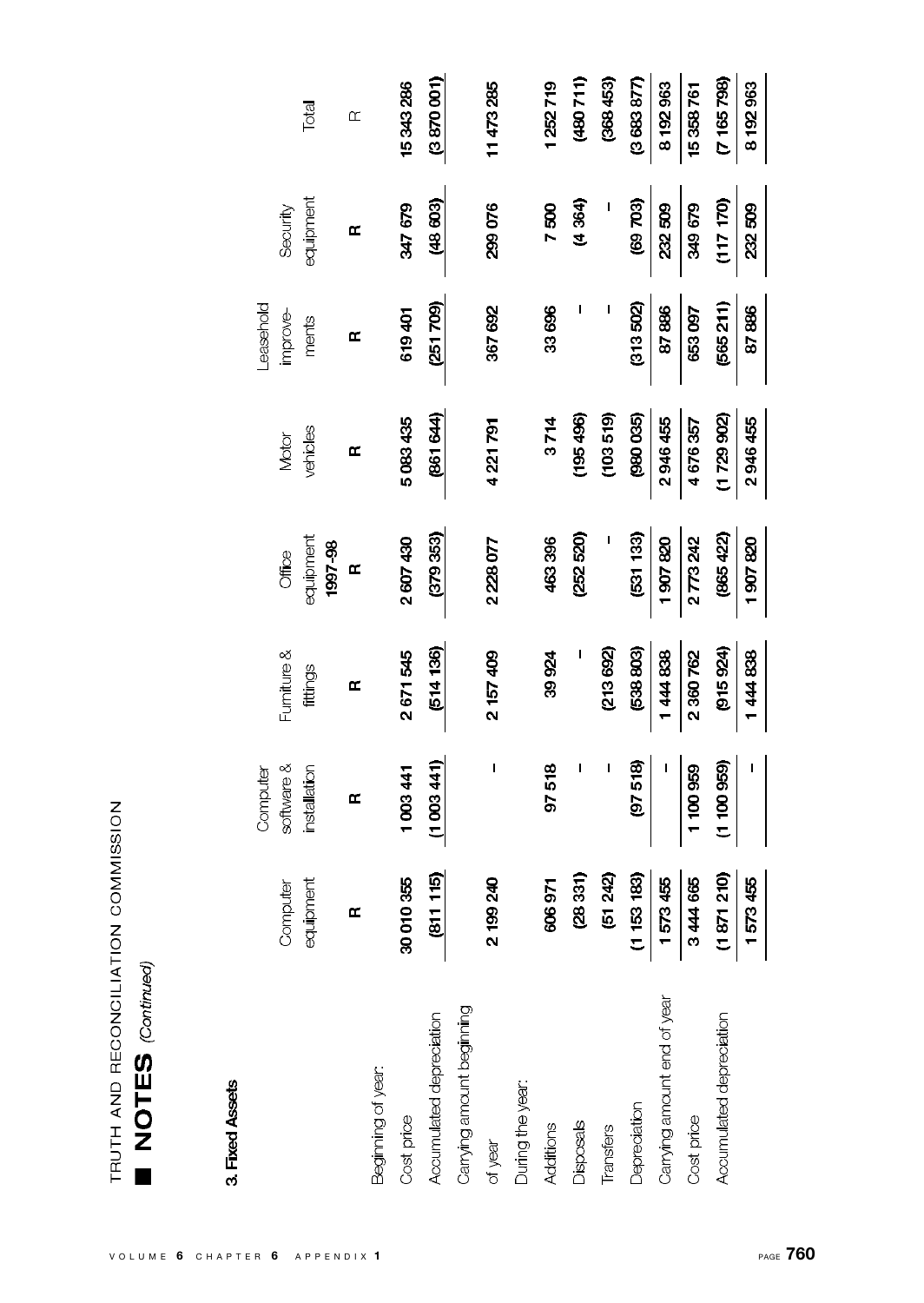# 3. Fixed Assets (continued)

|                                      |           | Computer                                                                                                                                                                                                                                                                                                                                                                         |                          |           |           | easehold |                          |           |
|--------------------------------------|-----------|----------------------------------------------------------------------------------------------------------------------------------------------------------------------------------------------------------------------------------------------------------------------------------------------------------------------------------------------------------------------------------|--------------------------|-----------|-----------|----------|--------------------------|-----------|
|                                      | Computer  | software &                                                                                                                                                                                                                                                                                                                                                                       | Furniture &              | Office    | Motor     | improve- | Security                 |           |
|                                      | equipment | installation                                                                                                                                                                                                                                                                                                                                                                     | fittings                 | equipment | vehicles  | ments    | equipment                | Total     |
|                                      |           |                                                                                                                                                                                                                                                                                                                                                                                  |                          | 1996-97   |           |          |                          |           |
|                                      | $\alpha$  | $\alpha$                                                                                                                                                                                                                                                                                                                                                                         | $\alpha$                 | $\alpha$  | $\alpha$  | $\alpha$ | $\alpha$                 | $\alpha$  |
| Beginning of year                    |           |                                                                                                                                                                                                                                                                                                                                                                                  |                          |           |           |          |                          |           |
| Cost price                           | 310549    | $\mathbf{I}$                                                                                                                                                                                                                                                                                                                                                                     | 1733 691                 | 163345    | 2358852   | 195534   | $\overline{\phantom{a}}$ | 4761971   |
| Accumulated depredation              | (7502)    | Ī                                                                                                                                                                                                                                                                                                                                                                                | (11813)                  | (1954)    | (49496)   | (7 726)  | Ī                        | (78491)   |
| Carrying amount beginning<br>of year | 203047    | $\begin{array}{c} \rule{0pt}{2.5ex} \rule{0pt}{2.5ex} \rule{0pt}{2.5ex} \rule{0pt}{2.5ex} \rule{0pt}{2.5ex} \rule{0pt}{2.5ex} \rule{0pt}{2.5ex} \rule{0pt}{2.5ex} \rule{0pt}{2.5ex} \rule{0pt}{2.5ex} \rule{0pt}{2.5ex} \rule{0pt}{2.5ex} \rule{0pt}{2.5ex} \rule{0pt}{2.5ex} \rule{0pt}{2.5ex} \rule{0pt}{2.5ex} \rule{0pt}{2.5ex} \rule{0pt}{2.5ex} \rule{0pt}{2.5ex} \rule{0$ | 1721878                  | 161391    | 2309356   | 187808   | $\overline{\phantom{a}}$ | 4683480   |
| During the year:                     |           |                                                                                                                                                                                                                                                                                                                                                                                  |                          |           |           |          |                          |           |
| Additions                            | 2748312   | 1008441                                                                                                                                                                                                                                                                                                                                                                          | 937854                   | 2461118   | 2882401   | 423867   | 347 679                  | 10804671  |
| Disposals                            | (40413)   | I                                                                                                                                                                                                                                                                                                                                                                                | $\overline{\phantom{a}}$ | (15184)   | (141694)  | I        | I                        | (197 290) |
| Transfers                            | I         | I                                                                                                                                                                                                                                                                                                                                                                                | I                        | I         |           | I        | I                        | I         |
| Depreciation                         | (811706)  | (1003441)                                                                                                                                                                                                                                                                                                                                                                        | (502 323)                | (379248)  | 828 272)  | (243983) | (48 604)                 | (3817576) |
| Carrying amount end of year          | 2199240   |                                                                                                                                                                                                                                                                                                                                                                                  | 2157409                  | 2228077   | 4 221 791 | 367 692  | 299076                   | 11473285  |
| Cost price                           | 3010335   | 1003441                                                                                                                                                                                                                                                                                                                                                                          | 2671545                  | 2 607 430 | 5 083 435 | 619401   | 347 679                  | 15343286  |
| Accumulated depredation              | (811115)  | (1003441)                                                                                                                                                                                                                                                                                                                                                                        | (514136)                 | (379 353) | (861 644) | (251709) | (48603)                  | (3870001) |
|                                      | 2199240   | $\blacksquare$                                                                                                                                                                                                                                                                                                                                                                   | 2157409                  | 2228077   | 4 221 791 | 367 692  | 299076                   | 11473285  |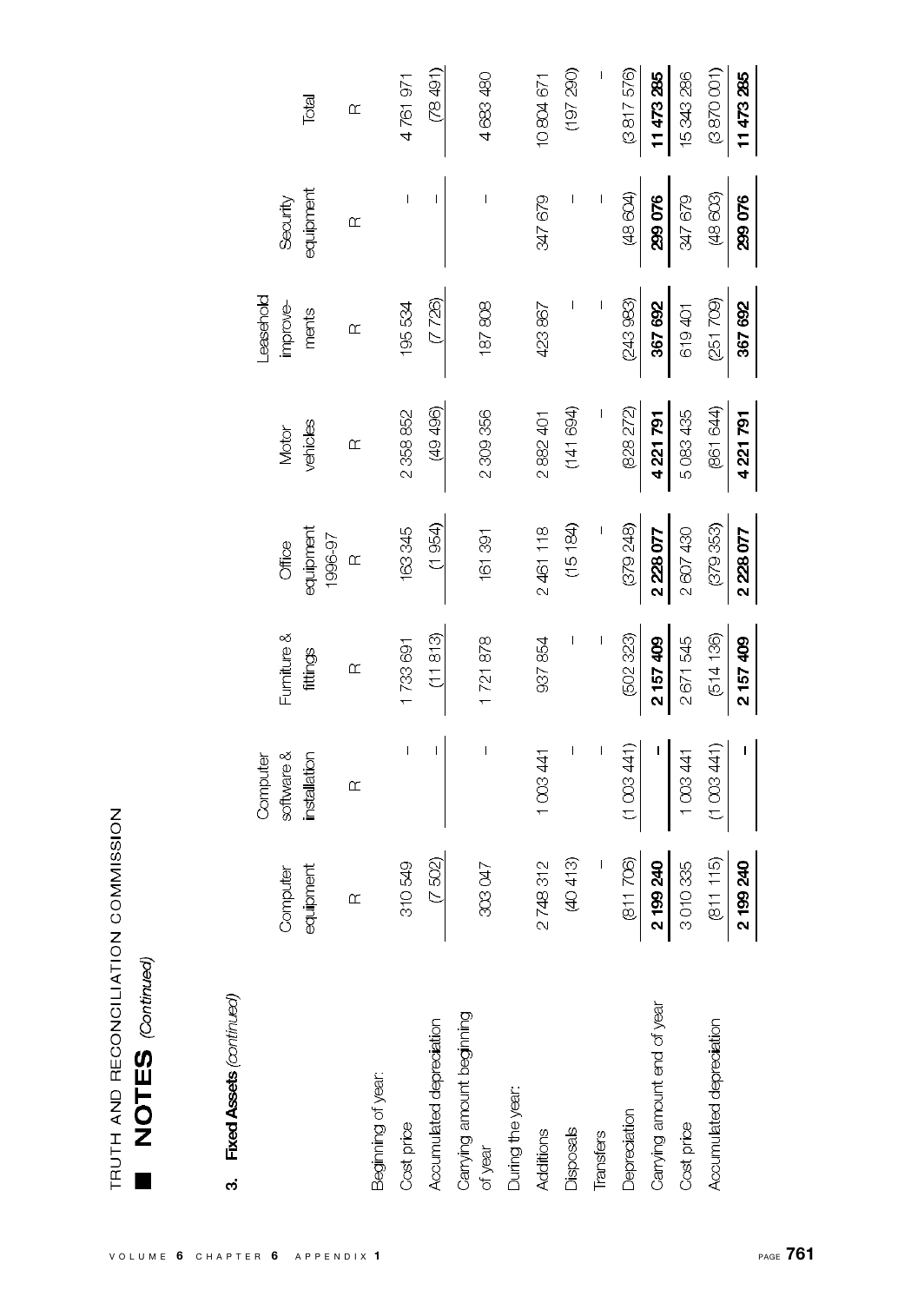### **L NOTES** *(continued)*

|                                                                 | 1997-98              | 1996-1997          |
|-----------------------------------------------------------------|----------------------|--------------------|
| 9. Other operating expenditure                                  | R                    | R                  |
| Audit fees                                                      | 320 588              |                    |
|                                                                 |                      | 109 610            |
| Bank costs                                                      | 51 060               | 57 030             |
| <b>CMC</b> levies                                               | 180 855              |                    |
| Communication                                                   | 4 323 800<br>294 171 | 2952863<br>275 724 |
| Conferences and workshops                                       |                      | 330 861            |
| Consulting fees                                                 | 925 900              |                    |
| Consumables                                                     | 181 712              | 313 201            |
| Diginet lines                                                   | 127 192              | 107 714            |
| Depreciation                                                    | 3683878              | 3 817 576          |
| <b>DST Programme</b>                                            | 395 699              |                    |
| Entertainment, teas and refreshments<br><b>Exhumation costs</b> | 160 249              | 114 046            |
|                                                                 | 155 030              | 12677              |
| Hearing costs                                                   | 948 684<br>693 583   | 939 322<br>419 788 |
| Insurance                                                       | 11 431               | 23 805             |
| Interest paid<br>Legal costs                                    | 280 917              | 36 455             |
| Legal aid                                                       | 511858               | 122 615            |
| Maintenance:                                                    | 495 356              | 154 765            |
| Computers                                                       | 96 785               | 3 802              |
| Equipment                                                       | 36 736               | 21 7 26            |
| Premises                                                        | 62 131               | 26 757             |
| Motor vehicles                                                  | 299 704              | 102 480            |
| Postage                                                         | 59 556               | 22 878             |
| Printing                                                        | 398 544              | 348 573            |
| Publications and subscriptions                                  | 100 352              | 125 841            |
| <b>Relocation costs</b>                                         | 199 658              | 179 363            |
| Rentals:                                                        | 4 184 994            | 3 597 814          |
| Equipment                                                       | 11 199               | 3 084              |
| Offices                                                         | 4 173 795            | 3 594 730          |
| Staff recruitment                                               | 101 603              | 831 198            |
| Stationery                                                      | 380 413              | 402 437            |
| Telephones:                                                     | 2642134              | 2 175 609          |
| Telkom and faxes                                                | 1 676 735            | 1 354 044          |
| Cellular                                                        | 965 399              | 821 565            |
| Transport:                                                      | 886 000              | 848 556            |
| Freight                                                         | 146 804              | 90 676             |
| Motor vehicles expenses                                         | 625 438              | 538 859            |
| Use of private motor vehicles                                   | 113 758              | 219 021            |
| Training                                                        | 8685                 | 17 728             |
| Transcription costs                                             | 347 594              | 145 843            |
| Translation costs                                               | 3 333 793            | 3 228 313          |
| Travel and subsistence                                          | 9 102 878            | 7 985 643          |
| Travel management costs                                         | 57 834               | 347 004            |
| Witness protection programme                                    | 152 510              | 108 717            |
|                                                                 | 35 698 511           | 30 153 569         |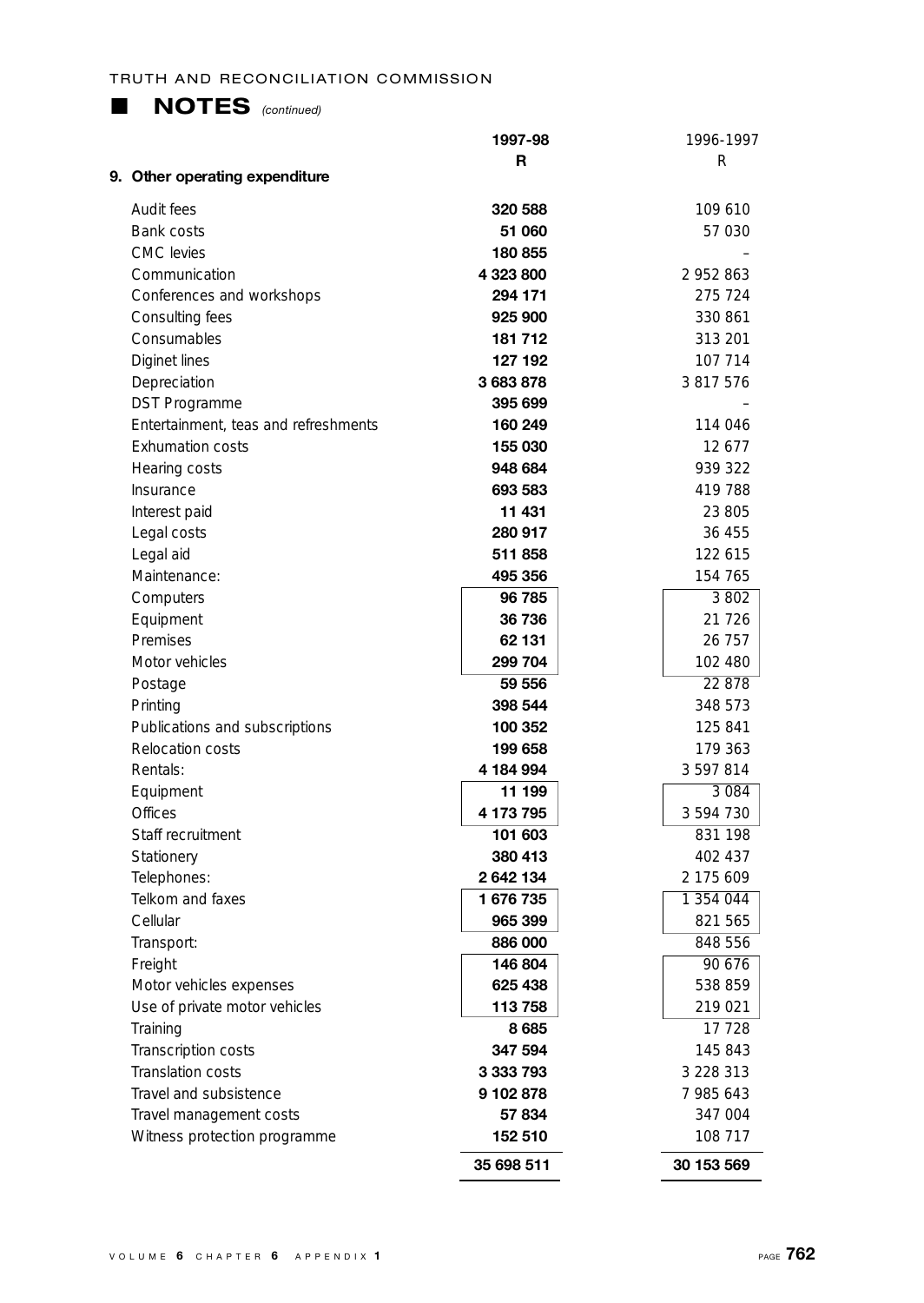### **L CASH FLOW STATEMENT** FOR THE YEAR ENDED 31 MARCH 1998

|                                                        | <b>Notes</b> | 1997-98    | 1996-1997  |
|--------------------------------------------------------|--------------|------------|------------|
|                                                        |              | R          | R          |
| Cash flows from operating activities                   |              |            |            |
| Cash generated from operations                         | A            | 2 213 565  | 26 354 785 |
| Interest received                                      |              | 2514571    | 1617546    |
| Interest paid                                          |              | (11431)    | (23 805)   |
| Net cash inflow from operations                        |              | 4716705    | 27 948 526 |
| Cash flows from investing activities                   |              |            |            |
| Additions to fixed assets                              |              | (1252719)  | (10804671) |
| Disposal of fixed assets                               |              | 492 469    | 207 277    |
| Net cash outflow from investing activities             |              | (760 250)  | (10597394) |
| Net increase in cash and cash equivalents              |              | 3956455    | 17 351 132 |
| Cash and cash equivalents at the beginning of the year | B            | 17 974 662 | 623 530    |
| Cash and cash equivalents at the end of the year       | B            | 21 931 117 | 17 974 662 |

TRUTH AND RECONCILIATION COMMISSION

### **NOTES TO THE CASH FLOW STATEMENT**

|                                                               | <b>Notes</b> | 1997-98     | 1996-1997  |
|---------------------------------------------------------------|--------------|-------------|------------|
|                                                               |              | R           | R          |
| A. Reconciliation of net surplus to                           |              |             |            |
| cash generated from operations                                |              |             |            |
| Net surplus                                                   |              | 8611939     | 12 483 372 |
| Depreciation                                                  |              | 3683878     | 3 817 576  |
| Interest received                                             |              | (2514571)   | (1617546)  |
| Interest expenses                                             |              | (11431)     | 23 805     |
| Transfer of assets                                            |              | (368453)    |            |
| Profit on disposal of assets                                  |              | (11759)     | (9988)     |
| Operating profit before working capital changes               |              | 10 149 371  | 14 697 217 |
| Working capital changes                                       |              | (7935806)   | (11657566) |
| Decrease/(increase) in debtors                                |              | 273 236     | (937045)   |
| Increase/(decrease) in creditors                              |              | (8 209 042) | 12 594 611 |
| Cash generated from operations                                |              | 2 213 565   | 26 354 785 |
| <b>B. Cash and cash equivalents</b>                           |              |             |            |
| Cash and cash equivalents consist of cash on hand             |              |             |            |
| balances with banks.                                          |              |             |            |
| Cash and cash equivalents included in the cash flow statement |              |             |            |
| comprises the following balance sheet amount:                 |              |             |            |
| Cash on hand and balances with banks                          |              | 21 931 117  | 17 974 662 |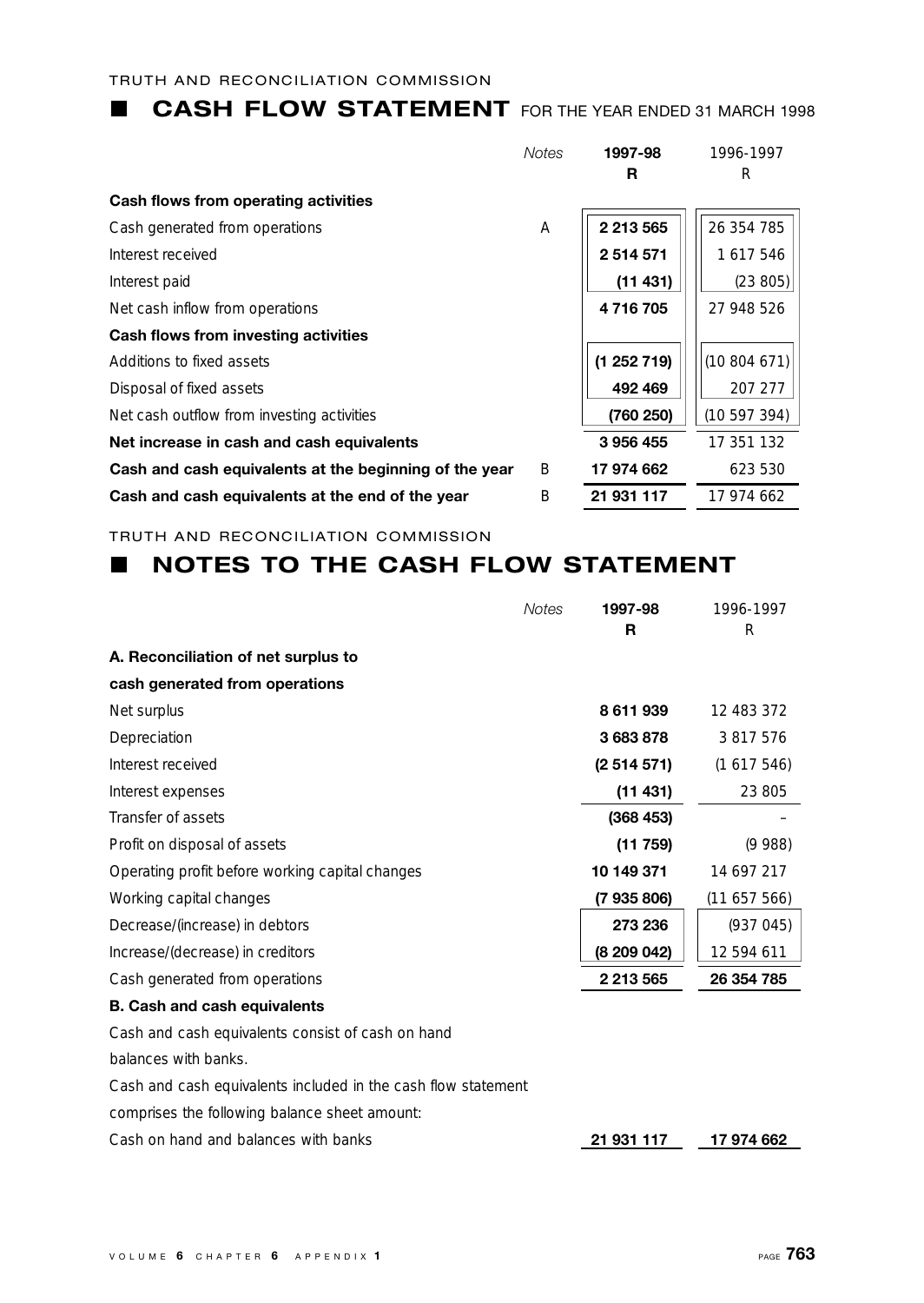### **APPENDIX 2**

### **Annual Financial Statements for the period 1 April 1998 to 31 March 1999**

The Chief Executive Officer hereby presents his report and submits the annual financial statements for the period ended 31 March 1999.

### L **GENERAL REVIEW**

The Truth and Reconciliation Commission was constituted in terms of The Promotion of National Unity and Reconciliation Act 34 of 1995 on 15 December 1995. The extent of the work of the Commission could not be foreseen by the legislature and was influenced as a result of the extension granted by the President of the cut-off date of gross violations of human rights from 5 December 1993 to 10 May 1994. The closing date to submit amnesty applications was also extended from 11 May 1997 to 30 September 1997 which greatly influenced the work of the Commission.

It is against this background that the Chairperson of the Commission requested the Minister of Justice to extend the lifespan of the Commission. The result was that the Promotion of National Unity and Reconciliation Amendment Act, 1998 was approved in Parliament in June 1998. The amended Act makes inter alia provision that the Amnesty Committee shall continue with its functions until a date determined by the President.

The Committee on Human Rights Violations and the Committee on Reparation and Rehabilitation have more or less completed their work on 31 July 1998. However the assessment of reparation and rehabilitation forms as well as the possible appeals and/or challenges of human rights violations work continued in 1999. The work of the Amnesty Committee will however continue into 2000.

For the continuation for the work of the Amnesty committee with the necessary support services as well as some capacity for the assessment of reparation and rehabilitation forms as well as the possible appeals and/or challenges it is envisaged for work to continue until at least June 2000.

The results of these activities are clearly reflected in the attached financial statements and may be summarised as follows:

Retained income . . . . . . . . . . . . . . . . . . . . . . . . . . . . . . . . . . . . . . . . . . . . . . . . . . . . . . . . . . . . R 4 401 646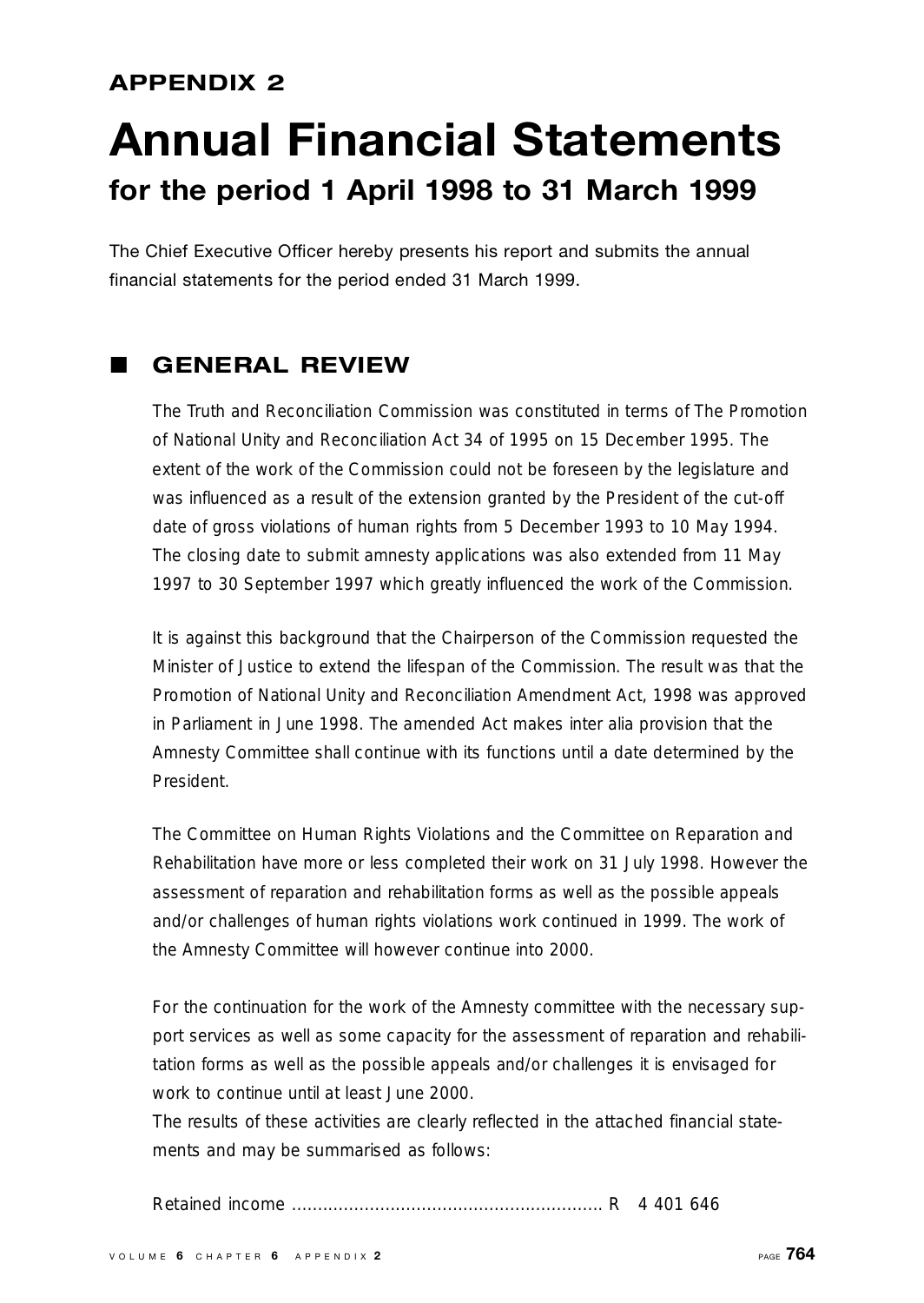|                                                                      | 362 946 |  |
|----------------------------------------------------------------------|---------|--|
| Retained income at the beginning of the financial year  R 24 853 873 |         |  |

The Cash Flow Surplus mainly arises out of funds held on deposit for donor funds to be expended in the next financial year.

### **E** CHIEF EXECUTIVE OFFICER

In terms of S46(1) of the Promotion of National Unity and Reconciliation Act 34 of 1995 the following appointments has been made:

**Chief Executive Off i c e r** . . . . . . . . . . . . . . . . . . . . . . . . . . . . . . . . . . . . . . . . . . . . . . . . **A d v. Martin Coetzee** *Date of Appointment: 1 April 1999*

### **E FINANCIAL STATEMENTS**

The Chief Executive Officer acknowledges his responsibility for the fair presentation in the financial statements of the financial position and results of operations in conformity with generally accepted accounting practice.

The Chief Executive Officer has approved the financial statements for the 1998/1999 financial year.

### **CHIEF EXECUTIVE OFFICER**

16 November 1999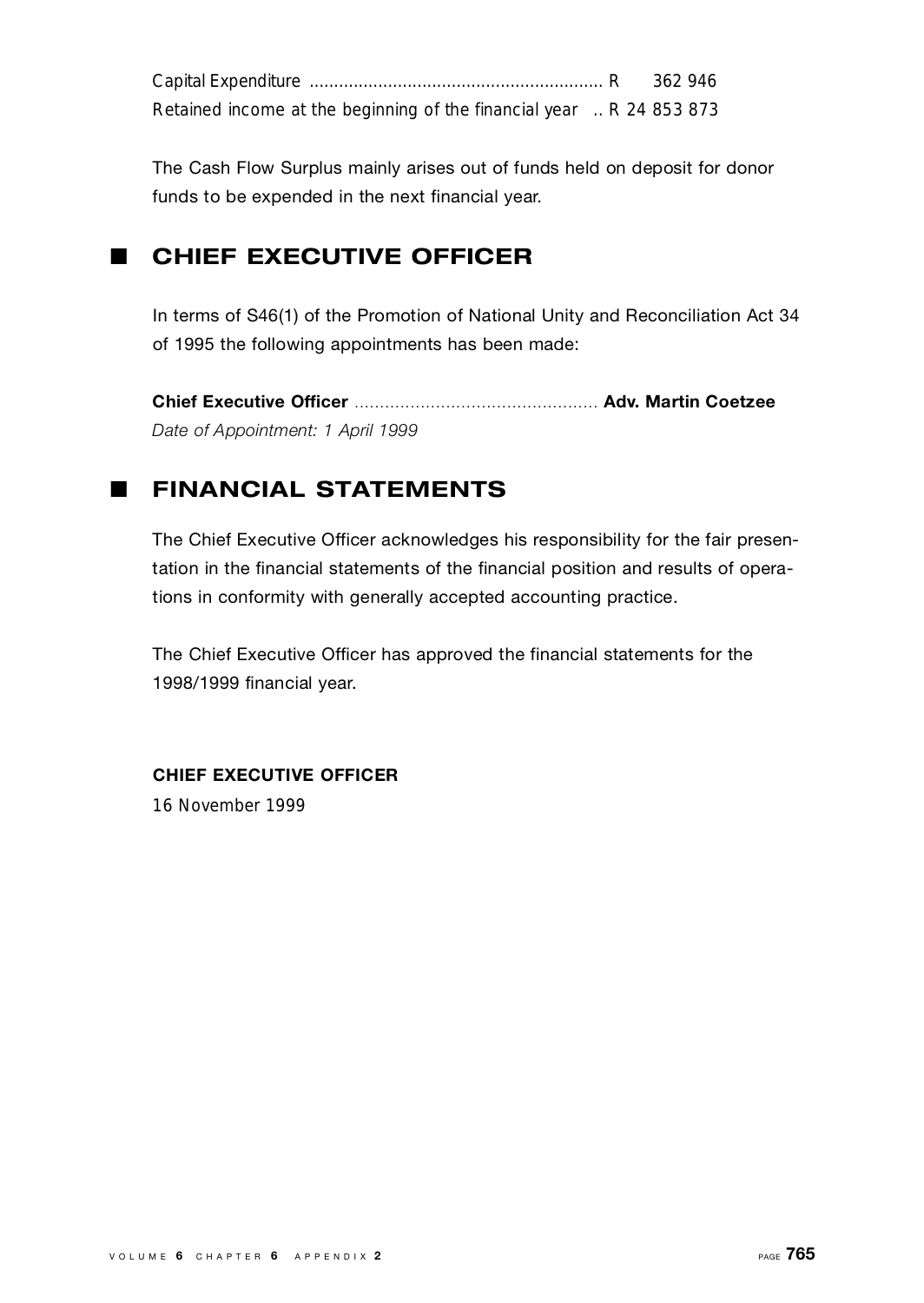### **BALANCE SHEET** AS AT 31 MARCH 1999

|                               | <b>Notes</b> | 1998-99     | 1997-1998  |
|-------------------------------|--------------|-------------|------------|
|                               |              | R           | R          |
| Capital employed              |              |             |            |
| Accumulated funds             |              | 29 255 519  | 24 853 873 |
| <b>Employment of capital</b>  |              |             |            |
| Property, Plant and Equipment | 3            | 3754815     | 8 192 963  |
| Net current assets            |              | 25 500 704  | 16 660 910 |
| Current assets                |              | 29 578 491  | 23 240 268 |
| <b>Debtors</b>                | 4            | 3691250     | 1 309 151  |
| Bank and cash balances        |              | 25 887 241  | 21 931 117 |
| Current liabilities           |              | (4 077 787) | (6579358)  |
| Creditors                     | 5            | 3902787     | 6 349 358  |
| Provisions                    |              | 175 000     | 230 000    |
|                               |              | 29 255 519  | 24 853 873 |

Cape Town, 14/10/99 *Accounting Officer*

### **ADV. M COETZEE**

### TRUTH AND RECONCILIATION COMMISSION

### **L INCOME STATEMENT** FOR THE YEAR ENDED 31 MARCH 1999

|                                              | <b>Notes</b> | 1998-99       | 1997-1998     |
|----------------------------------------------|--------------|---------------|---------------|
|                                              |              | R             | R             |
| <b>Income</b>                                |              | 62 345 233    | 81 904 882    |
| State contributions                          |              | 54 083 096    | 65 716 000    |
| <b>Donations</b>                             |              | 3 3 2 4 7 2 5 | 13 662 552    |
| Other income                                 | 8            | 4 937 412     | 2 5 2 6 3 3 0 |
| <b>Expenditure</b>                           |              | (57 943 587)  | (73 292 943)  |
| <b>Salaries</b>                              |              | 25 161 438    | 37 209 133    |
| Other operating expenditure                  | 9            | 28 786 877    | 35 698 511    |
| Discontinued operations                      | 7            | 3995272       | 385 299       |
| Retained income for the year                 |              | 4 401 646     | 8 611 939     |
| Retained income at the beginning of the year |              | 24 853 873    | 16 241 934    |
| Retained income at the end of the year       |              | 29 255 519    | 24 853 873    |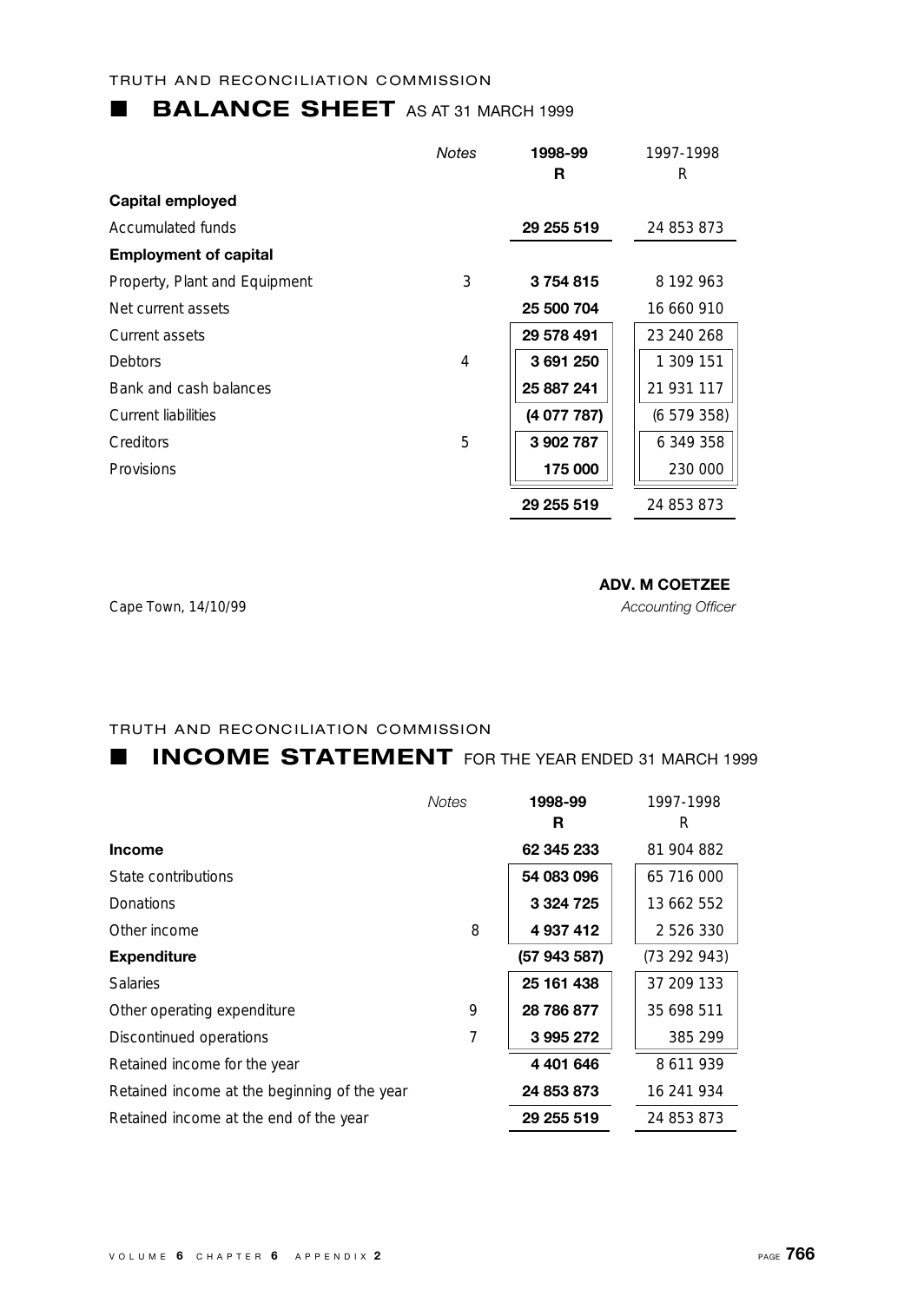### **NOTES TO THE FINANCIAL STATEMENTS**

### **1 . Formation and primary objectives**

- 1.1 The Truth and Reconciliation Commission was established in terms of section 2(1) of the Promotion of National Unity and Reconciliation Act, 1995 (Act No. 34 of 1995). The Commissioners were appointed by the President in terms of section 7(2)(a) of the Act on 15 December 1995.
- 1.2 The objectives of the Commission are to promote national unity and reconciliation in a spirit of understanding which transcends the conflicts and divisions of the past by establishing a complete picture of the causes, nature and extent of gross violations of human rights by conducting investigations and holding hearings; facilitating the granting of amnesty to persons who make full disclosure of all the relevant facts relating to these acts; establishing and making known the fate or whereabouts of victims and recommending reparation measures in respect of them; and compiling a report providing a comprehensive account of the activities and findings of the Commission.

### **2. Accounting policy**

The annual financial statements have been prepared in accordance with generally accepted accounting practice. The principal accounting policy is as follows:

### 2.1 *Basis of presentation* The annual financial statements are prepared on the historical cost basis.

2.2. Fixed assets and depreciation

Fixed assets are stated at cost price less accumulated depreciation. Leasehold improvements are written off over the expected life-span of the Commission. All other assets are depreciated over their useful lives on the straight line method.

2.3 *Income and expenditure* 

Income and expenditure is recognised on the accrual basis.

### 2.4 *D o n a t i o n s*

Donations and interest earned on donations are recognised in full in the year in which the donations are authorised. However, unspent donor funds and interest earned thereon will be refunded to the donor at the end of the project. The refund of donor funds and interest will be accounted for in the year in which the transfer takes place.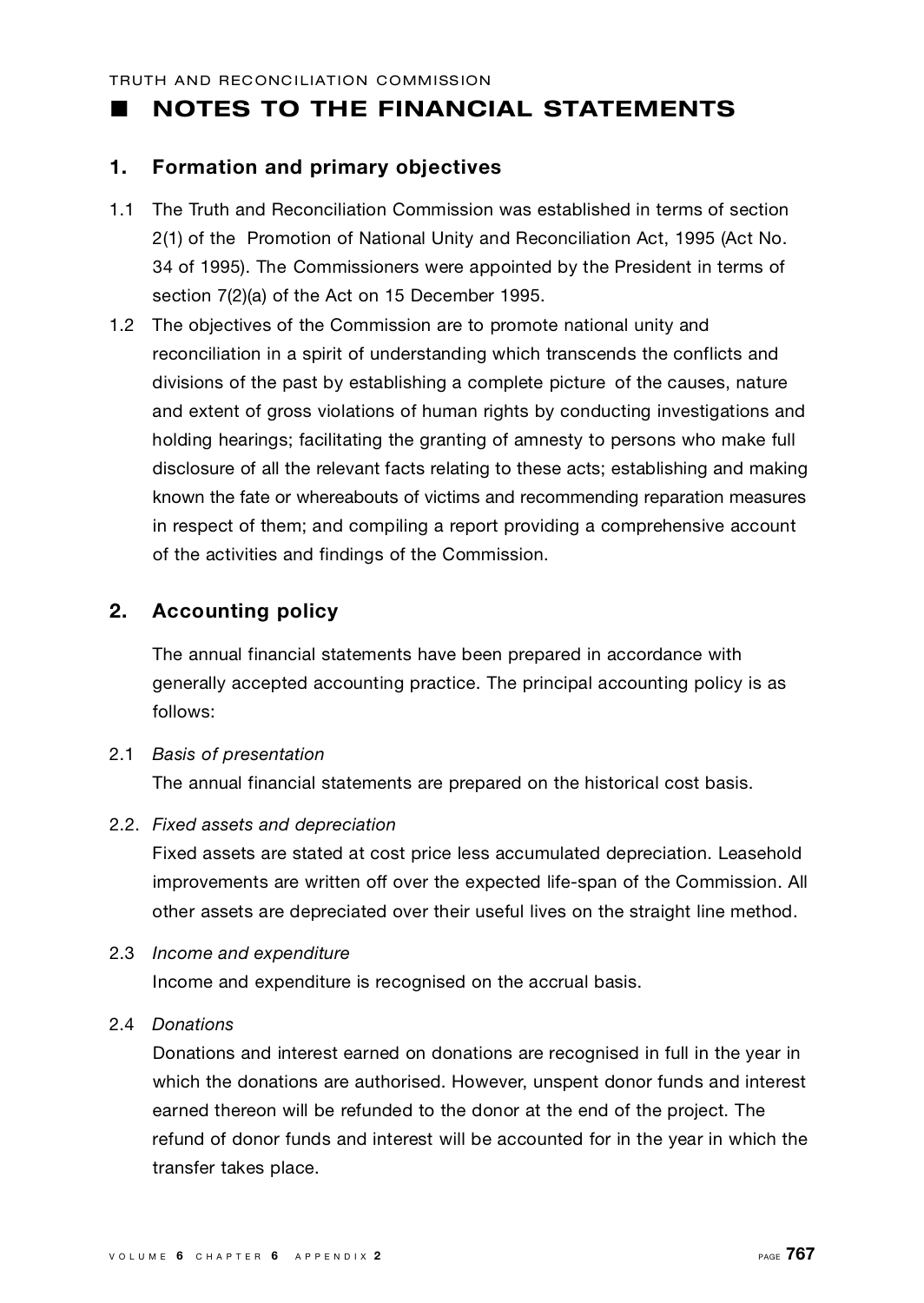### 3. Fixed Assets

|                             |                     | Computer       |              |              |             | Leasehold  |           |             |
|-----------------------------|---------------------|----------------|--------------|--------------|-------------|------------|-----------|-------------|
|                             | Computer            | software &     | Furniture &  | Office       | Motor       | improve-   | Security  |             |
|                             | <b>ilpment</b><br>ह | installation   | fittings     | equipment    | vehides     | ments      | equipment | Total       |
|                             |                     |                |              | 1997-98      |             |            |           |             |
|                             | ≃                   | œ              | $\mathbf{r}$ | $\mathbf{r}$ | Œ           | Œ          | Œ         | Œ           |
| Beginning of year:          |                     |                |              |              |             |            |           |             |
| Cost price                  | 3444665             | 100959         | 2360762      | 2773242      | 4676358     | 653097     | 349679    | 15 358 762  |
| Accumulated depreciation    | (1871211)           | (1100959)      | (915924)     | (865 422)    | (1729902)   | (565 211)  | (117171)  | (7165799)   |
| Carrying amount beginning   |                     |                |              |              |             |            |           |             |
| of year                     | 1573454             | $\blacksquare$ | 1444838      | 1907821      | 2946456     | 87886      | 232508    | 8 192 963   |
| During the year:            |                     |                |              |              |             |            |           |             |
| Additions                   | 13600               | 61296          | 37 256       | 211869       | 11493       | 25272      | 2160      | 362946      |
| Disposals                   | (48 506)            |                |              | (45313)      |             | (17,264)   |           | (11083)     |
| Transfers                   | (181914)            |                | (396, 483)   | (82810)      | (1181533)   |            | (30951)   | (1873691)   |
| Deprediation                | (954898)            | (61 296)       | (373963)     | (523378)     | (766 542)   | (258)      | (62594)   | (2816320)   |
| Carrying amount end of year | 401736              |                | 711 648      | 1468189      | 1009874     | 22,245     | 141 123   | 3754815     |
| Cost price                  | 2842523             | 1132065        | 1693749      | 2725014      | 2 287 214   | 227612     | 301439    | 11209616    |
| Accumulated depreciation    | (2440 787)          | (1132065)      | (982 101)    | (1256825)    | (1 277 340) | (205, 367) | (160316)  | (7 454 801) |
|                             | 01736               |                | 711 648      | 1468189      | 1009874     | 2245       | 141 123   | 3754815     |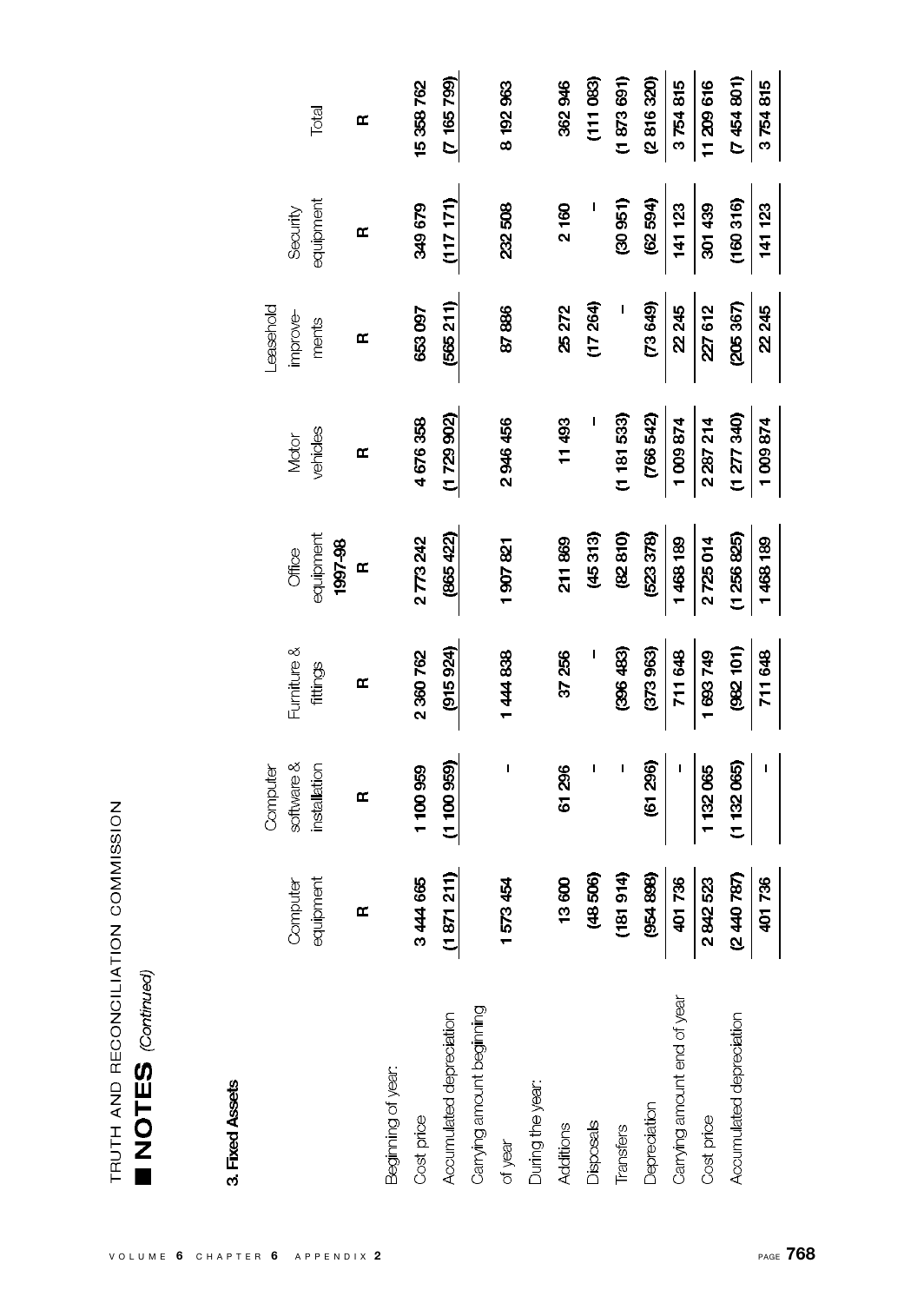| ;<br>;<br>;<br>;              |  |
|-------------------------------|--|
| - 24<br>- 14<br>- 1<br>こくこくしじ |  |
| j<br>ĺ                        |  |
| $\mathbf{I}$<br>l             |  |

# **NOTES** (Continued)

## 3. Fixed Assets (continued)

|                             |                                                              | Computer     |             |              |           | <b>Leasehold</b> |           |            |
|-----------------------------|--------------------------------------------------------------|--------------|-------------|--------------|-----------|------------------|-----------|------------|
|                             | Computer                                                     | software &   | Furniture & | Office       | Motor     | improve-         | Security  |            |
|                             | equipment                                                    | installation | fittings    | equipment    | vehides   | ments            | equipment | Total      |
|                             |                                                              |              |             | 1997 98      |           |                  |           |            |
|                             | Œ                                                            | Œ            | Œ           | $\mathbf{r}$ | Œ         | œ                | Œ         | œ          |
| Beginning of year           |                                                              |              |             |              |           |                  |           |            |
| Cost price                  | <b>110355</b><br>ິ                                           | 1003441      | 2671545     | 2 607 430    | 5083435   | 619 401          | 347 679   | 15343286   |
| Accumulated depredation     | (811115)                                                     | (1003441)    | (514136)    | (379 353)    | (861 644) | (251709)         | (48 603)  | (3870001)  |
| Carrying amount beginning   |                                                              |              |             |              |           |                  |           |            |
| of year                     | 99 240<br><u>ನ</u>                                           | I            | 2 157 409   | 2228077      | 4221791   | 367 692          | 299076    | 11473285   |
| During the year:            |                                                              |              |             |              |           |                  |           |            |
| Additions                   | <b>146 90c</b>                                               | 97518        | 39924       | 463396       | 3714      | 33696            | 7500      | 1252719    |
| Disposals                   | (28331)                                                      |              |             | (252520)     | (195 496) |                  | (4 364)   | (11708)    |
| Transfers                   | (51242)                                                      | I            | (213 692)   |              | (103519)  |                  | I         | (368453)   |
| Depreciation                |                                                              | (97518)      | (538803)    | (531 133)    | (980035)  | (313,502)        | (69703)   | (3683 877) |
| Carrying amount end of year | $\frac{(1153 \text{ } 183)}{1573 \text{ } 455}$<br>3 444 665 |              | 1444838     | 1907820      | 2946455   | 87886            | 232509    | 8 192 963  |
| Cost price                  |                                                              | 1 100 959    | 2360762     | 2773242      | 4676357   | 653097           | 349679    | 15 358 761 |
| Accumulated depredation     | $\frac{(1871210)}{1573455}$                                  | (1100959)    | (915924)    | (865 422)    | (1729902) | (565 211)        | (117 170) | (7165798)  |
|                             |                                                              |              | 1444838     | 1907820      | 2946455   | 87886            | 232509    | 8192963    |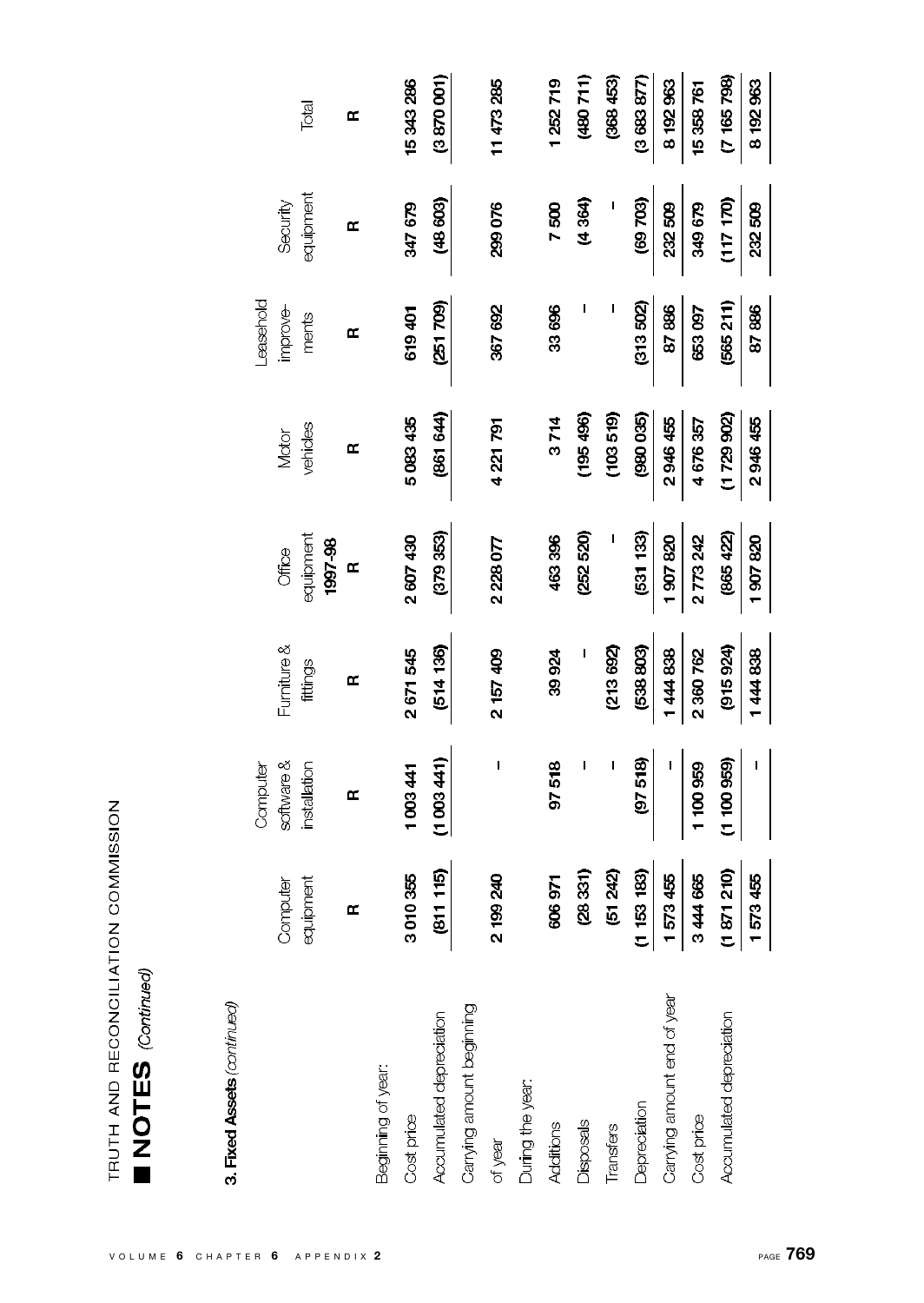| <b>NOTES</b> (continued)                                        |           |           |
|-----------------------------------------------------------------|-----------|-----------|
|                                                                 | 1998-99   | 1997-1998 |
|                                                                 | R         | R         |
| 4. Sundry debtors                                               |           |           |
| Income receivable                                               | 427 648   | 30 217    |
| Interest receivable                                             | 298 689   | 135 291   |
| Legal Aid Board advances                                        | 491 958   |           |
| Prepaid expenses                                                | 146 166   | 104 779   |
| Refundable deposits paid on leased premises                     | 11 553    | 45 366    |
| Salary advances                                                 | 2016      | 25 4 21   |
| Value Added Tax (VAT) refund                                    | 2 313 220 | 968 077   |
|                                                                 | 3 691 250 | 1 309 151 |
| 5. Creditors                                                    |           |           |
| Accruals for accounts payable                                   | 3902787   | 6 349 358 |
| 6. Contingent liability                                         |           |           |
| A claim of R12,5 million was lodged against the Commission by a |           |           |
| former employee for damages allegedly caused by statements      |           |           |
| made against him in the media. Although the outcome of this     |           |           |
| legal action is not yet known, the Commission's Head Legal      |           |           |
| Advisor is of the opinion that this claim will not succeed.     |           |           |
| 7. Discontinued operations                                      |           |           |
| Assets transferred to Department of Justice                     | 1873691   | 368 453   |
| VAT on transfers to Department of Justice                       | 133 145   |           |
| Gratuities paid to Commissioners                                | 1891164   |           |
| Winding down costs                                              | 97 272    | 16 846    |
|                                                                 | 3995272   | 385 299   |
| The operation of the TRC presently only consists of the         |           |           |
| Amnesty Committee.                                              |           |           |
| The Regional Offices were downgraded to Satellite Offices.      |           |           |
| The staff complement decreased from 268 at the beginning of     |           |           |
| the year to 161 at the end of the year.                         |           |           |
| 8. Other income                                                 |           |           |
| Interest                                                        | 4882131   | 2 514 571 |
| Commission                                                      | 55 281    |           |
| Profit on assets written off                                    |           | 11 759    |
|                                                                 | 4 937 412 | 2 526 330 |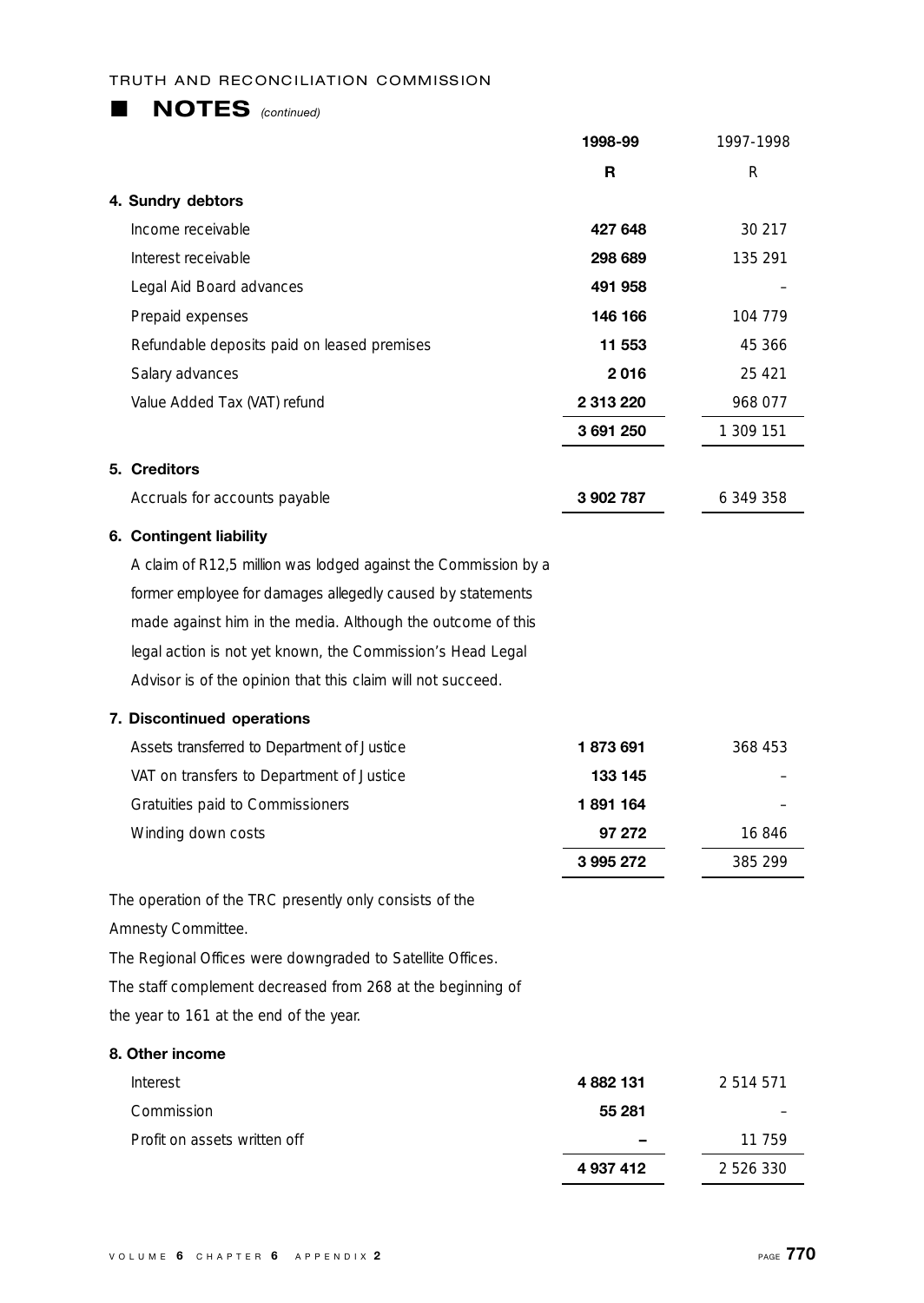

|                                           | 1998-99                | 1997-1998            |
|-------------------------------------------|------------------------|----------------------|
|                                           | R                      | R                    |
| 9. Other operating expenditure            |                        |                      |
| Audit fees                                | 252 450                | 320 588              |
| <b>Bank costs</b>                         | 48 103                 | 51 060               |
| CMC levies                                | 64 671                 | 180 855              |
| Communication                             | 1 570 504              | 4 323 800            |
| Conferences and workshops                 | 34 640                 | 294 171              |
| Consulting fees                           | 436 036                | 925 900              |
| Consumables                               | 31 959                 | 181 712              |
| Diginet lines                             | 26 886                 | 127 192              |
| Depreciation                              | 2816320                | 3 683 878            |
| <b>DST Programme</b>                      | 862 481                | 395 699              |
| Entertainment, teas and refreshments      | 155 704                | 160 249              |
| <b>Exhumation costs</b>                   | 146 848                | 155 030              |
| Hearing costs                             | 1 119 498              | 948 684              |
| Insurance                                 | 802819                 | 693 583              |
| Interest paid                             | 10 400                 | 11 431               |
| Legal costs                               | 717 002                | 280 917              |
| Legal aid                                 | 523 927                | 511858               |
| Loss on assets written off                | 75847                  |                      |
| Maintenance:                              | 534 723                | 495 356              |
| Computers                                 | 145 390                | 96 785               |
| Equipment                                 | 59 444                 | 36 736               |
| Premises                                  | 67819                  | 62 131               |
| Motor vechiles                            | 262 070                | 299 704              |
| Postage                                   | 62930                  | 59 556               |
| Printing                                  | 937819                 | 398 544              |
| Publications and subscriptions            | 57 900                 | 100 352              |
| Refund of donation to Netherlands Embassy | 45 424                 |                      |
| Refund of interest Danish Embassy         | 55 983                 |                      |
| <b>Relocation costs</b>                   | 146 101                | 199 658              |
| Rentals:                                  | 2 728 881              | 4 184 994            |
| Equipment                                 | 2771                   | 11 199               |
| <b>Offices</b>                            | 2726110                | 4 173 795            |
| Staff recruitment                         | 29 786                 | 101 603              |
| Stationery                                | 187020                 | 380 413<br>2 642 134 |
| Telephones:<br>Telkom and faxes           | 2 066 435<br>1 151 807 | 1676 735             |
| Cellular                                  | 914 628                |                      |
| Transport:                                | 855 864                | 965 399<br>886 000   |
| Freight                                   | 311 586                | 146 804              |
| Motor vehicles expenses                   | 466 150                | 625 438              |
| Use of private motor vehicles             | 78 128                 | 113 758              |
| Traning                                   |                        | 8685                 |
| Transcription costs                       | 324 660                | 347 594              |
| <b>Translation costs</b>                  | 4813924                | 3 3 3 7 9 3          |
| Travel and subsistence                    | 6 089 514              | 9 102 878            |
| Travel management costs                   |                        | 57834                |
| Witness protection program                | 153818                 | 152 510              |
|                                           | 28 786 877             | 35 698 511           |

### **10. Post Balance Sheet Event**

After the Financial Year End a Donation to the amount of R1 722 750.00 was made available from USAID for expenditure incurred by the TRC during the 1998-1999 Financial Year.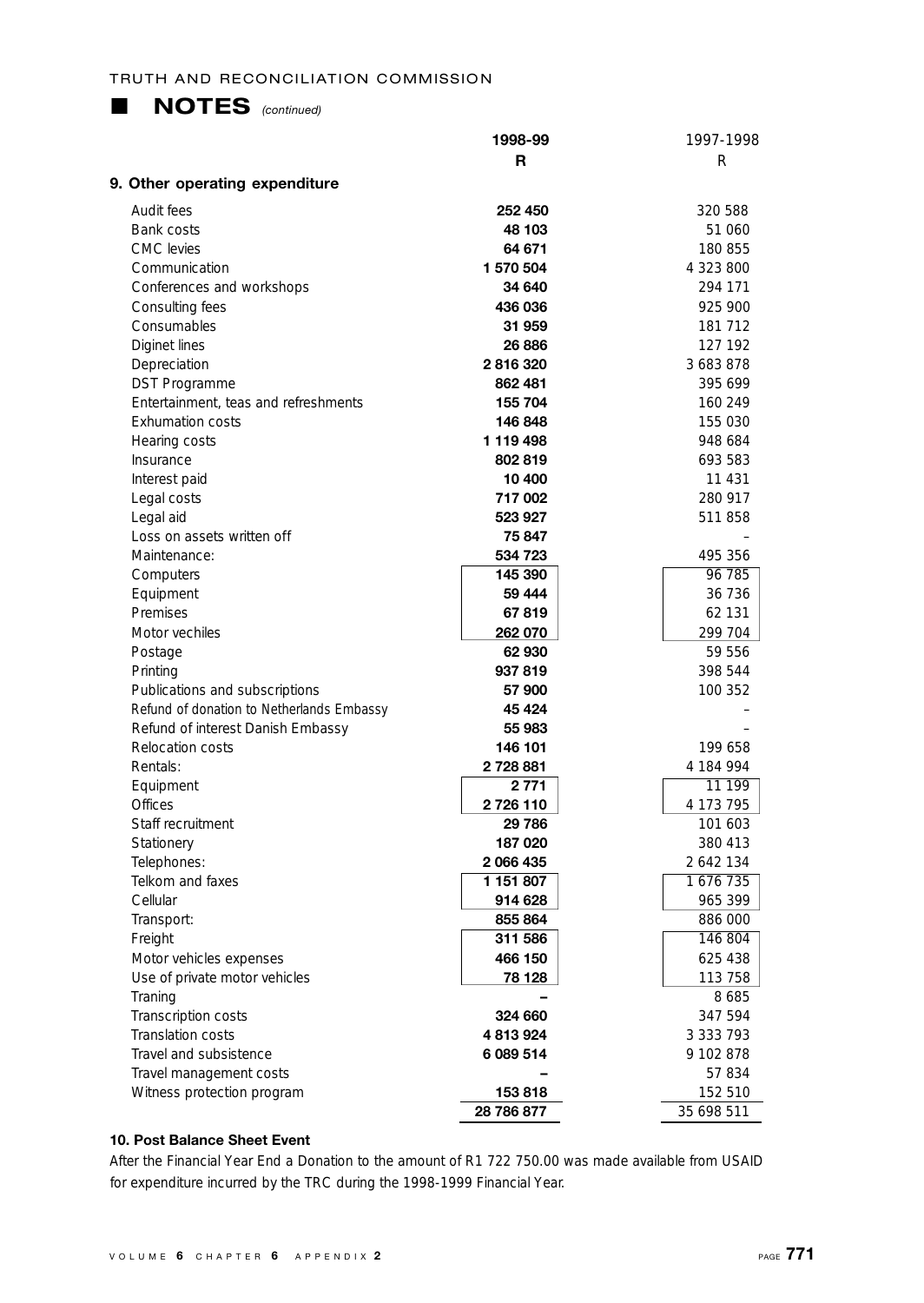### **L CASH FLOW STATEMENT** FOR THE YEAR ENDED 31 MARCH 1999

| <b>Notes</b> | 1998-99    | 1997-1998     |
|--------------|------------|---------------|
|              | R          | R             |
|              |            |               |
| Α            | (702775)   | 2 2 1 3 5 6 5 |
|              | 4882131    | 2514571       |
|              | (10 400)   | (11431)       |
|              | 4 168 956  | 4 7 1 6 7 0 5 |
|              | (212 832)  | (760 249)     |
|              | (362946)   | (1252719)     |
|              | 150 114    | 492 469       |
|              | 3956124    | 3 956 455     |
| B            |            |               |
|              | 21 931 117 | 17 974 662    |
| B            | 25 887 241 | 21 931 117    |
|              |            |               |

TRUTH AND RECONCILIATION COMMISSION

### **NOTES TO THE CASH FLOW STATEMENT**

|                                                         | 1998-99       | 1997-1998     |
|---------------------------------------------------------|---------------|---------------|
|                                                         | R             | R             |
| A. Reconciliation of net surplus to                     |               |               |
| cash generated from operations                          |               |               |
| Net surplus                                             | 4 4 0 1 6 4 6 | 8 611 939     |
| Depreciation                                            | 2816320       | 3683878       |
| Interest received                                       | (4 882 131)   | (2514571)     |
| Interest expenses                                       | 10 400        | 11 431        |
| Transfer of assets                                      | 1873691       | 368 453       |
| (Profit)/Loss on disposal of fixed assets               | (39031)       | (11759)       |
| Operating profit before working capital changes         | 4 180 895     | 10 149 371    |
| Working capital changes                                 | (4 883 670)   | (7935806)     |
| Decrease/(increase) in accounts receivable              | (2 382 099)   | 273 236       |
| Increase/(decrease) in accounts payable                 | (2501571)     | (8 209 042    |
| Cash generated from operations                          | (702 775)     | 2 2 1 3 5 6 5 |
| <b>B. Cash and cash equivalents</b>                     |               |               |
| Cash and cash equivalents consist of cash               |               |               |
| on hand and balances with banks.                        |               |               |
| Cash and cash equivalents included in the cash flow     |               |               |
| statement comprises the following balance sheet amount: |               |               |
| Cash on hand and balances with banks                    | 25 887 241    | 21 931 117    |
| Cash on hand and balances with banks                    | 21 931 117    | 17 974 662    |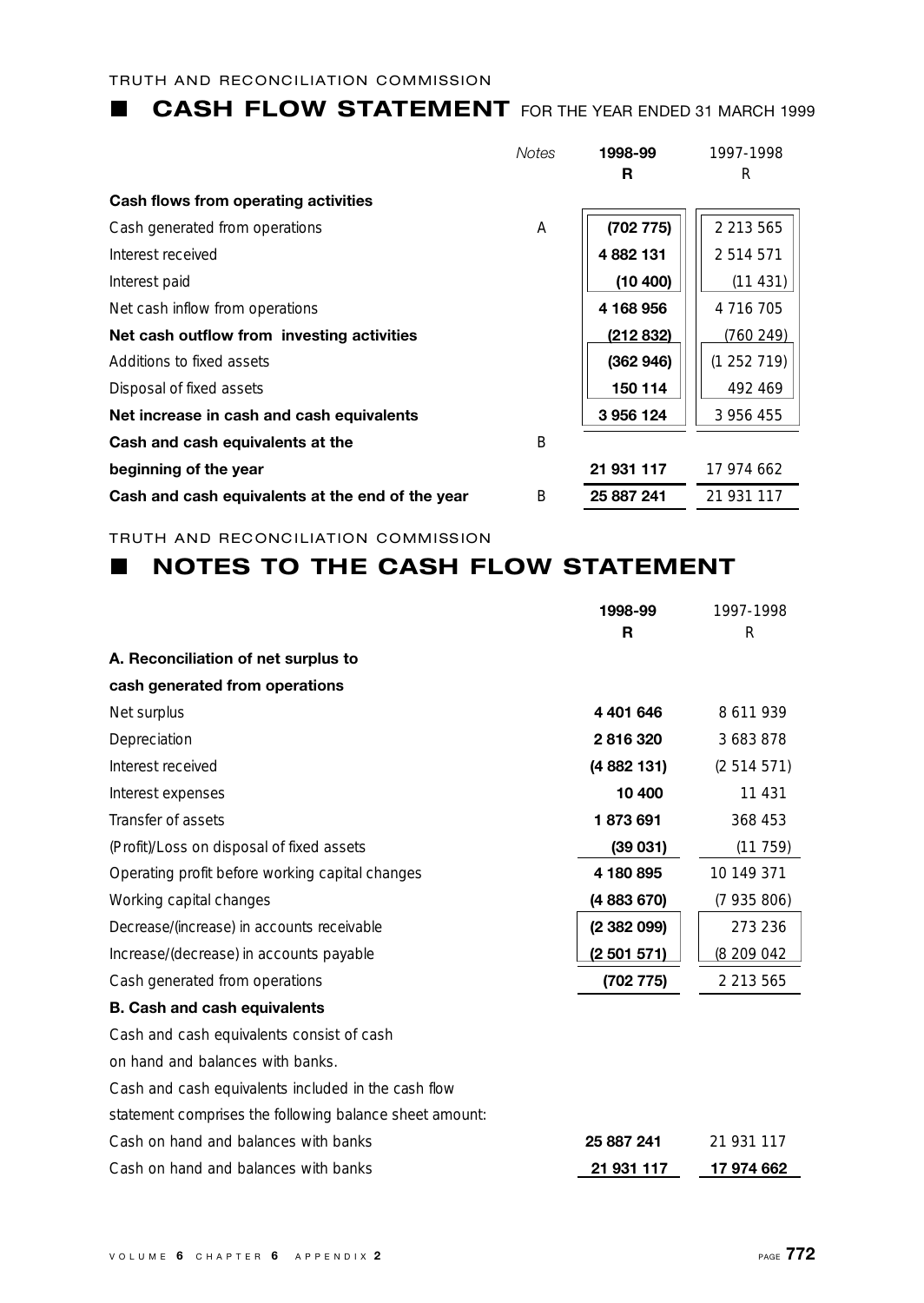### **APPENDIX 3**

### **Annual Financial Statements for the period 1 April 1999 to 31 March 2000**

The Chief Executive Officer hereby presents his report and submits the annual financial statements for the period ended 31 March 2000.

### L **GENERAL REVIEW**

The Truth and Reconciliation Commission was constituted in terms of The Promotion of National Unity and Reconciliation Act 34 of 1995 on 15 December 1995. The TRC was established to investigate the nature, causes and extent of gross violations of human rights during the period 1960 to 1994. To achieve this, Act 34 of 1995 required the establishment of the following committees:

- (a) The Committee on Human Rights Violations (HRV Committee), to investigate gross human rights violations, which, inter alia, afforded victims an opportunity to relate their suffering;
- (b) The Committee on Reparation and Rehabilitation (R&R Committee), which seeks to bring about the granting of reparations to victims, and to rehabilitate and restore their human and civil dignity; and
- (c) The Amnesty Committee (AC) to consider applications for amnesty in respect of acts committed during the period stipulated.

The original deadline for completion of these tasks was July 1997. As the extent of the TRC's work became apparent, it became clear that it would not be able to meet this initial 18 month deadline. Subsequent extensions have been granted, the last of which allows the TRC, through the AC, to complete its work without setting a fixed deadline. Although the bulk of the work has been completed (as reported in the first five volumes of the TRC Report) the three committees still have important outstanding tasks.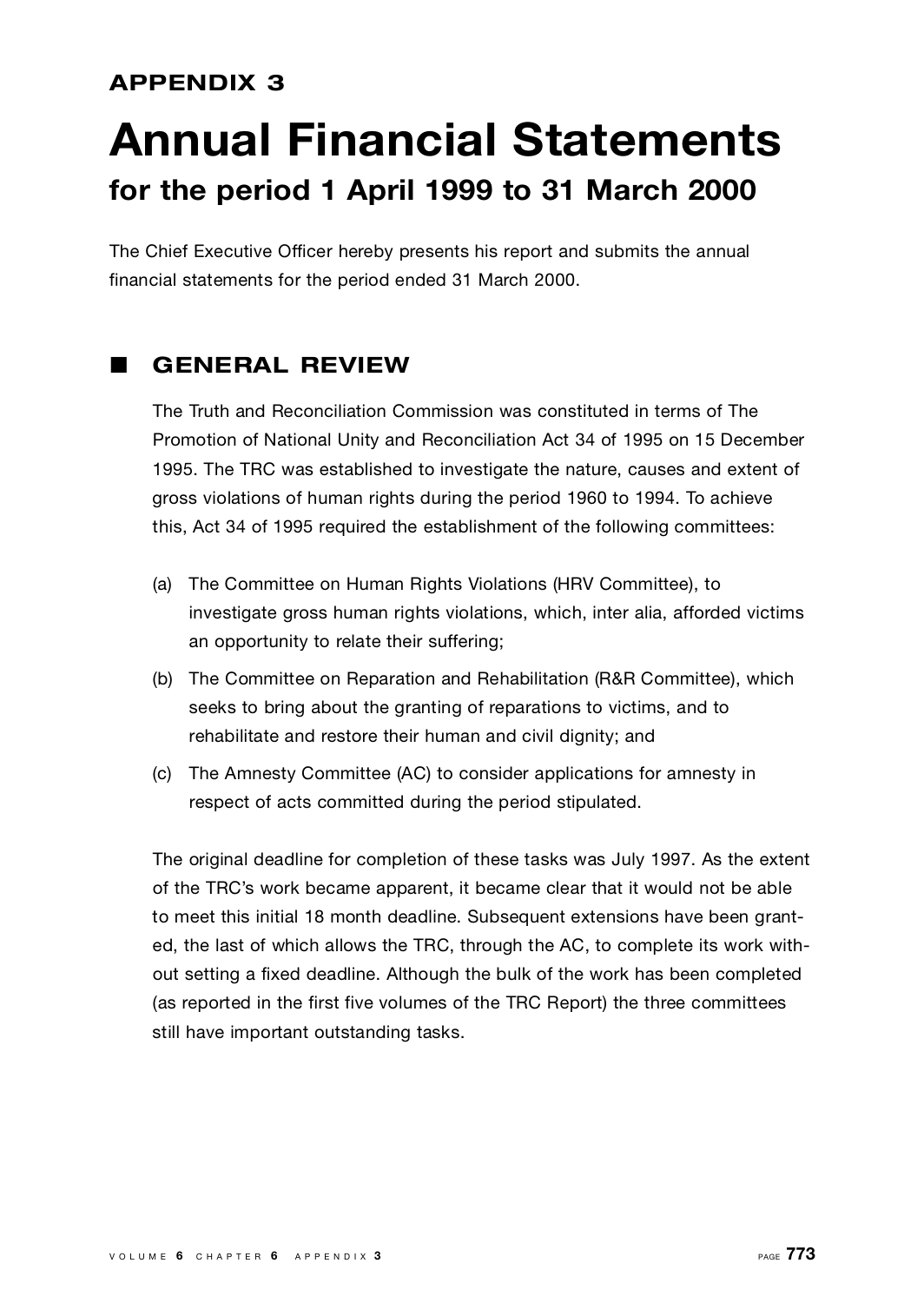### **Work still to be completed by the three committees:**

The AC has finalised 6 377 matters, but still has approximately 736 matters to finalise. Of these 366 are hearable matters, many of which involve people in senior positions from both the liberation movements and former security forces. It is expected that these amnesty applications will in all probability be finalised by the end of July 2000, it is however extremely difficult to accurately assess the time required to complete such hearings. Circumstances beyond the control of the AC often result in postponement of hearings.

The R&R Committee has sent out almost out almost 19 000 Urgent Interim Reparations (UIR) forms. While to date more than half of these have already been forwarded to the President's Fund, the Committee still has to retrieve 3 467 forms and process another 2 602 applications in its possession.

The HRV Committee has completed the substantive part of its work. During 1999, it conducted an extensive audit of all negative findings and is now ready to send out negative finding letters, informing approximately 7 000 deponents that they cannot be declared victims. All three committees have to write the codicil to the first five volumes of the Final Report.

### **Time required to complete the outstanding work:**

The work plan shows that the absolute minimum time to complete the outstanding tasks would be up till December 2000. This would include the preparation and organisation of the intellectual property gathered during the TRC process, prior to handing it over to the Department of Justice and National Archives. It will also include the writing of the codicil and its handover to the President.

While it is important that the TRC does not delay its own closure, it is equally important to deliver a completed product which will not place in jeopardy the work already done or lay a basis for potential legal challenges. Further, all those who have participated in the project or observed its progress recognise that the work of the TRC has assisted in laying the foundations for a culture of human rights in our country. The perceived failure of the TRC to complete its historic task would compromise such a view.

Moreover, all loose ends need to be tied sufficiently so that a government established structure might take over the continuing work with a minimum of disruption. To achieve all of these goals, the TRC considers it necessary to work within the confines of deadlines, which are realistic hence, the objective to complete its work in December 2000.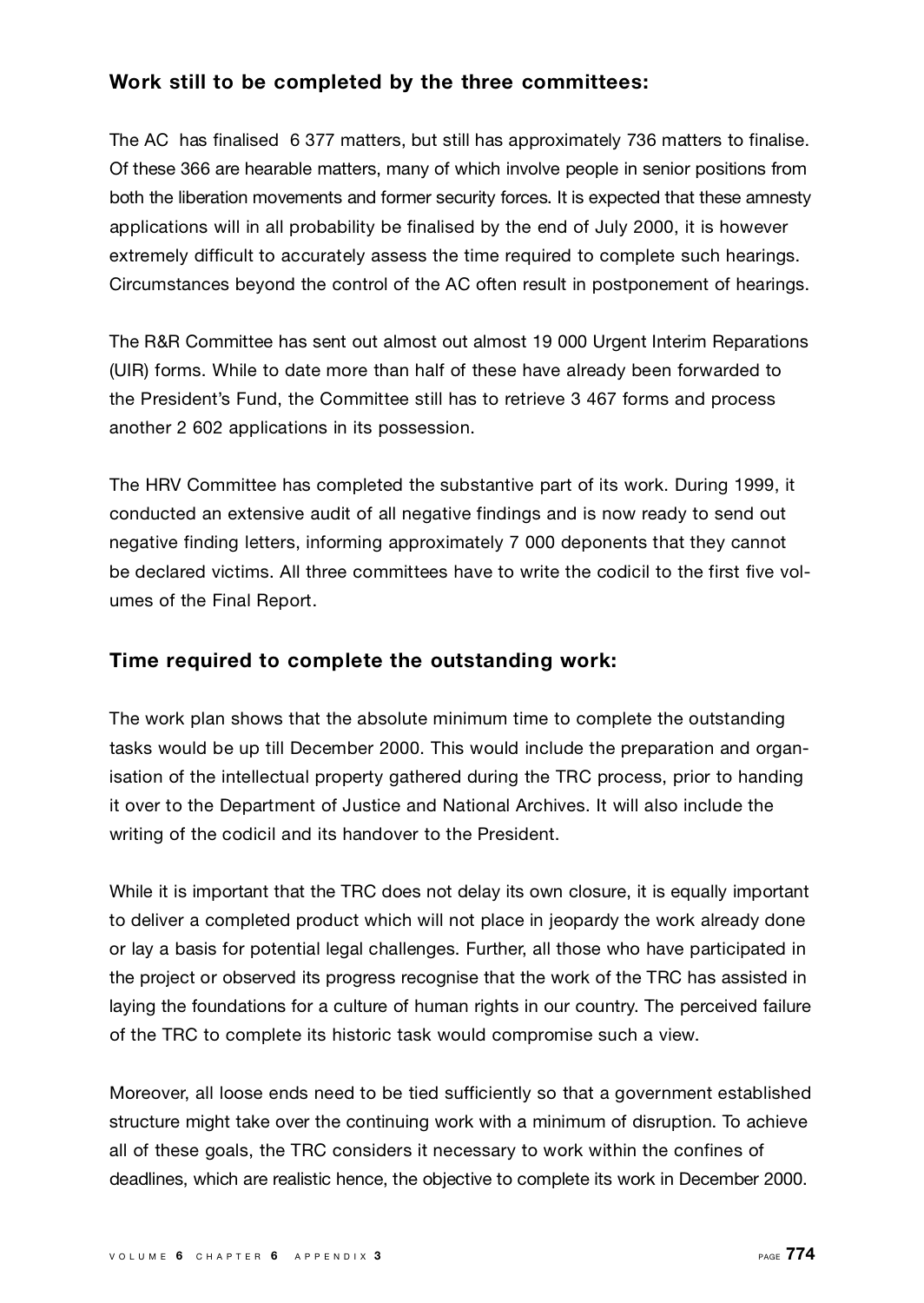The results of these activities are clearly reflected in the attached financial statements and may be summarised as follows:

| Retained income at the beginning of the financial year  R 29 255 519 |  |  |
|----------------------------------------------------------------------|--|--|

The retained income shows a negative figure of R21 510 408 mainly because of the utilisation of the surplus in the bank.

### **E** STANDING COMMITTEE ON PUBLIC ACCOUNTS

The TRC appeared before the Standing Committee on Public Accounts on 12 April 2000 in connection with the Auditor-General's report for the 1998/99 financial year. After the briefing the Committee requested the TRC to furnish them with more information especially about the non compliance with State Tender Board regulations mentioned in the Auditor-General's reports for the previous two financial years. The additional information was submitted on 19 May 2000.

### **FINANCIAL STATEMENTS**

The Chief Executive Officer acknowledges his responsibility for the fair presentation in the financial statements of the financial position and results of operations in conformity with generally accepted accounting practice.The Chief Executive Officer has approved the financial statements for the 1999/2000 financial year.

### **CHIEF EXECUTIVE OFFICER**

26 June 2000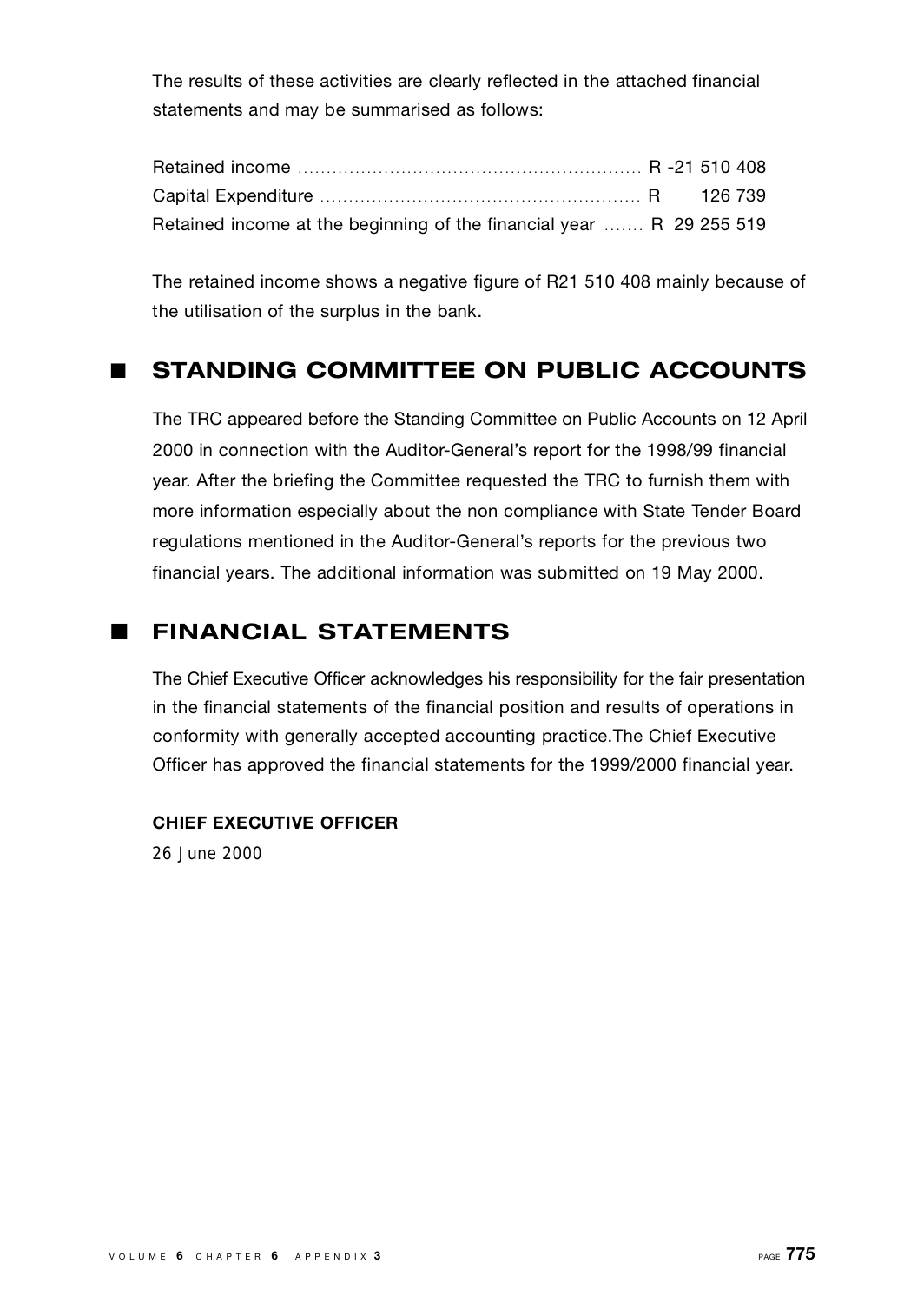### **BALANCE SHEET** AS AT 31 MARCH 2000

|                               | <b>Notes</b> | 1999-2000 | 1998-1999  |
|-------------------------------|--------------|-----------|------------|
|                               |              | R         | R          |
| Capital employed              |              |           |            |
| Accumulated funds             |              | 3909374   | 29 255 519 |
| <b>Employment of capital</b>  |              |           |            |
| Property, plant and equipment | 3            | 1891931   | 3754815    |
| Net current assets            |              | 2017443   | 25 500 704 |
| Current assets                |              | 7444874   | 29 578 491 |
| Debtors                       | 4            | 1667217   | 3 691 250  |
| Bank and cash balances        | 11           | 5 777 657 | 25 887 241 |
| Less: Current liabilities     |              | (5427431) | (4077787)  |
| Creditors                     | 5            | (5237431) | 3 902 787  |
| Provisions                    | 12           | 190 000   | 175 000    |
|                               |              | 3 909 374 | 29 255 519 |

Cape Town, 19/09/2000 *Accounting Officer*

### **ADV. M COETZEE**

### TRUTH AND RECONCILIATION COMMISSION

### **L INCOME STATEMENT** FOR THE YEAR ENDED 31 MARCH 2000

|                                              | <b>Notes</b> | 1999-2000    | 1998-1999     |
|----------------------------------------------|--------------|--------------|---------------|
|                                              |              | R            | R             |
| Income                                       |              | 20 977 237   | 62 345 233    |
| State and other contributions                |              | 14 617 000   | 54 083 096    |
| Donations                                    |              | 3872791      | 3 3 2 4 7 2 5 |
| Other income                                 | 8            | 2 487 446    | 4 9 3 7 4 1 2 |
| <b>Expenditure</b>                           |              | (46 591 536) | (57 943 587)  |
| <b>Salaries</b>                              | $10 \,$      | 21 364 952   | 25 161 438    |
| Other operating expenditure                  | 9            | 25 216 388   | 28 786 877    |
| Discontinued operations                      | 7            | 10 196       | 3 995 272     |
| Retained income for the year                 |              | (25 614 299) | 4 401 646     |
| Retained income at the beginning of the year |              | 29 255 519   | 24 853 873    |
| Prior year adjustments                       | 13           | 268 154      |               |
| Retained income at the end of the year       |              | 3 909 374    | 29 255 519    |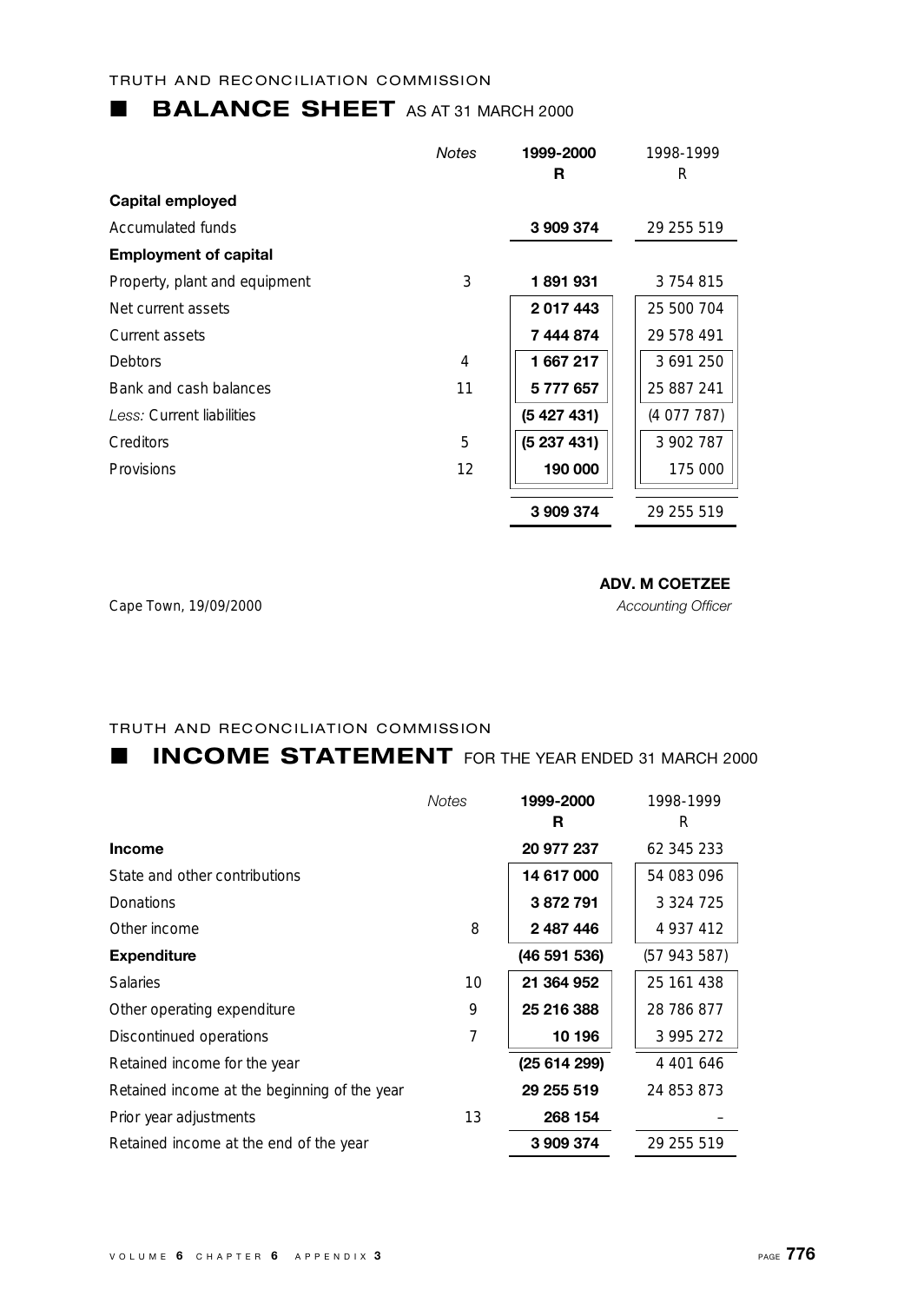### **NOTES TO THE FINANCIAL STATEMENTS**

### **1 . Formation and primary objectives**

- 1.1 The Truth and Reconciliation Commission was established in terms of section 2(1) of the Promotion of National Unity and Reconciliation Act, 1995 (Act No. 34 of 1995). The Commissioners were appointed by the President in terms of section 7(2)(a) of the Act on 15 December 1995.
- 1.2 The objectives of the Commission are to promote national unity and reconciliation in a spirit of understanding which transcends the conflicts and divisions of the past by establishing a complete picture of the causes, nature and extent of gross violations of human rights by conducting investigations and holding hearings; facilitating the granting of amnesty to persons who make full disclosure of all the relevant facts relating to these acts; establishing and making known the fate or whereabouts of victims and recommending reparation measures in respect of them; and compiling a report providing a comprehensive account of the activities and findings of the Commission.

### **2. Accounting policy**

The financial statements have been prepared in accordance with generally accepted accounting practice. The principal accounting policy is as follows:

### **2.1 Basis of presentation**

The financial statements are prepared on the historical cost basis.

### 2.2. Fixed assets and depreciation

Fixed assets are stated at cost price less accumulated depreciation. Leasehold improvements are written off over the expected life-span of the Commission. All other assets are depreciated over their useful lives on the straight line method.

2.3 *Income and expenditure* 

Income and expenditure is recognised on the accrual basis.

### 2.4 *D o n a t i o n s*

Donations and interest earned on donations are recognised in full in the year in which the donations are authorised. However, unspent donor funds and interest earned thereon will be refunded to the donor at the end of the project. The refund of donor funds and interest will be accounted for in the year in which the transfer takes place.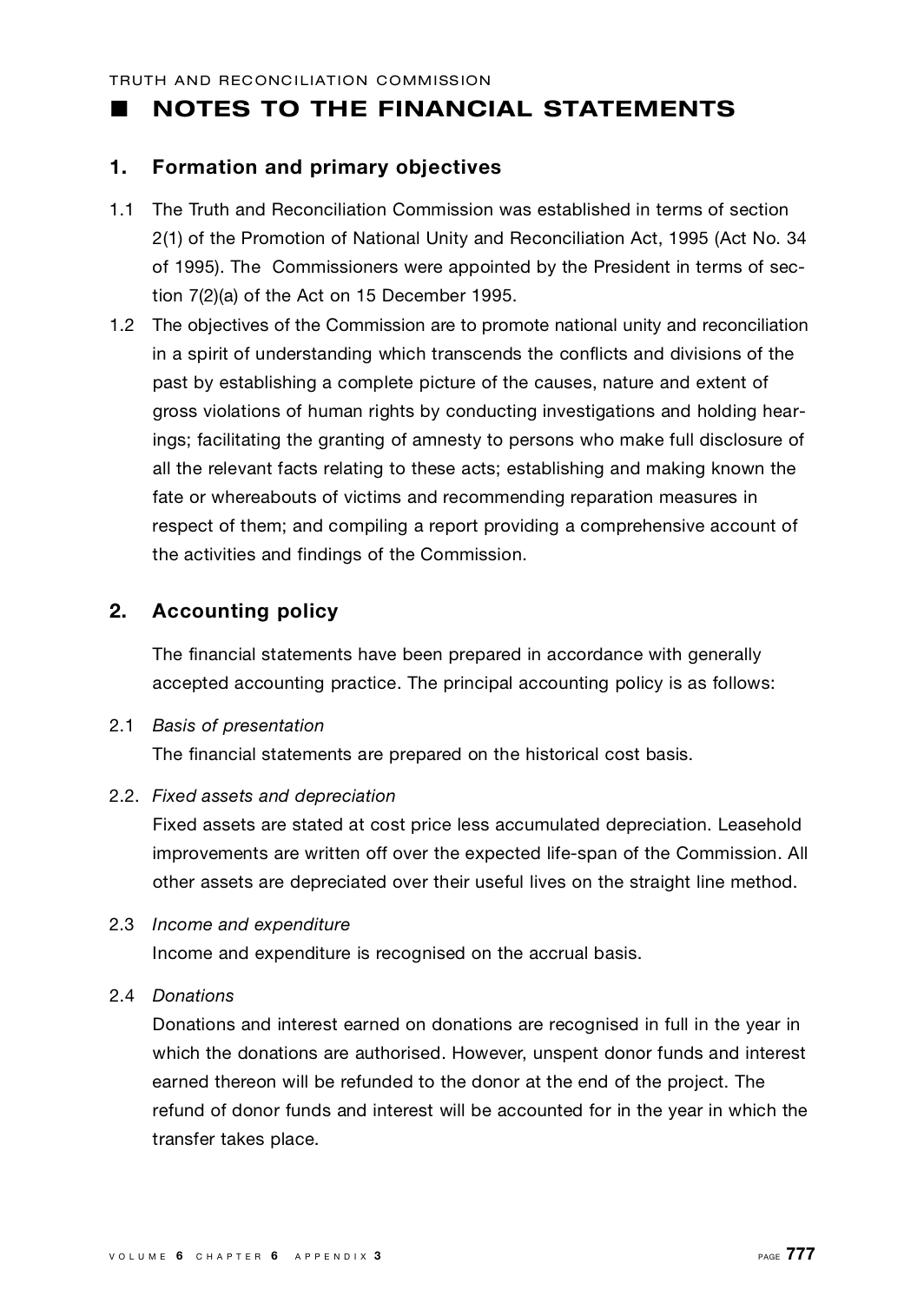| くこく<br>こくく                                          |  |
|-----------------------------------------------------|--|
| <b>ATION</b><br>AID RECOMO<br>7<br>٦<br>Ė<br>ſ<br>ŀ |  |

# 3. Property, plant and equipment

|                                      |            | Computer             |               |           |                       | Leasehold    |                |            |
|--------------------------------------|------------|----------------------|---------------|-----------|-----------------------|--------------|----------------|------------|
|                                      | Computer   | software &           | Furniture &   | Office    | Motor                 | improve-     | Security       |            |
|                                      | equipment  | installation         | fittings      | equipment | vehicles              | ments        | equipment      | Total      |
|                                      |            |                      |               | 1999-2000 |                       |              |                |            |
| Rate of depreciation:                |            | 100%                 | 20%           | 20%       | $\mathbf{z}^{\infty}$ | 50%          | $20\%$         |            |
| Period (years)                       | ೫್ಯ<br>೫   | $\ddot{\phantom{0}}$ | <sub>10</sub> | $\circ$   | $\bullet$             | $\mathbf{a}$ | $\mathfrak{g}$ |            |
| *Written off in year of purchase     |            | Œ                    | $\mathbf{r}$  | $\approx$ | $\mathbf{r}$          | $\mathbf{r}$ | $\mathbf{r}$   | œ          |
| Beginning of year                    |            |                      |               |           |                       |              |                |            |
| Cost price                           | 2842523    | 1132065              | 1 693 749     | 2725014   | 2 287 214             | 227612       | 301439         | 11 209 616 |
| Accumulated depreciation             | (2440 787) | (1 132 065)          | (982 101)     | (1256825) | (1277340)             | (205367)     | (160316)       | (7454801)  |
| Carrying amount beginning<br>of year | 401736     | I                    | 711 648       | 1468189   | 1009874               | 22245        | 141 123        | 3754815    |
| During the year:                     |            |                      |               |           |                       |              |                |            |
| Additions                            | 49 202     | 21677                | 5043          | 12724     | 2764                  | 35329        | I              | 126739     |
| Disposals                            | (628)      |                      |               | (291 330) | (22 533)              |              | I              | (314491)   |
| Transfers                            |            |                      |               |           |                       |              |                |            |
| Depreciation                         | (361 198)  | (2167)               | (339 224)     | (420 475) | (449704)              | (22566)      | (60 288)       | (1675132)  |
| Carrying amount end of year          | 89112      | I                    | 337 467       | 769 108   | <b>PAO 401</b>        | 35008        | 80835          | 1891931    |
| Cost price                           | 2763695    | 1153742              | 1698792       | 2443601   | 2 264 337             | 76027        | 301439         | 10701633   |
| Accumulated depreciation             | (2674583)  | (1153742)            | (1321325)     | (1674493) | (1723936)             | (41019)      | (220604)       | (8809702)  |
|                                      | 89112      |                      | 377 467       | 769 108   | 540 401               | 35008        | 80835          | 1891931    |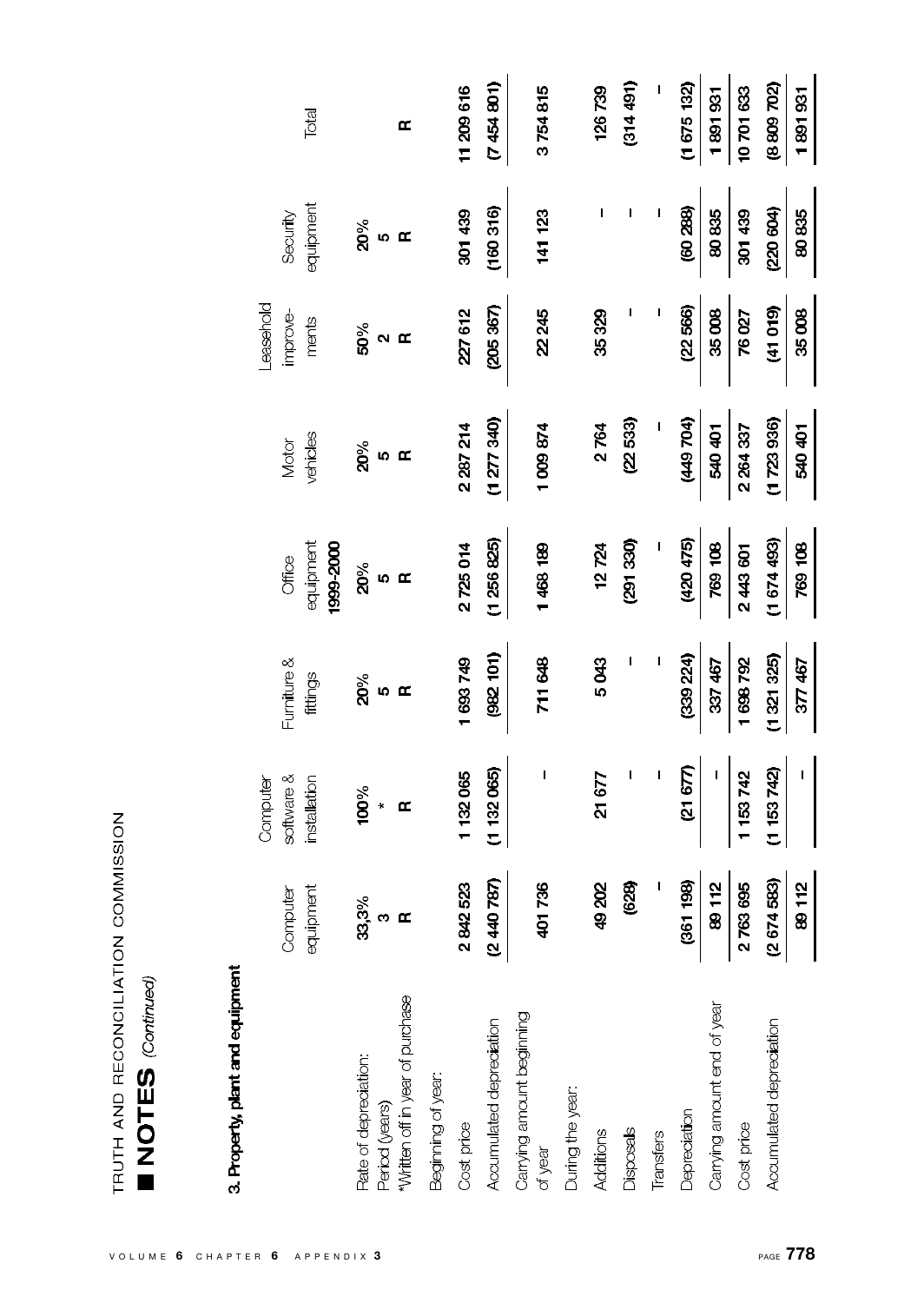# 3. Property, plant and equipment (continued)

|                             |                       | Computer                 |             |                      |           | <b>easehold</b> |           |           |
|-----------------------------|-----------------------|--------------------------|-------------|----------------------|-----------|-----------------|-----------|-----------|
|                             | Computer              | software &               | Furniture & | Office               | Motor     | improve-        | Security  |           |
|                             | <b>ipment</b><br>eani | installation             | fittings    | equipment<br>1998-99 | vehides   | ments           | equipment | Total     |
|                             | œ                     | œ                        | œ           | $\mathbf{r}$         | Œ         | Œ               | œ         | œ         |
| Beginning of year:          |                       |                          |             |                      |           |                 |           |           |
| Cost price                  | 3444 665              | 1 100 959                | 2 360 762   | 2773242              | 4676358   | 653097          | 349679    | 15358762  |
| Accumulated depreciation    | (1871211)             | (1100959)                | (915924)    | (865 421)            | (1729902) | (565211)        | (117171)  | (7165799) |
| Carrying amount beginning   |                       |                          |             |                      |           |                 |           |           |
| of year                     | 1573454               | $\overline{\phantom{a}}$ | 1444838     | 1907821              | 2946456   | 87886           | 232508    | 8192963   |
| During the year:            |                       |                          |             |                      |           |                 |           |           |
| Additions                   | 13600                 | 61 296                   | 37 256      | 211869               | 11493     | 25272           | 2160      | 362946    |
| Disposals                   | (48506)               |                          |             | (45313)              |           | (17 264)        |           | (11083)   |
| Transfers                   | (181914)              |                          | (396 483)   | (82810)              | (118153)  |                 | (30951)   | (1873691) |
| Depredation                 |                       | (61 296)                 | (373963)    | (523 378)            | (766 542) | (689)           | (62 594)  | (2816320) |
| Carrying amount end of year | (954 898)<br>401 736  |                          | 711 648     | 1468189              | 1008874   | 22 245          | 141 123   | 3754815   |
| Cost price                  | 2842523               | 1132065                  | 1693749     | 2725014              | 2 287 214 | 227612          | 301439    | 11209616  |
| Accumulated depreciation    | (2440 787)            | (1132065)                | (982 101)   | (1256825)            | (1277340) | (205367)        | (160316)  | (7454801) |
|                             | 401736                |                          | 711648      | 1468189              | 1009874   | 22 245          | 141 123   | 3754815   |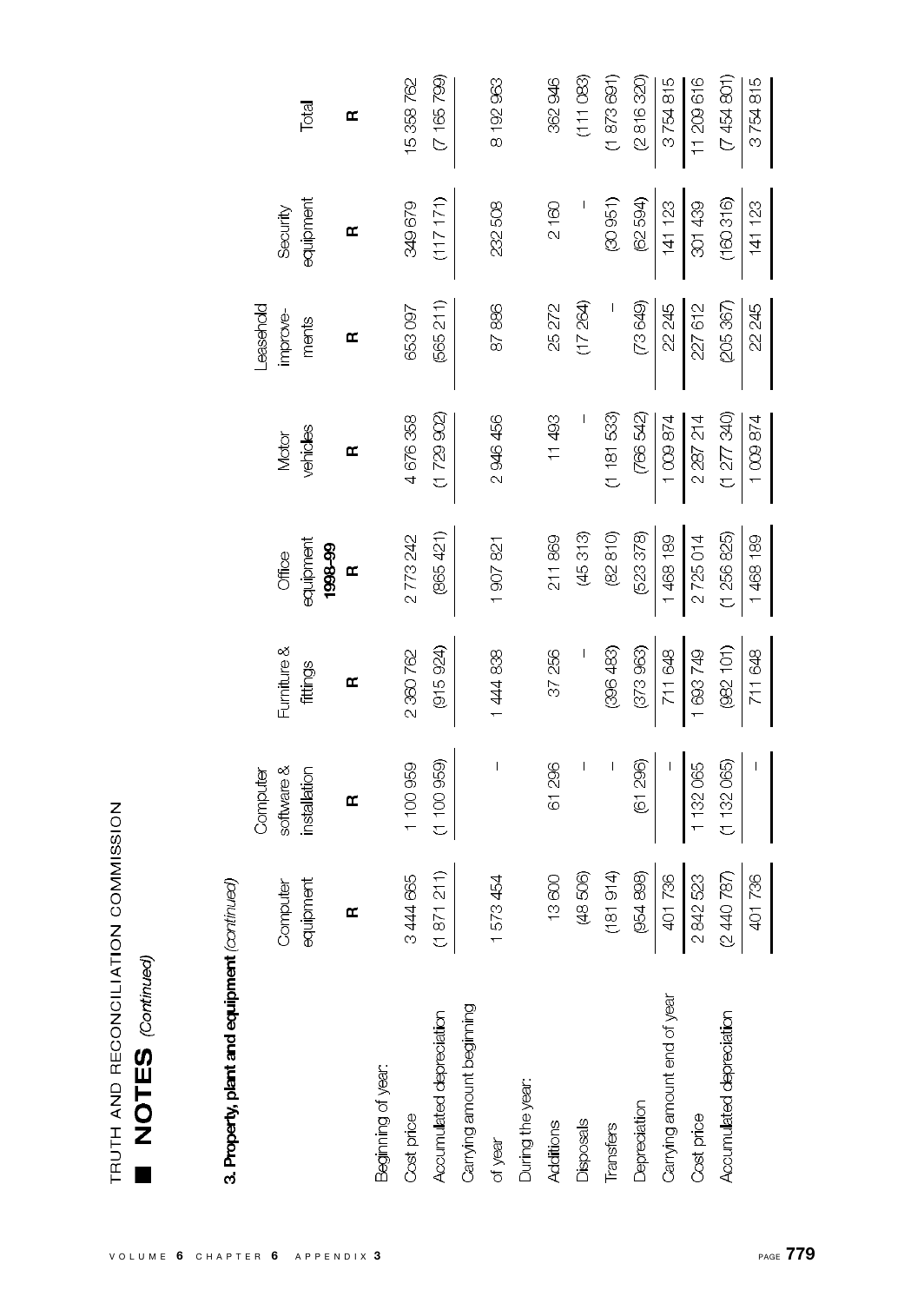### **L NOTES** *(continued)*

|                              | 1999-2000<br>R | 1998-1999<br>R |
|------------------------------|----------------|----------------|
| 4. Debtors                   |                |                |
| Income receivable            | 1 193 575      | 427 648        |
| Interest receivable          | 49 4 66        | 28 689         |
| Legal Aid Board advances     |                | 491 958        |
| Prepaid expenses             | 12 1 2 1       | 146 166        |
| Refundable deposits paid on  |                |                |
| leased premises              | 2 1 9 2        | 11 553         |
| Salary advances              | 10 303         | 2016           |
| Value Added Tax (VAT) refund | 399 560        | 2 313 220      |
|                              | 1667217        | 3 691 250      |
| 5. Creditors                 |                |                |
| Personnel control            | 2 402 968      | 1 156 121      |
| Accounts payable             | 2 240 780      | 2 496 127      |
| Stannic Fleet Management     |                | (4266)         |
| Diners Club                  | 455 485        | 254 805        |
| Rennies Travel               | 138 109        |                |
| WPP budgets                  | 89             |                |
|                              | 5 237 431      | 3 902 787      |

### **6. Contingent liability**

A claim of R12,5 million was lodged against the Commission by a former employee for damages allegedly caused by statements made against him in the media. Although the outcome of this legal action is not yet known, the Commission's national legal officer is of the opinion that this claim will not succeed.

### **7. Discontinued operations**

| Assets transferred to Department of Justice |        | 1873691 |
|---------------------------------------------|--------|---------|
| VAT on transfers to Department of Justice   |        | 133 145 |
| Gratuities paid to Commissioners            |        | 1891164 |
| Winding-down costs                          | 10 196 | 97 272  |
|                                             | 10 196 | 3995272 |

The operation of the TRC presently only consists of the Amnesty Committee. The satellite offices are still operational. The staff complement decreased from 156 at beginning of the year to 142 at the end of the year.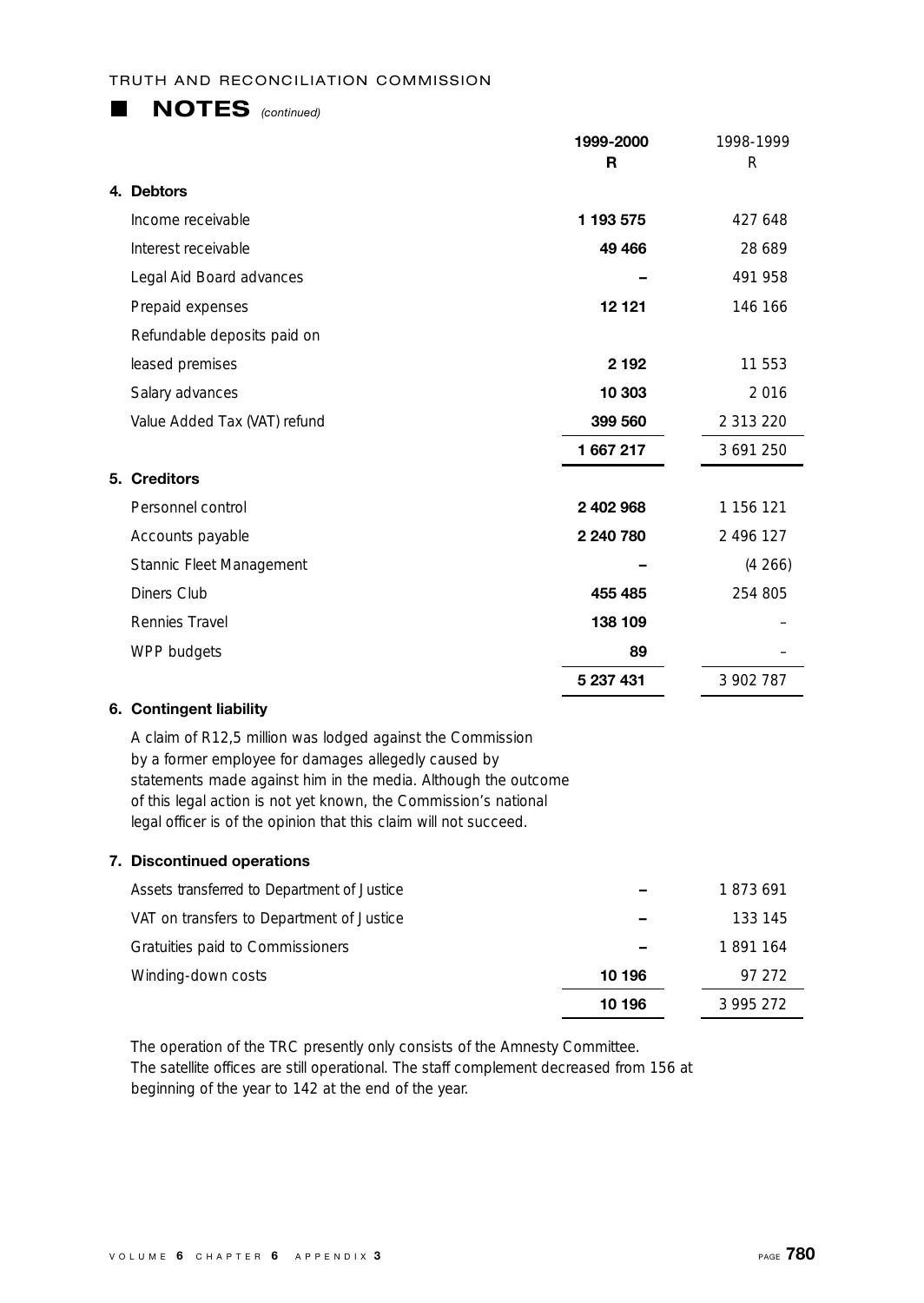| <b>NOTES</b> (continued) |  |
|--------------------------|--|
|--------------------------|--|

|                                           | 1999-2000<br>R | 1998-1999<br>R |
|-------------------------------------------|----------------|----------------|
| 8. Other income                           |                |                |
| Interest                                  | 2 339 991      | 4 882 131      |
| Commission                                |                | 55 281         |
| Profit on assets written off              | 147 455        |                |
|                                           | 2 487 446      | 4 937 412      |
| 9. Other operating expenditure            |                |                |
| Audit fees                                | 190 000        | 252 450        |
| Bank costs                                | 51 588         | 48 103         |
| <b>CMC</b> levies                         | 51 654         | 64 671         |
| Communication                             | 1076865        | 1 570 504      |
| Conferences and workshops                 | 31 621         | 34 640         |
| Consulting fees                           | 37 705         | 436 036        |
| Consumables                               | 20 349         | 31 959         |
| Diginet lines                             | 16 152         | 26 886         |
| Depreciation                              | 1675132        | 2 816 320      |
| <b>DST Programme</b>                      |                | 862 481        |
| Entertainment, teas and refreshments      | 104 806        | 155 704        |
| <b>Exhumation costs</b>                   | 15 351         | 146 848        |
| Hearing costs                             | 1 553 177      | 1119 498       |
| Insurance                                 | 603 078        | 802 819        |
| Interest paid                             | 12 379         | 10 400         |
| Legal costs                               | 342 721        | 717 002        |
| Legal aid                                 | 588716         | 523 927        |
| Loss on assets written off                |                | 75 847         |
| Maintenance:                              | 481 289        | 534 723        |
| Computers                                 | 136 239        | 145 390        |
| Equipment                                 | 38 939         | 59 444         |
| Premises                                  | 62 518         | 67819          |
| Motor vechiles                            | 243 593        | 262 070        |
| Postage                                   | 22 282         | 62 930         |
| Printing                                  | 154 632        | 937819         |
| Publications and subscriptions            | 23 055         | 57 900         |
| Refund of donation to Netherlands Embassy |                | 45 4 24        |
| Refund of interest Danish Embassy         | 28 217         | 55 983         |
| Refund of interest Flemish Embassy        | 194 211        |                |
| Refund of interest to SIDA                | 6454           |                |
| Refund of interest to European Union      | 1 128 970      |                |
| Refund of interest and funds to           |                |                |
| Norwegian Embassy                         | 51 272         |                |
| Relocation costs                          | 15726          | 146 101        |
| Rentals:                                  | 2074 142       | 2 728 881      |
| Equipment                                 | 875            | 2 771          |
| <b>Offices</b>                            | 2 073 267      | 2 726 110      |
|                                           |                |                |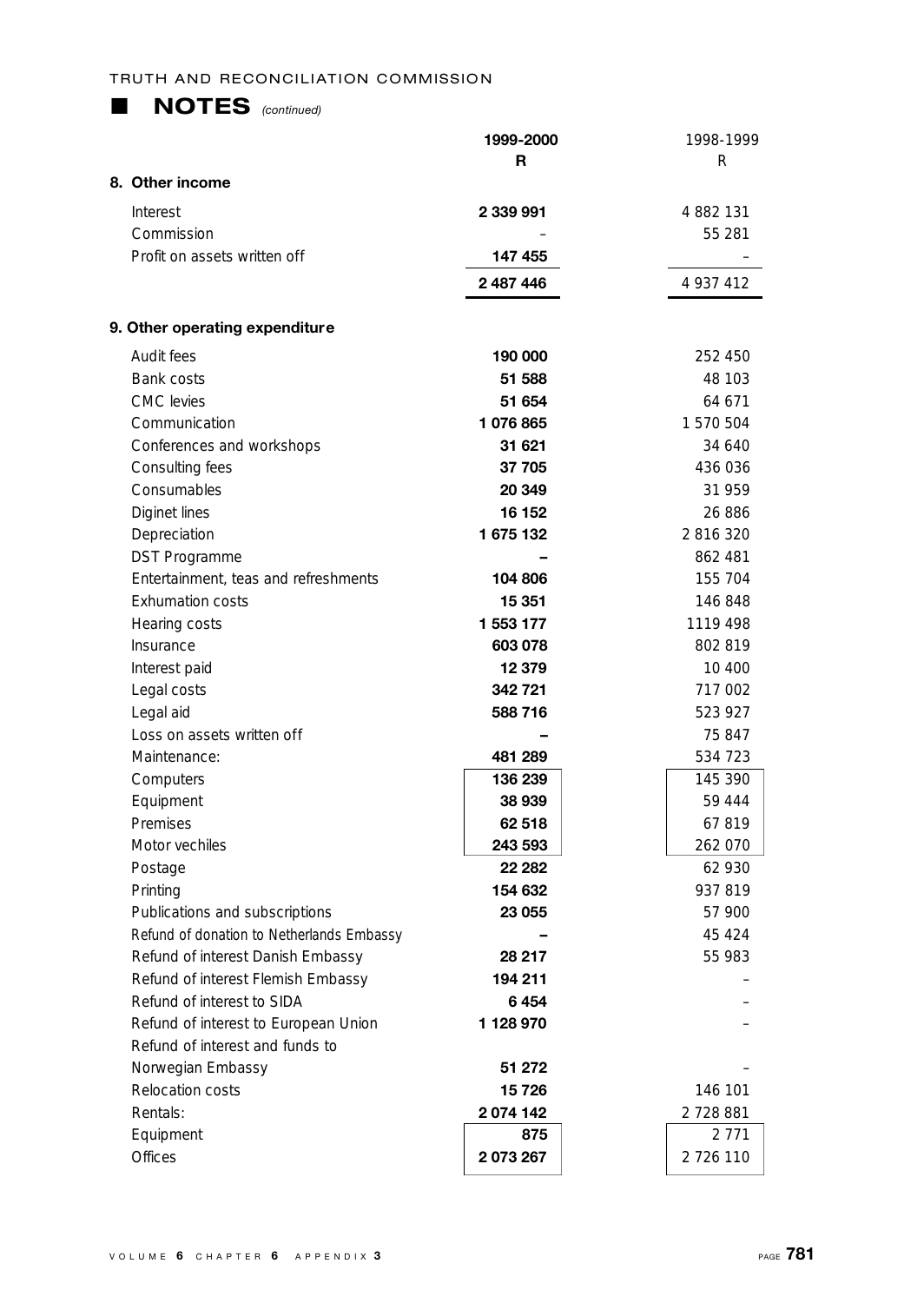### **E NOTES** *(continued)*

|    |                                                             | 1999-2000  | 1998-1999  |
|----|-------------------------------------------------------------|------------|------------|
|    |                                                             | R.         | R          |
| 9. | Other operating expenditure (continued)                     |            |            |
|    | Security                                                    | 25 143     |            |
|    | Staff recruitment                                           |            | 29 786     |
|    | Stationery:                                                 | 88 506     | 187 020    |
|    | Telephones:                                                 | 1739575    | 2 066 435  |
|    | Telkom and faxes                                            | 811 396    | 1 151 807  |
|    | Cellular                                                    | 928 179    | 914 628    |
|    | Transport:                                                  | 769 592    | 855 864    |
|    | Freight                                                     | 192 694    | 311 586    |
|    | Motor vehicles expenses                                     | 467 930    | 466 150    |
|    | Use of private motor vehicles                               | 108 968    | 78 128     |
|    | Transcription costs                                         | 302 220    | 324 660    |
|    | <b>Translation costs</b>                                    | 4868863    | 4813924    |
|    | Travel and subsistence                                      | 6738301    | 6 089 514  |
|    | Witness protection program                                  | 132 644    | 153 818    |
|    |                                                             | 25 216 388 | 28 786 877 |
|    | <b>10.</b> Included in salaries is an amount of R1 062 200. |            |            |
|    | being the under-collection of PAYE for the tax years        |            |            |
|    | 1997 to 1999 and R113 201 for the 2000 tax year.            |            |            |
|    | Also included in salaries is a provision of R622 304        |            |            |
|    | for penalties and interest on the under-collection of       |            |            |
|    | tax for the 1997, 1998 and 1999 tax years.                  |            |            |
|    | 11. Bank and cash balances                                  |            |            |
|    | Current account                                             | 4 217 QN2  | 20 010 377 |

| Current account                           | 4 217 902 | 20 040 377 |
|-------------------------------------------|-----------|------------|
| TRC donation account                      | 1 552 503 | 5842769    |
| Plusplan account                          | 1620      |            |
| Petty cash                                | 5 632     | 4 0 9 5    |
|                                           | 5777657   | 25 887 241 |
| <b>12. Provisions</b>                     |           |            |
| Audit fees                                | 190 000   | 175 000    |
| 13. Prior year adjustments                |           |            |
| Audit fees - overprovision                | 53 240    |            |
| Duplicate payment - Department of Justice | (209 222) |            |
| Legal Costs                               | (62063)   |            |
| Danish Embassy – interest refunded        | (40057)   |            |
| Transcription costs                       | (10159)   |            |
| Rental - offices                          | (300)     |            |
| Hearing costs                             | (29 278)  |            |
| Travel                                    | (135 762) |            |
| Printing - Final Report - never charged   | 701 755   |            |
|                                           | 268 154   |            |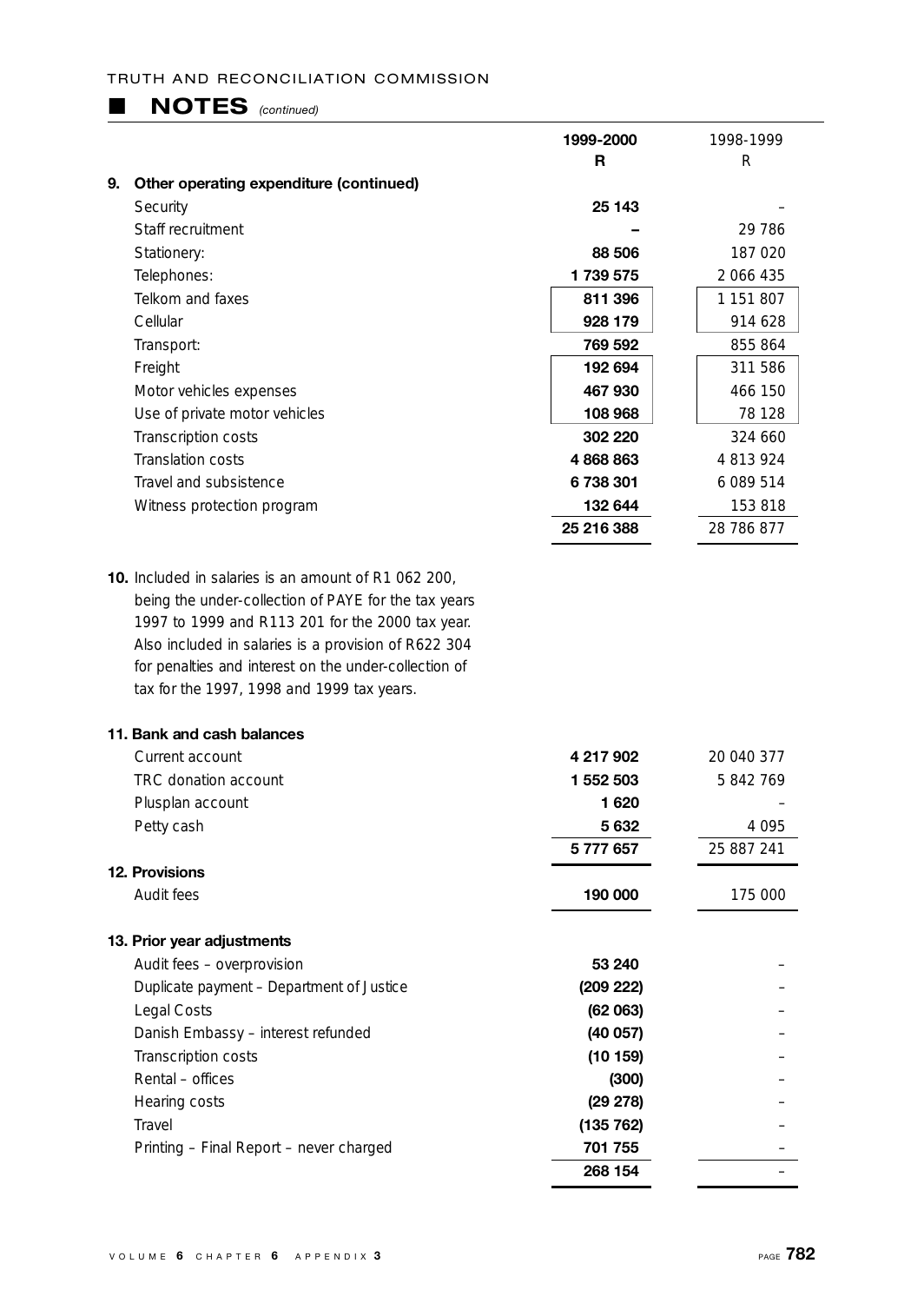### **L CASH FLOW STATEMENT** FOR THE YEAR ENDED 31 MARCH 2000

|                                                        | <b>Notes</b> | 1999-2000    | 1998-1999  |
|--------------------------------------------------------|--------------|--------------|------------|
|                                                        |              | R            | R          |
| Cash flows from operating activities                   |              |              |            |
| Cash utilised in operations                            | A            | (22 772 402) | (702775)   |
| Interest received                                      |              | 2 339 991    | 4 882 131  |
| Interest paid                                          |              |              | (10 400)   |
| Net cash inflow/(outflow) from operations              |              | (20 444 790) | 4 168 956  |
| Net cash inflow/(outflow) from investing activities    |              | 335 206      | (212 832)  |
| Additions to fixed assets                              |              | (126739)     | (362946)   |
| Disposal of fixed assets                               |              | 461 945      | 150 114    |
| Net increase/(decrease) in cash and cash equivalents   |              | (20 109 584) | 3 956 124  |
| Cash and cash equivalents at the beginning of the year | B            | 25 887 241   | 21 931 117 |
| Cash and cash equivalents at the end of the year       | B            | 5 777 657    | 25 887 241 |

TRUTH AND RECONCILIATION COMMISSION

### **NOTES TO THE CASH FLOW STATEMENT**

|                                                               | <b>Notes</b> | 1999-2000    | 1998-1999   |
|---------------------------------------------------------------|--------------|--------------|-------------|
|                                                               |              | R            | R           |
| A. Reconciliation of net cash surplus                         |              |              |             |
| generated from operations                                     |              |              |             |
| Cash utilised in operations                                   | A            | (22 772 402) | (702775)    |
| Net surplus                                                   |              | (25614299)   | 4 401 646   |
| Depreciation                                                  |              | 1 675 132    | 2816320     |
| Interest received                                             |              | (2339991)    | (4882131)   |
| Interest expended                                             |              | 12 379       | 10 400      |
| Transfer of assets                                            |              |              | 1873691     |
| Profit of disposal of fixed assets                            |              | (147 454)    | (39031)     |
| Prior year adjustments                                        |              | 268 154      |             |
| Operating profit/(loss) before working capital changes        |              | (26 146 079) | 4 180 895   |
| Working capital changes                                       |              | 3 373 677    | (4883670)   |
| Decrease/(increase) in accounts receivable                    |              | 2 0 24 0 33  | 2 382 099   |
| Increase/(decrease) in accounts payable                       |              | 1 349 644    | (2 501 571) |
| Cash utilised in operations                                   |              | (22 772 402) | (702 775)   |
| <b>B. Cash and cash equivalents</b>                           |              |              |             |
| Cash and cash equivalents consist of                          |              |              |             |
| cash on hand balances with banks.                             |              |              |             |
| Cash and cash equivalents included in the cash flow statement |              |              |             |
| comprise the following balance sheet amount:                  |              |              |             |
| Cash on hand and balances with banks                          |              | 5777657      | 25 887 241  |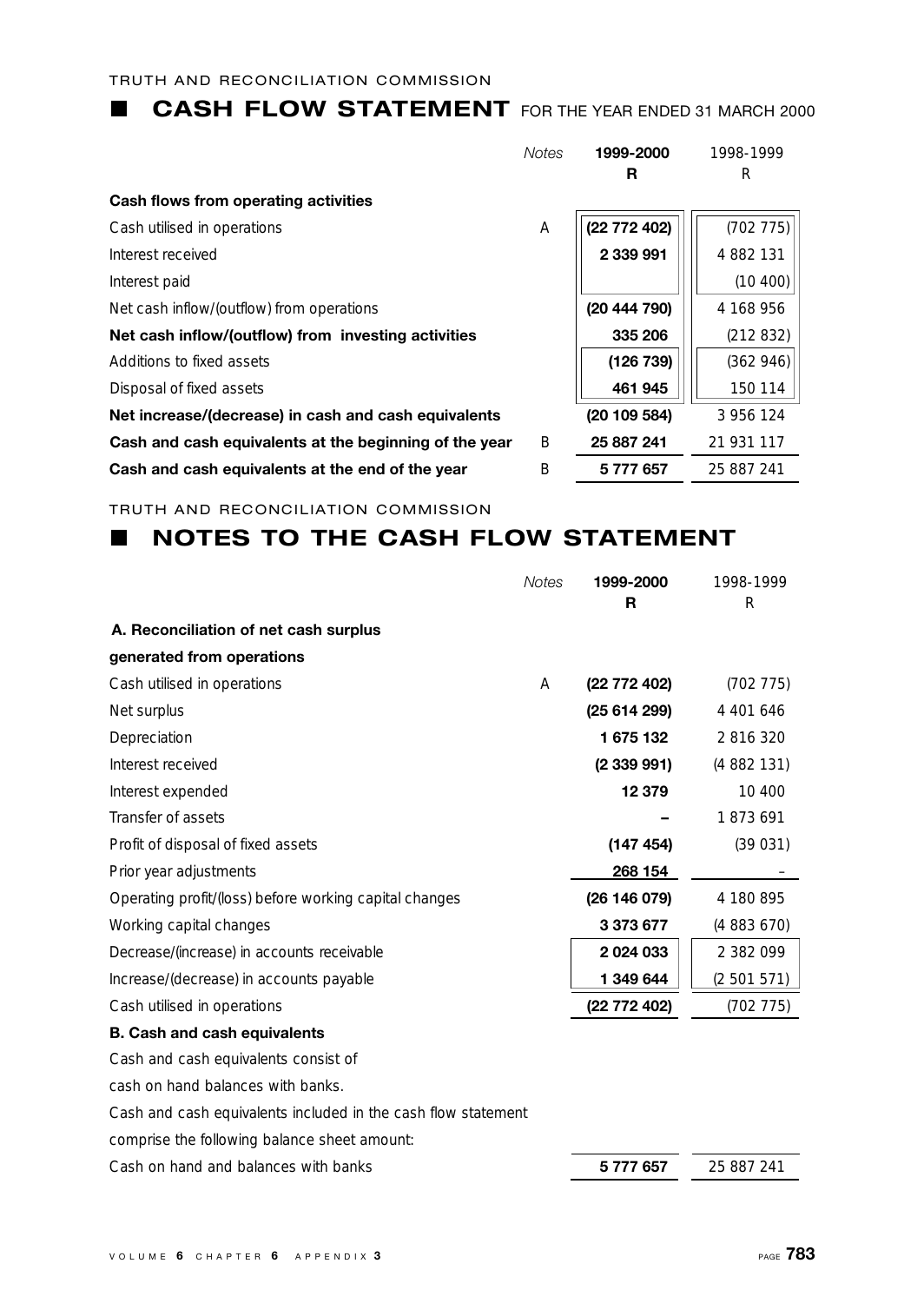### **E R R ATA**

### **to the Final Report of the Truth and Reconciliation Commission, October 1998**

### **VOLUME ONE**

### Page 67

Add to footnote 13: 'Volume Four, Chapter Eight'.

Page 106 Add to footnote 3: 'Volume Five, Chapter Nine.'

Page 107 Paragraph 16: The reference to a 'security police parcel bomb' in line 6 should read 'security force parcel bomb'.

### Page 108

Paragraph 21: The chapter on 'Reconciliation' referred to appears in Volume Five, Chapter Nine.

Page 149 Add to footnote 3: 'Volume Four, Chapters One to Seven.'

### Page 201

Paragraph 2: Replace the last sentence as follows: 'Notable amongst those that could not be traced were the records of the National Security Management System (NSMS) diverse substructures.'

### Page 202

Paragraph 6: Replace the last sentence as follows: 'The records and files were disposed of in terms of the Personnel and Financial plans by which the CCB was managed, aspects of which were included in the contracts of the CCB members on attestation.'

Page 208

Paragraph 27: 'Section 1 of the Archives Act' should read 'Section 3 of the Archives Act'.

Page 211

Footnote 11: 'Appendix A' should read 'Appendix 1'.

### Page 218

Paragraph 56: Replace the last sentence as follows: 'From 1 January 1995, the National Intelligence Service (NIS) and the three remaining former homeland services were amalgamated, together with the intelligence structures of the liberation movements, to form the NIA and SASS.'

Page 220 Paragraph 62: 'appendices B and C' should read 'appendices 2 and 3'.

Page 292 Add to footnote 5: 'Volume Five, Chapters Nine and Ten'.

### Page 373

Add to footnote 1: 'Volume Five, Chapter Eight'.

Page 430

Paragraph 36d: The name 'Maquina' should read 'Maqina'.

### **VOLUME TWO**

### Page 57

Paragraph 58: Delete the sentence 'This is certainly the view of former army and SADF chief, General Geldenhuys'. Replace the first part of the following sentence with 'Former army and SADF chief, General Geldenhuys said in his autobiography that:'

Page 70

Paragraph 102: Allegations of torture by SADF members at a camp at Osiri in Namibia are withdrawn in that the camp referred to in this paragraph (there were two places in Namibia called Osiri) was not under the authority of the SADF.

### Page 102

Paragraph 226: The name 'Makau' should read 'Mmakau'.

### Page 103

Paragraph 230: The name 'Lehlonohono' should read 'Lehlohonolo'.

### Page 106

Paragraph 242: Replace 'Two passengers in the car' in line 4 with 'Two bodyguards who were standing next to the car'. The name 'Mr Thokozane Mkhize' should read 'Mr Mlungisi Thokozani Mthalane (MK name Magebhula<sup>y</sup>.

### Page 106

Paragraph 243: Replace 'for which they have applied for amnesty' in line 3 with 'for which Nofomela and Tshikilange have applied for amnesty'.

### Page 107

Paragraph 245: Replace 'eight-year-old daughter, Katryn,' in line 4 with 'six-year-old daughter, Katryn'.

### Page 108

Paragraph 254: Replace the name 'Mr Rogers Nkadimeng' in line 1 with 'Mr Vernon Nkadimeng (aka MK Rogers Mevi)'.

### Page 109

Paragraph 257: Replace the fifth sentence (line 5) with 'Those killed were Lulamile Dantile (MK name Morris Seabelo), Vivian Stanley Mathee (MK name Trevor), Nomkhosi Mini (MK name Mary Thabethe), Joseph Monwabisi Mayoli (MK name Themba), and three Basotho citizens, Amelia Leseuyeho, Mankaelang Mohatle and Boemo Tau.'

### Page 110

Paragraph 261: Replace the name 'Mr Philip Nwanematsu' in line 1 with 'Mr Philip Ngwana Makau Edward Khuto'; and the name 'Mr Busi 'Mzala' Majola' in line 2 with 'Ms Busi Majola'.

### Page 113

Paragraph 276: Replace the last sentence with 'A Batswana woman, Ms Mmaditsebe Phetolo (33), her daughter Kgomotso (7), and her niece, Tshegofatso Mabeo (aged nine months) were killed. Amongst those injured were the infant's mother, Ms Seonyana Mabeo (20), Ms Phetolo's 12-year-old son, Philip, and a Zimbabwean citizen, Mr Taramuka Samson Mpofu (40).'

### Page 112–3

Paragraphs 273–5 imply that security police agent, Keith McKenzie, was involved in the planning of an operation which resulted in the death of three Batswana citizens and serious injuries to seven others. In the amnesty hearing into this matter, it was revealed that Mr McKenzie was unaware that the vehicle he was driving had been fitted with an explosive device.

### Page 113

Paragraph 278: Replace the name 'Mr Tutu Nkwanyane' in line 3 with 'Mr Thulani Vincent 'Tutu' Nkwanayama' and the name 'Mr Shezi Msimang' in line 4 with 'Mr Shezi Msimanga'.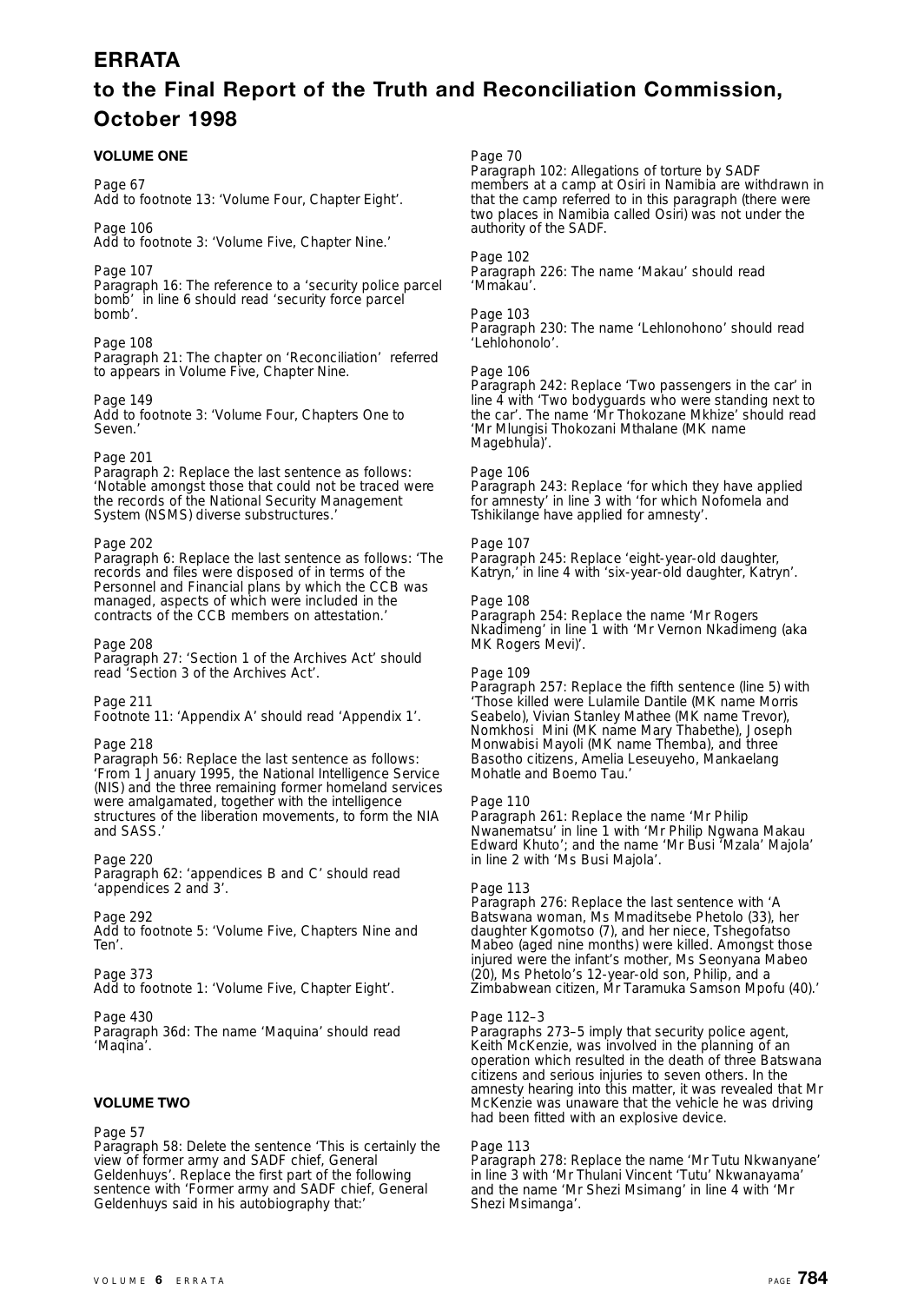### Page 113

Paragraph 279: Replace the name 'Mr Cassius Make' in line 1 with 'Mr Job Tabana (aka Cassius Make)'; and the name 'Mr Paul Dikaledi' in line 2 with 'Mr Peter Sello Motau (aka Paul Dikaledi)'.

### Page 114

Paragraph 281: The name 'Pantsu Smith' in line 5 should read 'Pansu Smith'.

### Page 114

Paragraph 283: The name 'Tsizini' in line 8 should read 'Tsinini'.

### Page 121

Paragraph 317: The dates in the first sentence '7 April and 13 October 1988' should read '7 April and 13 October 1987'.

### Page 122

Paragraph 321: The first sentence 'In March/April 1989…' should read 'On 11 December 1988…'

### Page 122

Paragraph 322: Replace the first sentence with 'The house was blown up in the attack and, according to the amnesty applicants, two persons were killed, namely, MK operative Ronald Mosebetsi Mapuoa (aka Sidwell Mbele) and a 15-year-old Batswana teenager, Rapula Thika.'

### Page 128

Paragraph 351: Replace the name 'Mr Leonard Loghudu Mngomezulu' in line 3 with 'Ms Lokutu Mngomezulu'.

### Page 133

Paragraph 373: Replace the name 'Ms Nokhuthula Aurelia Dlamini' in line 1 with 'Ms Nokhuthula Aurelia Simelane'.

### Page 133

Paragraph 374: Replace the name 'Derrick Mahobane (aka Mpho Mashoeng)' in line 2 with 'Mpho Mashoeng (aka Derrick Mashobane)'.

### Page 145

Paragraph 424: Replace this paragraph with the following: 'Twenty lives were lost in this raid, in which three houses were attacked and largely destroyed. They included Mr José Ramos, a Portuguese citizen killed at a roadblock, three of the attackers – Sergeants Robert Hutchinson and Ian Suttil and Lieutenant Corporal JK Park, all Rhodesians. The Commission can confirm the identities of thirteen of the sixteen South Africans killed in this raid killed, namely: Mr Thabang Moses Bookholane, Mr Mduduzi Guma, Mr Lancelot Mfanafuthi Hadebe, Mr William Khanyile, Mr Bhekumuzi Lawrence Magubane, Mr Levinson Mandisi Manakaza, Mr Dumisani Matandela, Mr Motso Aubrey Mokgabudi, Mr Daniel Molebatsi, Mr Nelson Ndunamvula, Mr Stephen Ngcobo, Mr Krishna Rabilal, Mr Sizinzo Skweyiya. Two occupants of the houses were injured in the attack but survived. They were Ms Naledi Eugenia Dongwe and Mr Themba Dimba while two were abducted and forcibly returned to South Africa where they were pressured to become *askaris*. One of these, Mr Vuyani Mavuso, refused to co-operate with the police and was subsequently killed on the orders of the head of C section of the Security Branch.'

### Page 145–6

Paragraph 426: Replace 'two of his teenage children, Mzukisi and Thandisw'' in line 8 with 'two of his children, his son Mzukisi (17) and his daughter Thandiswa (32)'.

### **Page 151**

Paragraph 449: Replace 'a prominent local footballer, Mr Jabulani Masila' in line 3 with 'a Ministry of Agriculture employee, Mr Gilbert Masilila'. Replace the second and third sentences with the following 'Amongst the injured were two local footballers, Mr Alexander Koka and Mr Galolame Makobu, while the fourth victim was an unidentified member of the Botswana Defence Force. Masilila was another case of mistaken identity'.

### Page 152

Paragraph 457: Replace the name 'Mr Patrick Sandile Vundla (aka Godfrey Mokoena and Charles Naledi)' in line 3 with 'Mr Patrick Sandile Mvundla (aka Naledi Sehume or Charles Mokoena)'.

### Page 171

Paragraph 28: Replace the last part of the fifth sentence (line 6) with 'killing eleven security force personnel and ten civilians'.

### Page 212

Paragraph 186: The date '9 or 10 June 1998' in the first sentence should read '9 or 10 June 1988'.

### Page 241

Paragraph 310 and 311, the name 'Kkhubeka' should read 'Khubeka' .

### Page 242

Subheading between paragraphs 316 and 317, the name 'Vilikazi' should read 'Vilakazi'.

### Page 245

Paragraph 326: The date '1982' in line 4 should read '1981'.

### Page 249

Paragraph 347: The date '12 June 1988' in line 6 should read '8 June 1988'. The name 'Mr Surendra Makhosi Nyoka' in line 8 should read 'Ms Surenda Nyoka'. The name 'Mr Lenny Naidu' in line 9 should read 'Mr Lenny Naidoo'.

### Page 250

Paragraph 348: The name 'Mr Nkosi Thenjekwayo' in line 2 should read 'Mr Nkosinathi Thenjwayo'.

### Page 258

Move subheading 'COSAS students Hoseo Lengosane, Joseph Mazibuko …' to paragraph 387 on page 259.

### Page 269

Replace subheading 'Skorpion' with 'Oupa Ronald Madondo (aka MK Scorpion or MK Skorpion)'.

### Page 278

Paragraphs 466 and 467: Delete the words 'emphasis added' from the end of each quotation.

Page 284 Paragraph 492: The date '14 and 18 May' in line 2 should read '14 and 18 May 1987'.

### Page 296 Paragraph 546: 'Ipelgeng' in line 1 should read 'Ipeleng'.

### Page 560

Paragraph 27: The year '1979' in line 3 should read '1989'.

### Page 567

Paragraph 52: The date '29 December 1989' in line 3 should read '20 December 1988'.

### Page 592

Paragraphs 44: Replace the first sentence with the following: 'On 22 April 1990, five members of the Chand family, Samsodien, Hajira and their children Amina (25) Ridwan (26), and Emraan (16), were killed in an attack on their home in Botswana. A Batswana citizen, Mr Pule Matheakwena (60), who was a security guard, was also killed in the attack.'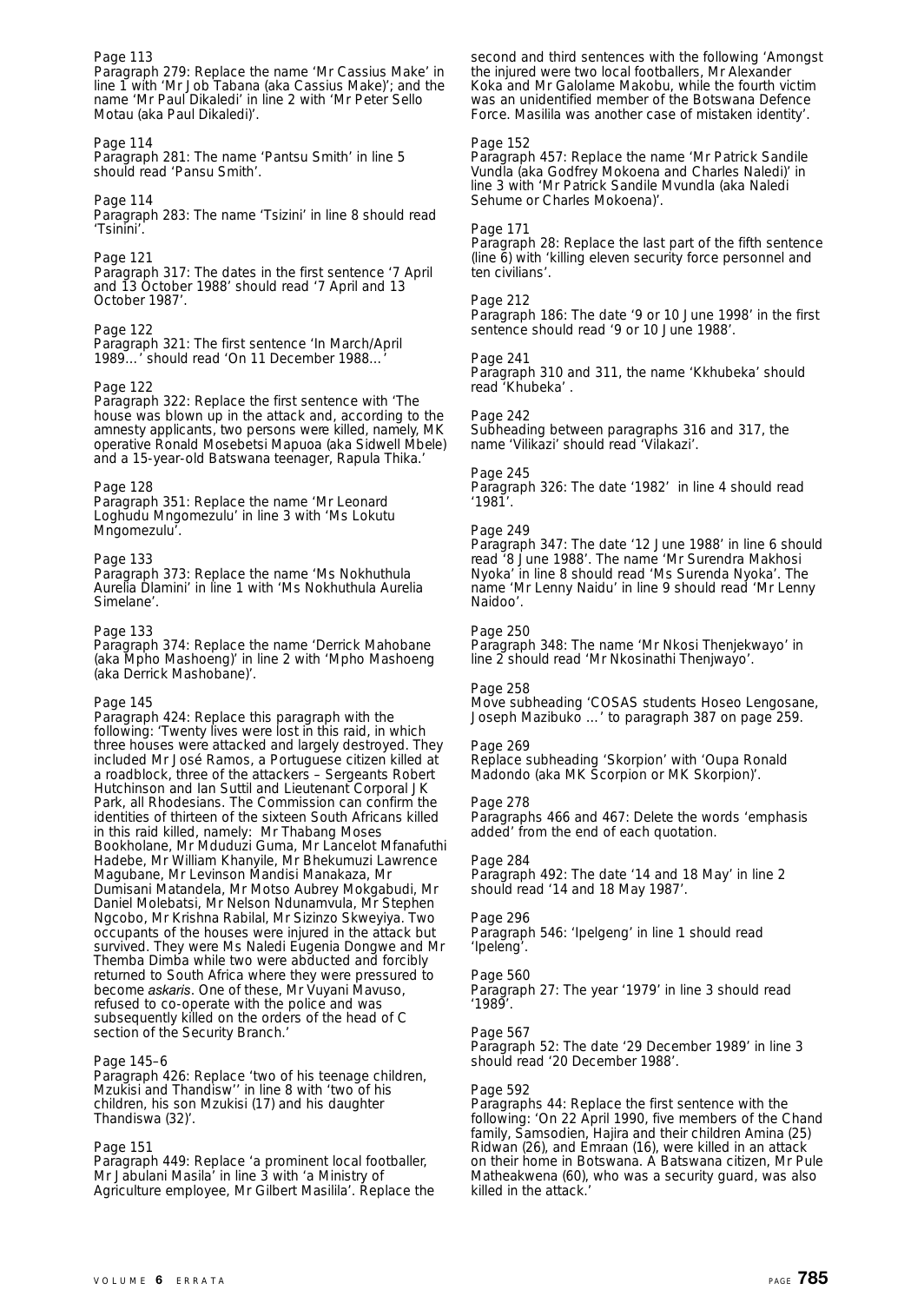Page 595

Paragraph 59: The name 'Kopper' in line 6 should read 'Klopper'.

### Page 604

Paragraph 96: The first part of the first sentence should read 'After the Boipatong massacre …'.

### Page 646

Paragraph 278: The Commission withdraws the assertion that Colonel Jan Breytenbach was at some time commander of the 'Volksle\_r'.

Paragraph 280: The Commission withdraws the assertion that General Constand Viljoen was leader of the Afrikaner Volksfront (line 4). General Viljoen was, however, on its Directorate of Generals.

### Page 658

Paragraph 340: Mr Gabriel Shabangu and three others are reported as being killed at a roadblock mounted by AWB members. This is incorrect. Mr Shabangu survived while the other three died.

### **VOLUME THREE**

Page 34

Paragraph 1: Replace '6 665 million people' in line 5 with '6.65 million people'.

Page 87

Paragraph 181: The first part of the first sentence should read 'Until August 1985...

### Page 92

Paragraph 202: The finding pertaining to the SADF is withdrawn.

Page 98

Paragraph 229: The phrase in the first sentence 'at the funeral of the Cradock Four' should be deleted.

Page 117 Paragraph 298: The name 'Ms Johan Martin 'Sakkie' van Žyl' in line 6 should read 'Mr Johan Martin 'Sakkie' van Zyl'.

### Page 143

Paragraph 399: The date '2 September 1992' in the first line of the Commission's finding should read '7 September 1992'.

### Page 221

Paragraph 182: The reference as to when Inkatha hitsquad activities were formulated, in the second paragraph of the Commission's finding, is withdrawn. The Commission erred in its original finding that the intention to form hit squads for Inkatha was formulated only months into Operation Marion. The intention to establish hit squads was evident from documented deliberations made at the very start of the operation between the SADF, the State Security Council and Inkatha.

### Page 229

Paragraph 193: The first part of the sentence beginning on line 22 should read 'Mr Johan Smit, whose son Cornelius died in the explosion …' Page 284

'The Killing of Claire Stewart'. Replace 'a British citizen' in line 2 with 'a South African national'.

### Page 294

The Commission's finding in paragraph 348 is incorrect and is withdrawn. The Commission erred in conflating two events, namely the killing of 23 IFP supporters by ANC supporters at Richmond, Natal, on 29 March 1991, and the killing of 14 ANC supporters by IFP supporters

at Ndaleni, near Richmond between 21 and 23 June 1991.

### Page 432

Paragraph 153: The date '3 March 1986' in line 9 should read '12 March 1986'.

Page 436

Paragraph 168: Replace 'police' in line 1 with 'members of the Railway Police'.

### Page 437

Paragraph 174: Replace this paragraph with the following paragraph:

'During the night of 25 March 1986, Mr Lennox Thabang Maphalane (CT00706) and Mr Goodman Bongani Dastile were killed when security forces concealed in a truck opened fire on people near Crossroads. The following day, Mr Eric Heynes and two others were killed when police concealed in a house opened fire on protestors near Crossroads.'

### Page 451

'The Gugulethu Seven': The name 'Mr Zola Swelani' in line 4 should read 'Mr Zola Selani'.

### Page 466

Paragraph 257: Mr Roelf Meyer was not present at the SSC meeting on 14 April 1986 and was not at the time a member of the Cabinet. He became Deputy Minister only on 1 December 1986. Mr Meyer's name is duly withdrawn from the first sentence.

### Page 657

Paragraph 477: The name 'Gous' in line 6 should read 'Gouws'.

### Page 696

The Commission's finding in paragraph 618 is incorrect and is withdrawn. The Commission erred in failing to attribute responsibility for the killing of five IFP supporters in a hand grenade attack at the Jabulani stadium on 8 September 1991, and in attributing responsibility to the IFP for deaths of thirteen (rather than eight) persons in a retaliatory attack that followed this event.

### **VOLUME FOUR**

None

### **VOLUME FIVE**

Page 133

Paragraph 39: the name 'Mr Mike Wilsner' should read 'Mr Mike Worsnip'.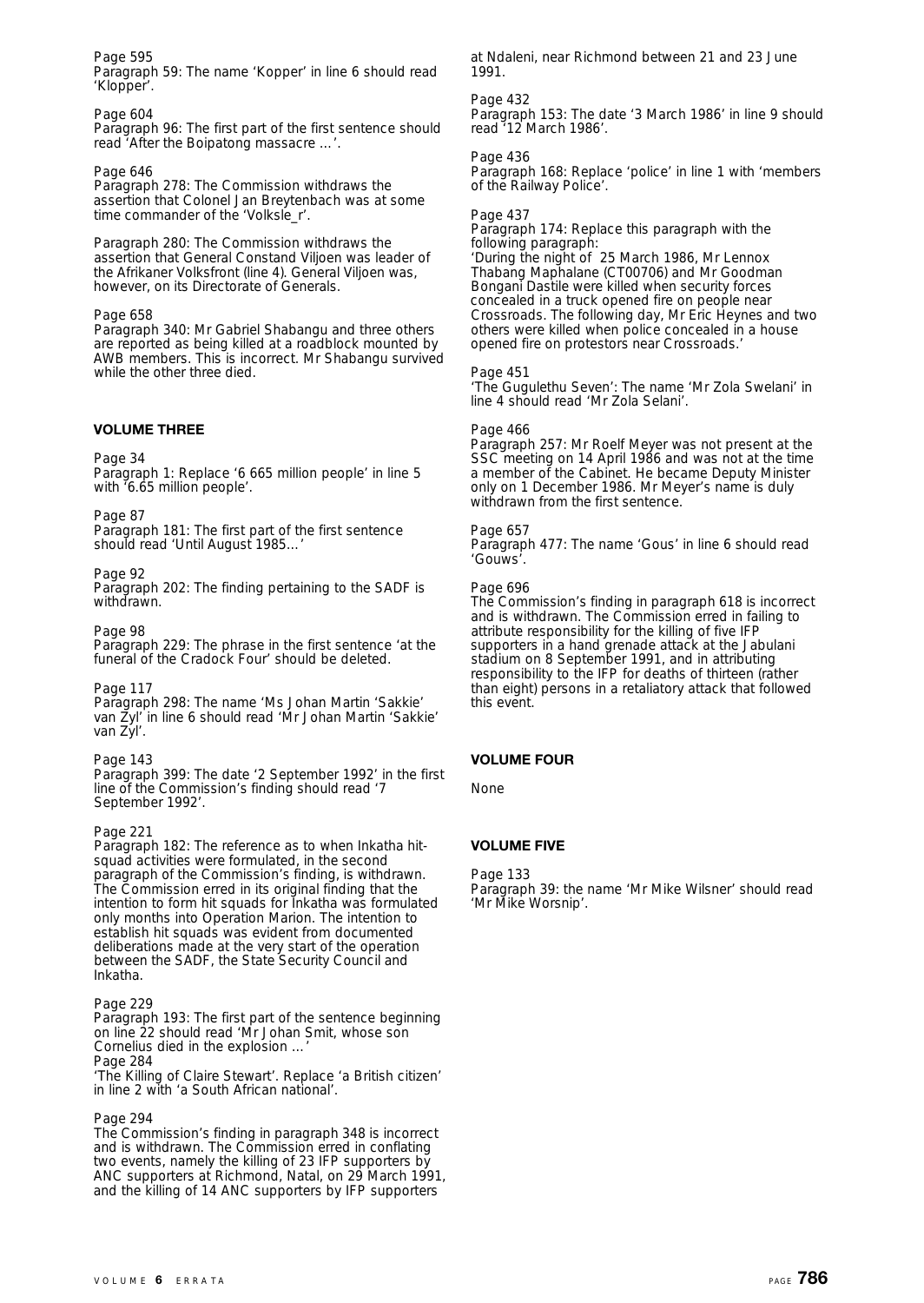### **ACRONYMS AND ABBREVIATIONS**

| ADM          | African Democratic Movement                                                              |
|--------------|------------------------------------------------------------------------------------------|
| ANC          | African National Congress                                                                |
| ANCYL        | ANC Youth League                                                                         |
| APLA         | Azanian People's Liberation Army                                                         |
| AVF          | Afrikaner Volksfront                                                                     |
| Avstig       | Afrikaner Vryheidstigting                                                                |
| AVU          | Afrikaner Volksunie ('Afrikaner People's Union')                                         |
| AWB          | Afrikaner Weerstandsbeweging ('Afrikaner Resistance Movement')                           |
| AZAPO        | Azanian People's Organisation                                                            |
| BBB          | Blanke Bevrydingsbeweging ('White Liberation Movement.')                                 |
| BCM          | <b>Black Consciousness Movement</b>                                                      |
| BNF          | <b>British National Front</b>                                                            |
| BRL          | Boere Republikeinse Leër ('Boer Republican Army')                                        |
| BSA          | <b>Business Software Alliance</b>                                                        |
| BWB          | Boereweerstandsbeweging                                                                  |
| BWB          | Boereweerstandsbeweging ('Boer Resistance Movement')                                     |
| CALS         | Centre for Applied Legal Studies                                                         |
| CASE         | Community Agency for Social Enquiry                                                      |
| CAT          | Convention against Torture and Other Cruel, Inhuman or Degrading Treatment or Punishment |
| CBOs         | Community-based organisations                                                            |
| CCB          | Civil Co-operation Bureau                                                                |
| CD-ROM       | Compact disc: read-only memory                                                           |
| CEO          | Chief executive officer                                                                  |
| Commission   | Truth and Reconciliation Commission                                                      |
| Committee    | <b>Amnesty Committee</b>                                                                 |
| COSAG        | Concerned South Africans Group                                                           |
| COSAS        | Congress of South African Students                                                       |
| COSATU       | Congress of South African Trade Unions                                                   |
| СP           | Conservative Party                                                                       |
| <b>DCC</b>   | Directorate of Covert Collection                                                         |
| DLB          | 'Dead letter box', or arms cache                                                         |
| DM           | Deutsche Mark                                                                            |
| DRST         | Designated reparation statement taker                                                    |
| EAAF         | Argentine Forensic Anthropology Team                                                     |
| ECC          | End Conscription Campaign                                                                |
| FA           | Freedom Alliance                                                                         |
| FF           | Freedom Front                                                                            |
| FNLA         | National Front for the Liberation of Angola                                              |
| GDR          | German Democratic Republic                                                               |
| HNP          |                                                                                          |
| HOD          | Herstigte Nasionale Party ('Re-established National Party')<br>Head of Department        |
| HRC          | Human Rights Commission                                                                  |
| HRV          | Human rights violations                                                                  |
| <b>HRVC</b>  | Committee on Human Rights Violations (or Human Rights Violations Committee)              |
| <b>IACHR</b> | Inter-American Commission on Human Rights                                                |
| <b>IBIIR</b> | Independent Board of Inquiry into Informal Repression                                    |
| <b>ICCPR</b> | International Covenant on Civil and Political Rights                                     |
| <b>ICRC</b>  | International Committee of the Red Cross                                                 |
| <b>ICTY</b>  | International Criminal Tribunal for the former Yugoslavia                                |
| IEC          | Independent Electoral Commission                                                         |
| IFP          | Inkatha Freedom Party - known as Inkatha prior to July 1990                              |
| IJ           | Intelligence Johannesburg                                                                |
| ILO          | International Labour Organisation                                                        |
| IMF          | International Monetary Fund                                                              |
| ISU          | Internal Stability Unit                                                                  |
| IT.          | Information Technology                                                                   |
| IU           | Investigation Unit                                                                       |
| JMC          | Joint Management Centre                                                                  |
| KLA          | KwaZulu Legislative Assembly                                                             |
| KZP          | KwaZulu Police                                                                           |
| LAN          | Local area network                                                                       |
|              |                                                                                          |